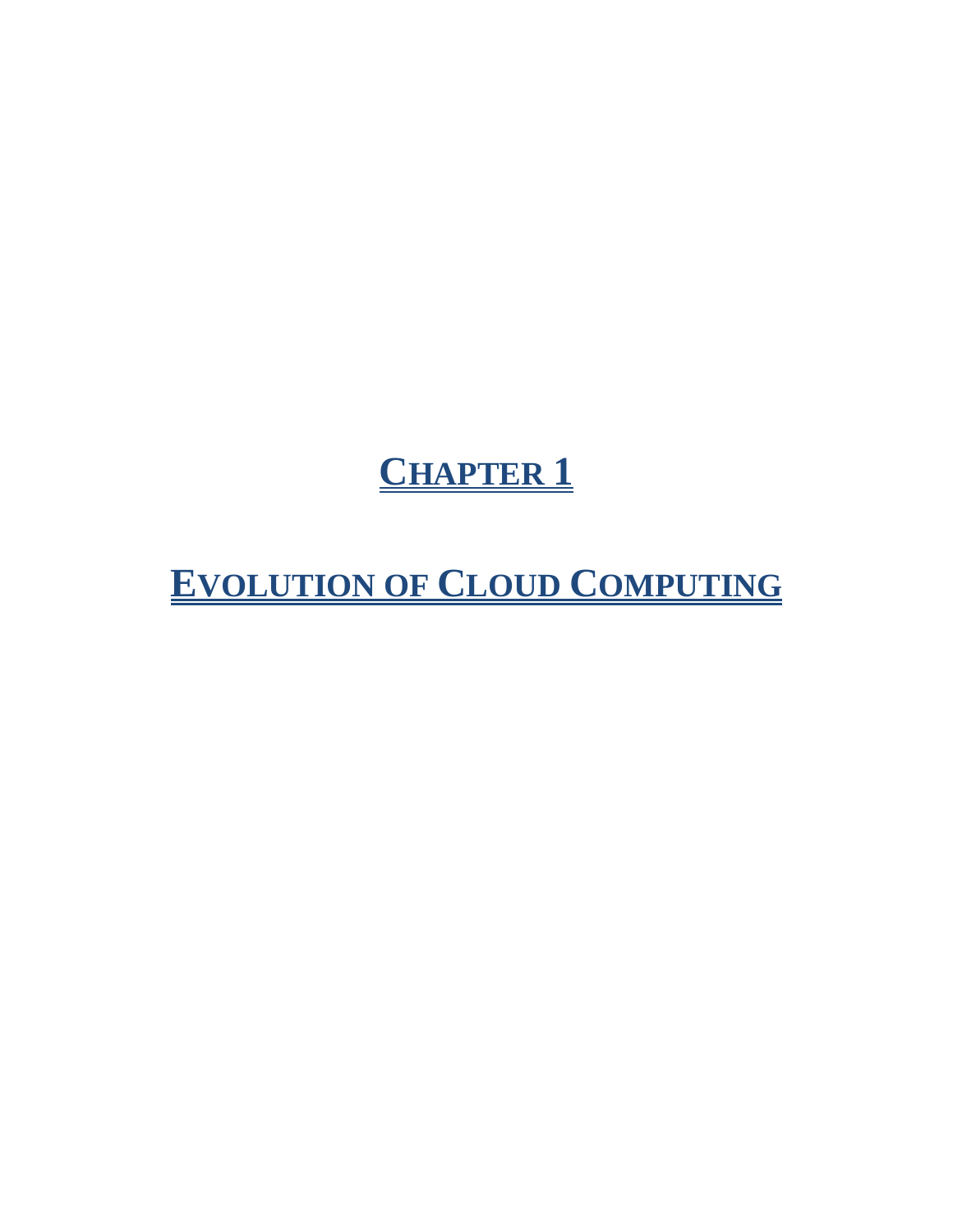# **CHAPTER 1**

# **EVOLUTION OF CLOUD COMPUTING**

A recent sensation in the realm of outsourcing is called Cloud Computing. Cloud is a huge collection of effortlessly approachable imaginary like utilities that can be used and accessed from anywhere, (for example s/w, h/w, advancement operating environments and applications). These operating environments and applications could be alterably re-designed to acclimate to a varying burden, permitting likewise for best environment utilization. These environments and facilities are ordinarily known to be a per utilization payment arrangement where in insurances are guaranteed by the service issuer by method of altered service level agreements.

This means truly that more information technology services, applications and technology are outsourced to outside sources over the Web, which finally will prompt a change in the conventional businesses where it is private cloud arranged to a virtual undertaking. This virtual endeavor, taking into account primarily Cloud facilities, could be what's to come point of view. Then associations are investigating business process outsourcing, which includes the assignment of a whole business procedure to an unbiased gathering supplier, incorporating its supporting services. f

We utilize the internet to exchange data between any computing gadgets on the planet that are associated with the internet, however up to this point the greater part of the genuine computing we do has been performed mainly on the units themselves or on corporate networks. Right away, with an internet association and cloud computing, we can connect remotely with rich and effective, unbiased gathering, electronic frameworks, and utilize clearly unrestricted preparing power as though they were as of now incorporated with the nearby computing mechanisms, from anyplace at whatever time.

As per a press discharge from Gartner, Inc. advertising their 2009 Hype Cycle Special Report, 'The levels of buildup around cloud computing in the information technology business are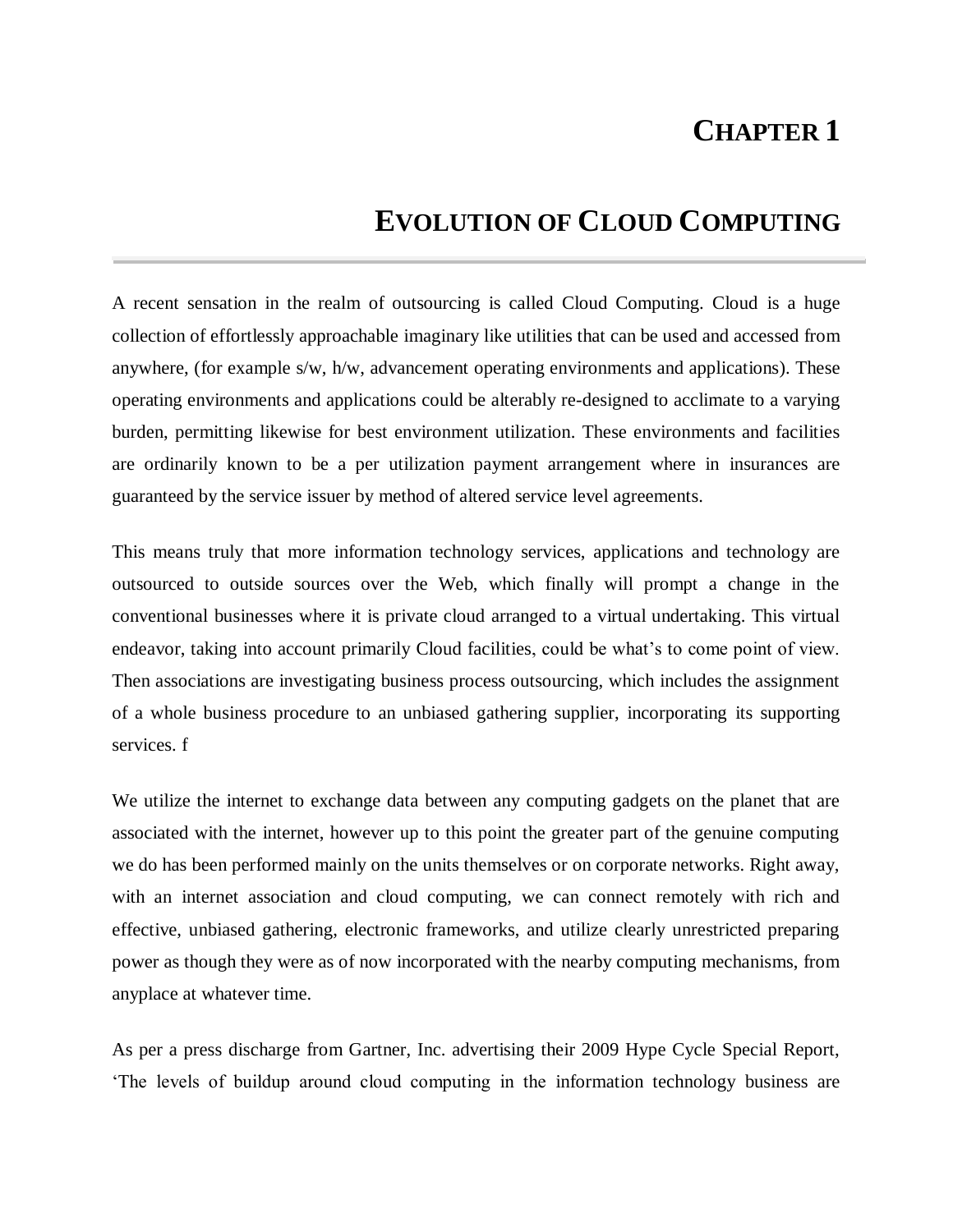stunning, with each source clarifying its cloud technique, and varieties, for example private cloud computing and hybrid methodologies, exacerbating the buildup' (Pettey and Stevens, 2009a). They likewise Figure in 2009 that the worldwide advertise for cloud facilities might develop to Rs.150.1 billion for every year by 2013, just about a three-fold expand on their assessed market measure for 2009. Notwithstanding, Gartner is a globally eminent information technology look into and consultative organization, yet is the buildup they have legitimately watched truly merited, and what is cloud computing in any case?

Innovations, for example bunch, network, and now, cloud computing, have all pointed at permitting access to a lot of computing power in a completely virtualized way, by totaling resources and offering a solitary framework view. Also, a vital point of these innovations has been conveying computing as a utility. Utility computing portrays a businesses for on-interest conveyance of computing power; shoppers pay suppliers dependent upon utilization (pay-as-yougo), comparative to the route in which the researcher right now acquire services from universal public utility services, for example water, power, gas, and telephony.

Cloud computing has been instituted as an umbrella term to portray a class of modern on-interest computing services at first offered by business suppliers, for example Amazon, Google, and Microsoft. It signifies a model on which a computing infrastructure is seen as a cloud, from which businesses and people access applications from anyplace on the planet on interest. The fundamental guideline behind this model is putting forth computing, storage, and programming as an administration.

While there are innumerable different definitions, there appears to be normal qualities between the most remarkable ones recorded above, which a cloud may as well have: (i) pay-for every utilize (no progressing duty, utility costs); (ii) versatile limit and the figment of vast resources; (iii) self-administration interface; and (iv) resources that are disconnected or virtualized.

Notwithstanding crude computing and storage, cloud computing suppliers normally offer a wide run of programming services. They additionally incorporate APIs and advancement devices that permit designers to raise consistently versatile applications upon their services. A definitive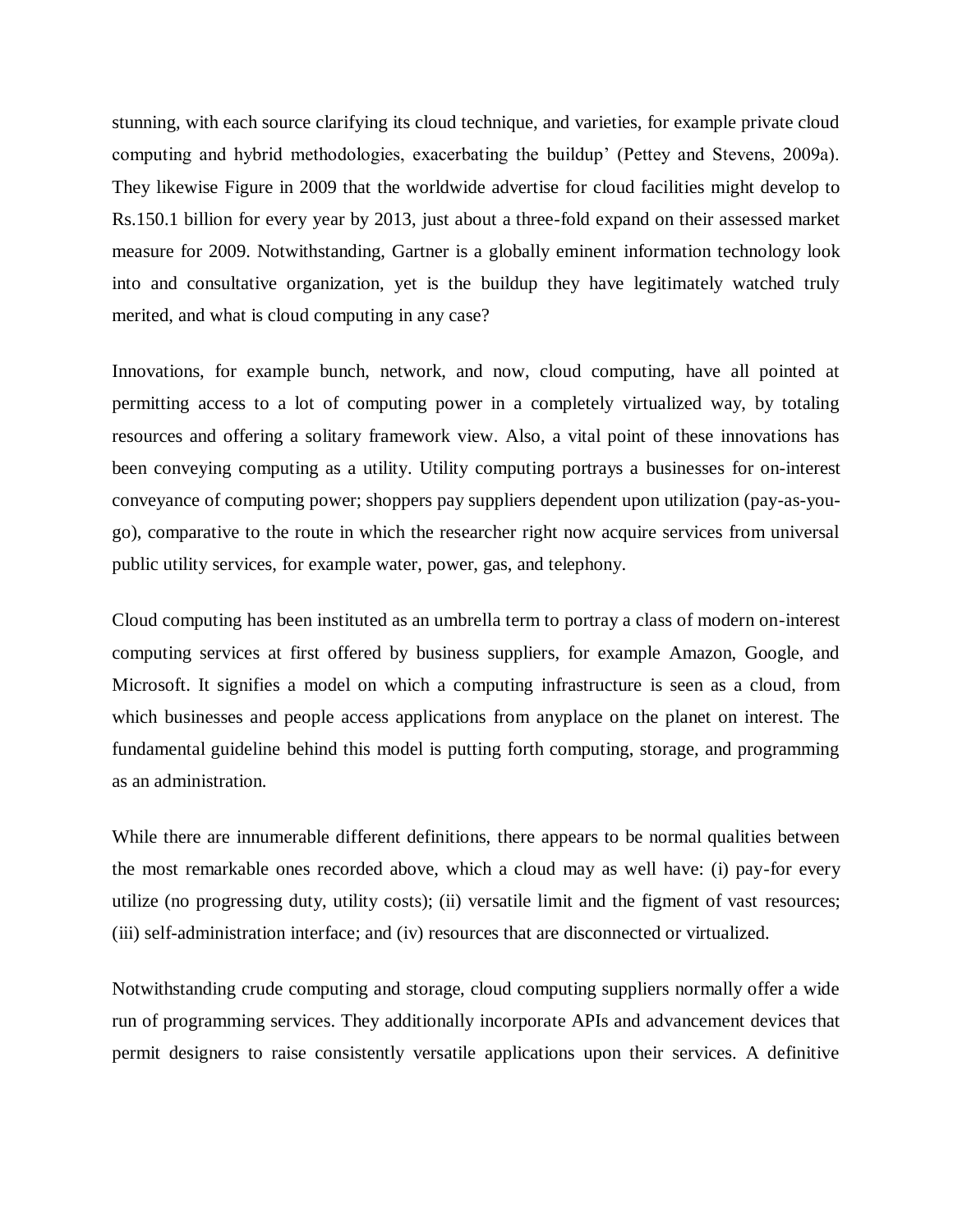objective is permitting clients to run their ordinary information technology infrastructure in the cloud.

A great deal of buildup has encompassed the cloud computing territory in its outset, frequently acknowledged the most noteworthy switch in the information technology planet since the coming of the Internet. In middle of such buildup, an extraordinary arrangement of perplexity emerges when attempting to characterize what cloud computing is and which computing infrastructures could be termed as clouds.

'Cloud computing' has made a showcasing haze as contending information technology result merchants redefine this apparently straightforward term in their own picture - a practice called 'cloud washing' – making it challenging for business executives like the basic standard transformation that correct cloud computing services carry to information technology. Here is Gartner's succinct and abundantly cited definition, which is pressed with ideas: 'Cloud computing is a style of computing where adaptable and versatile information technologyempowered capacities are given as an administration to numerous outside clients utilizing Internet advances.' In basic terms, cloud computing empowers businesses of all sizes to rapidly obtain and utilize an extensive variety of endeavor class information technology frameworks on a pay-per-use premise from anyplace at whatever time.

Without a doubt, the long-held dream of conveying computing as a utility has been acknowledged with the approach of cloud computing. Notwithstanding, through the years, some innovations have developed and essentially helped make cloud computing feasible. In this course, this presentation tracks the bases of cloud computing by researching the primary innovative headways that altogether helped the approach of this rising field. It likewise illustrates notions and advancements by classifying and thinking about the most pertinent R&D endeavors in cloud computing, particularly public clouds, administration apparatuses, and advancement systems. The most critical useful cloud computing acknowledge are recorded, with exceptional keep tabs on engineering angles and imaginative specialized characteristics.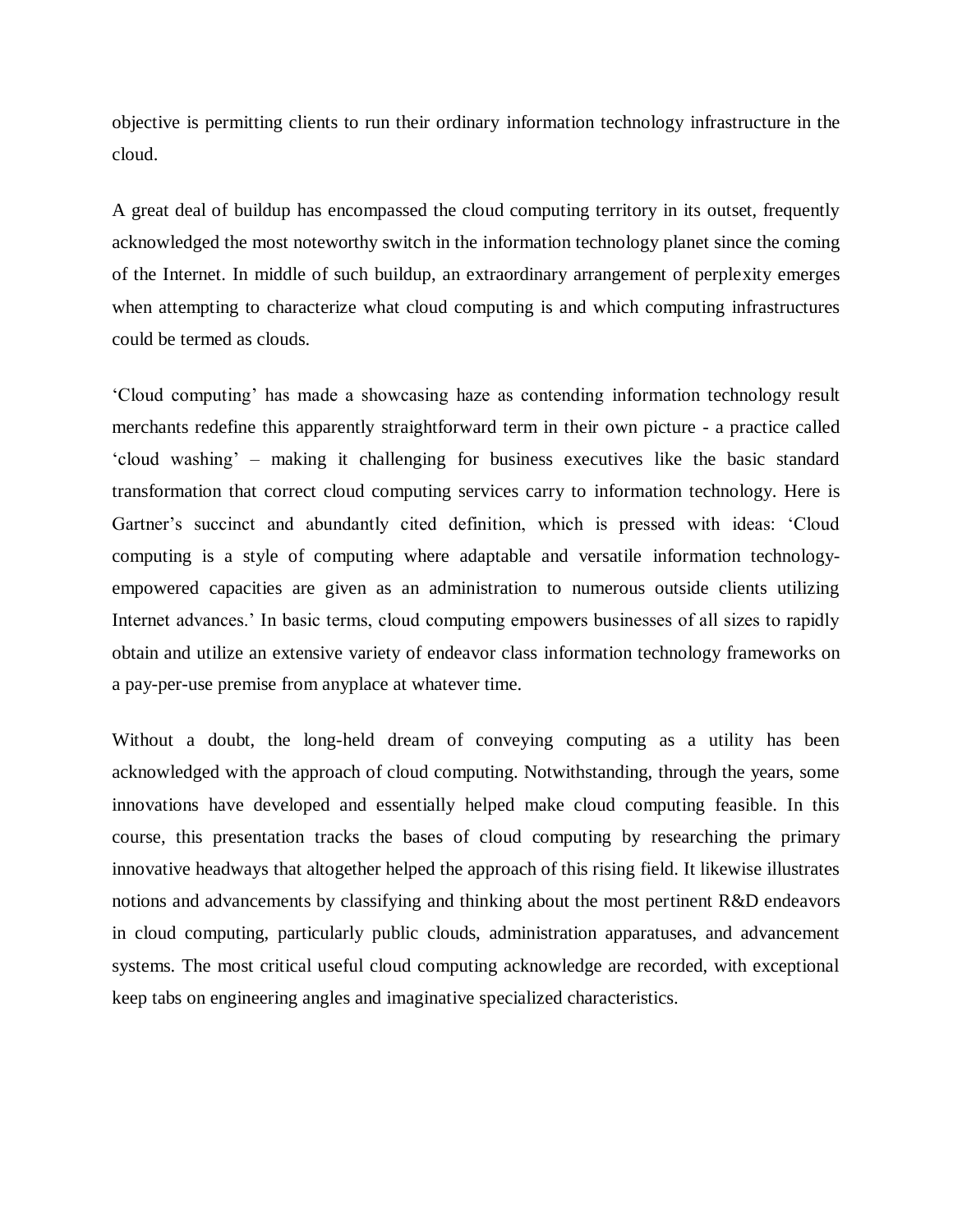#### **1.1 Evolution of the Cloud**

While the happening to contemporary workstation systems administration happened inside mid-1970s, not any talk of something remotely looking like a thought like "cloud computing" occurred until at long last in the ballpark of an a few years after the fact in 8f when John Back of Sun Microsystems begat the noteworthy motto, "The real system is The true machine."

As prophetic similarly Sun was a while back, fittings (essential Figure and systems administration) had been none, of these influential none, of these commoditized enough to attain this vision around then. Cloud computing was still leastways a decade off. Meanwhile, Sun's Unix-delightful working framework and servers turned into the "new iron," swapping mainframes that been around for numerous eras.

Sun's machines utilized open systems administration models, for example TCP/IP. This empowered projects running on only one machine to identify with running systems on different models. Such requisitions ordinarily emulated the customer server building design model.

Around this time period, Sir Tim Berners-Lee prescribed the thought connected with imparting learning spared on numerous hosting space to be made accessible to the planet through customer machines. Documents might be placed holding hypertext, course book with metadata made up of area data as a referrals for the thing portrayed by means of that content. Along these lines was conceived the World Extensive Web and for quite a while, the planet wound up being euphoric. Nonetheless, nearly infinite amount soon distinguished that they fancied dynamic articles... content that is likely determined by medication client info.

Before long a short time later, the cutoff points of "web servers" were arrived at, as their characteristics were far outmatched by goals for additional solid, more custom, in addition to additional dynamic reckonings. That conceived an offspring towards the Common Gateway Interface. Common gateway interface presented outer provisions in the web server to system client enter notwithstanding process or get the Html records. The "web application" had came. We've now minute voyage from the genuine mid-1980s on the early to mid-1990s.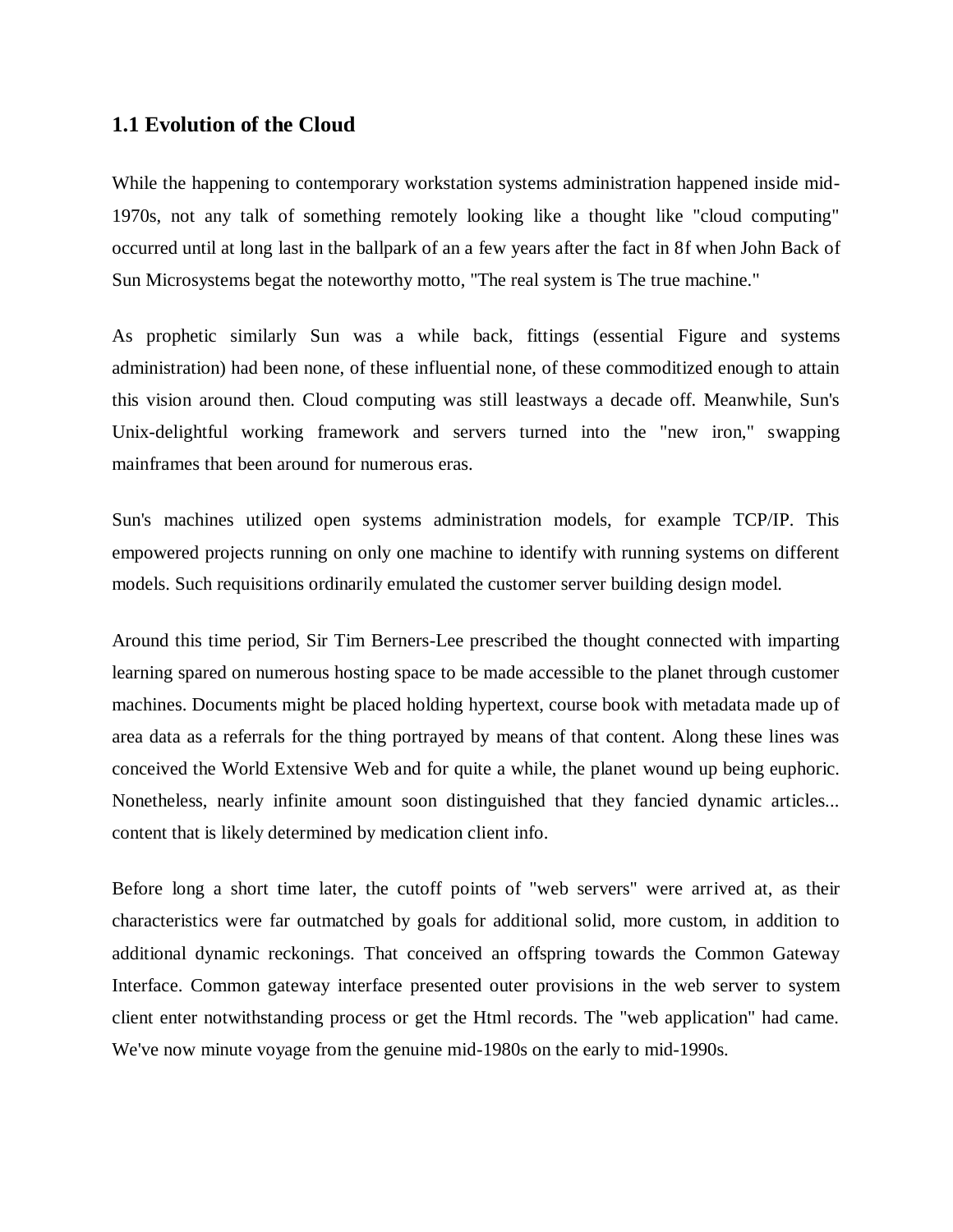Common gateway interface made alert content achievable, which in flip realized customization. Common gateway interface's cutoff points were being likewise arrived at quickly when then transformed into comparative however more versatile results. Winning static archives paled in contrasting with being able to create Html alertly on-investment on clients. It was conceivable to make web keeping money: a singular and everybody furthermore could log into and view their novel ledgers; purchasers could potentially buy items internet, taking mail request of size to a completely new level. A standout amongst the most powerful of online stores has been and it is still to this time, Amazon.

It's most likely a brilliant amaze that Rain woods came into staying not long after the production of the true common gateway interface standard. From here in the center 1990s, they planned one of the best and most massive system of workstation frameworks by the first 2000s. They purchased enough computing assets to allow their business to withstand the true organize activity require for the occasion acquiring season. Concurring on their whitepaper: "By 2006, we had utilized in excess of a couple of years and hundreds with respect to a large number of cash building and administering the vast scale, strong, and proficient It foundation that fueled your operation of one of numerous planet's biggest online retail stages."

Your quandary: what does this mechanical assembly do throughout the sunny season? It sat unmoving. Why not "sublease" this apparatus to attempt and recover expenses? All around mid-2006, these individuals started Amazon Web Services, promoting their computing power to anybody. Other substantial legitimately known innovation organizations with computing assets joined the in general amusement that truly carries us to today.

Despite the fact that the exact history of cloud computing is not the existing (the first business and customer cloud computing administrations sites – salesforce.com in addition to Google, were presented in 1999), the story is trussed straight to the improvement of the Internet and business engineering, since cloud computing is the method to the issue connected with how the Internet can help fortify business innovation.

Business innovation has a drawn out and intriguing history, one that is almost as long on the grounds that business itself, yet the specific advancements that about straight impacted the of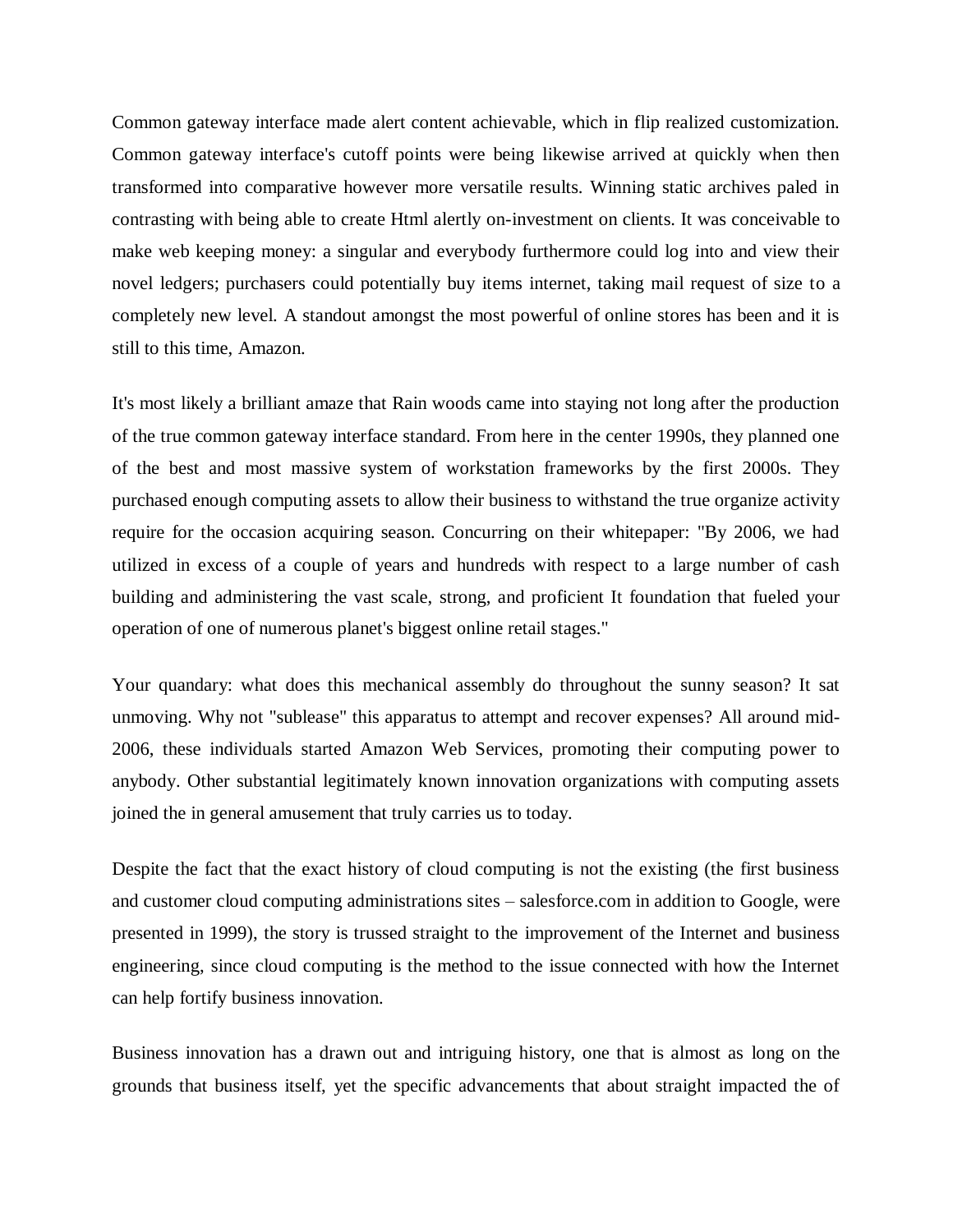cloud computing begin with The true rise of workstations as suppliers of genuine business results.

In spite of the fact that machines had been pretty nearly for some period, the state of the innovation and the convention of the fifties made the best environment for start to be processed rapidly. Machines have been fundamentally huge adding machines that utilized hit cards to work with figuring's, so however they were suitable, progressions could plainly come in. The social setting was molded by method of Cold War interest with the utopia that could be made utilizing engineering, besides since newly discovered thriving to store it. These two elements implied individuals wound up both eager and likewise fit to purchase headways.

The exact first useful microchip got it's begin in the past due 1950s, and once workstations could accomplish more intricate computations, individuals began building systems for business requisitions. The exact first normal office machine work is done in 1951 by the true Leo workstation, which was made to manage the real overnight handling determinations, payroll, stock and additionally other managerial assignments for J. Lyons & Co., a providing food in addition to sustenance assembling association. This could be recognized the initially incorporated administration data framework.

Just about as fast as machines had been showing their pragmatic use good to go, organizations began examining how to administration littler organizations. Inside 1959, IBM discharged the 1401 model, which gave minor undertakings access to actualities transforming machines. Your 1401 was popular to the point that by the mid-60s, about 50% of the planet's machine frameworks were 1401-character frameworks.

The 60s considered the planet scrutinizing universally - and idea of conveying computing administrations globally contributed more than its fair share. Internal 1964, Douglas Engelbart and his or her partners designed a graphical client interface the utilized the two windows and a rodent, which could well be significant numerous years after the fact as the Pc and the Internet came to be every day.

L.c.r. Licklider may truly do the most amazing giver towards the history of cloud computing in this age. He used this 1960s advancing Arpanet – the ancestor to Internet. He likewise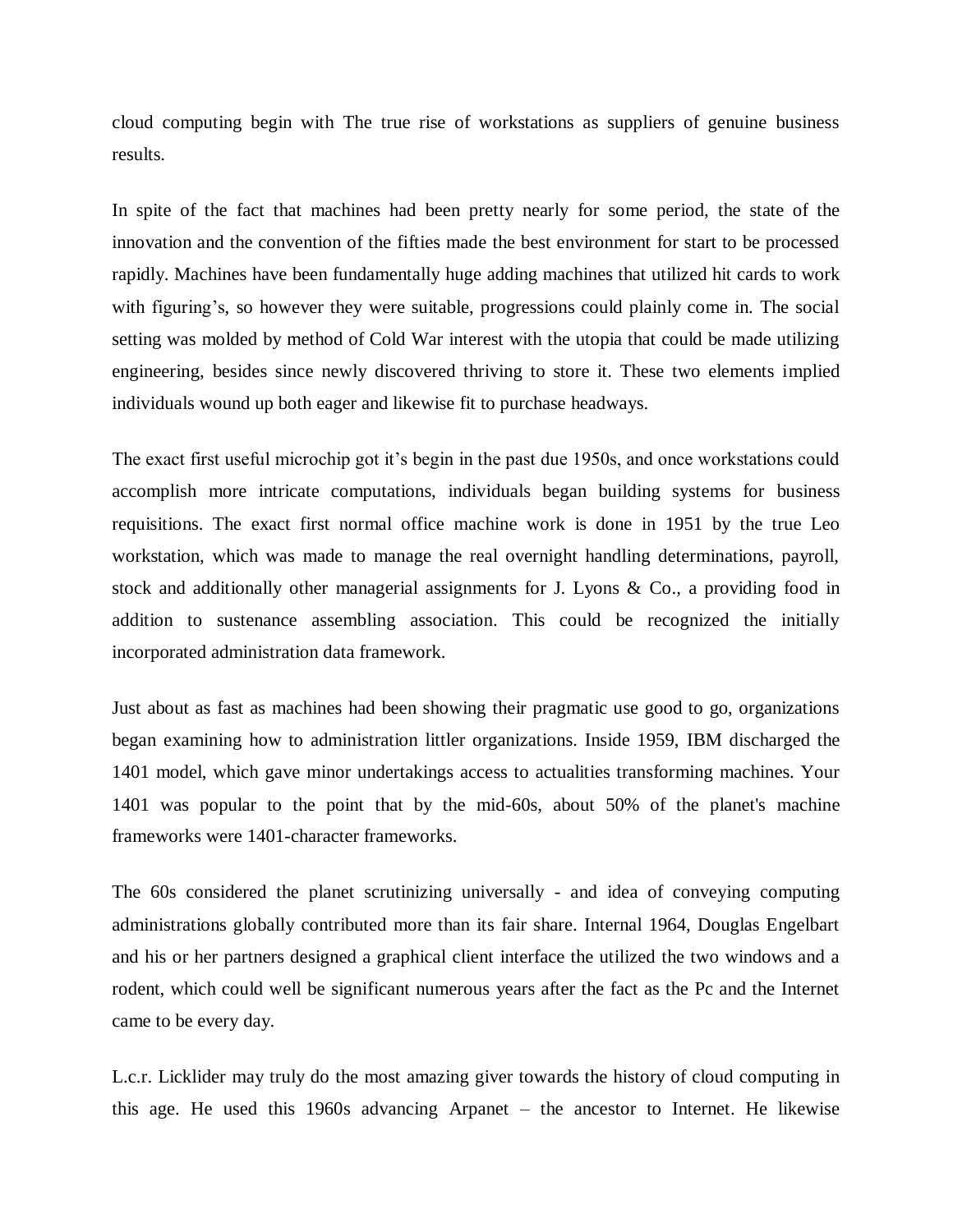empowered there could potentially be an "intergalactic machine organize" in 1969, obviously prepared for the worldwide control of the Internet and, in the most ideal way, cloud computing. He was not the main individual to rich individual that thought, then again. When he, David Mccarthy presented the prospect of "processing being dispatched as an open administration company" in 1961. These dreams of a global system and a utilities-based plan of action are, obviously, two of your driving standards directing cloud computing and Internet access in essential.

The internet's "youth" Whereby it came to be clear that Arpanet was a decently major ordeal and some huge workstation organizations were made In the nineteen seventies, the thoughts and likewise components that had been prescribed in the 50s and 60s were being created decisively. Additionally, a large portion of the world's greatest machine organizations were begun, and the internet was conceived. Inside 1971, Intel, set up in the previous decade, acquainted the earth with the precise first microchip, and Apple organization architect Ray Tomlinson composed a system that permitted individuals to send correspondences starting with one machine then onto the next, from this point forward sending the essential message that a great deal of individuals might recognize similarly message.

Then, Bill Gates and Robert Allen established Microsoft in 1974; however Steve Wozniak and additionally Steve Jobs started Apple Computers inside 1976 and divulged the Apple Two in the indistinguishable year. All your while, the All of us Department of Protection had been making Arpanet into Internet, and in 1976, Xerox's Robert Metcalfe indicated the idea of Ethernet.

Later inside the decade, CompuServe Information Services and The definitive source both went on the internet in 1979, prefiguration the focus if the internet might be supervised by and used through business administration suppliers.

The 80s introduced the introductory major, worldwide mouthpiece blast in Pcs. Through 1980, there had been more than 5 different million Pcs being used worldwide, however normally these were expected for business or government utilization. So in 1981, IBM position the first Pc on the industry, and in 1982, Microsoft started certificate MS DOS, this working framework that, as a result of gigantic scale marketing deliberations by Microsoft organization, most Pc frameworks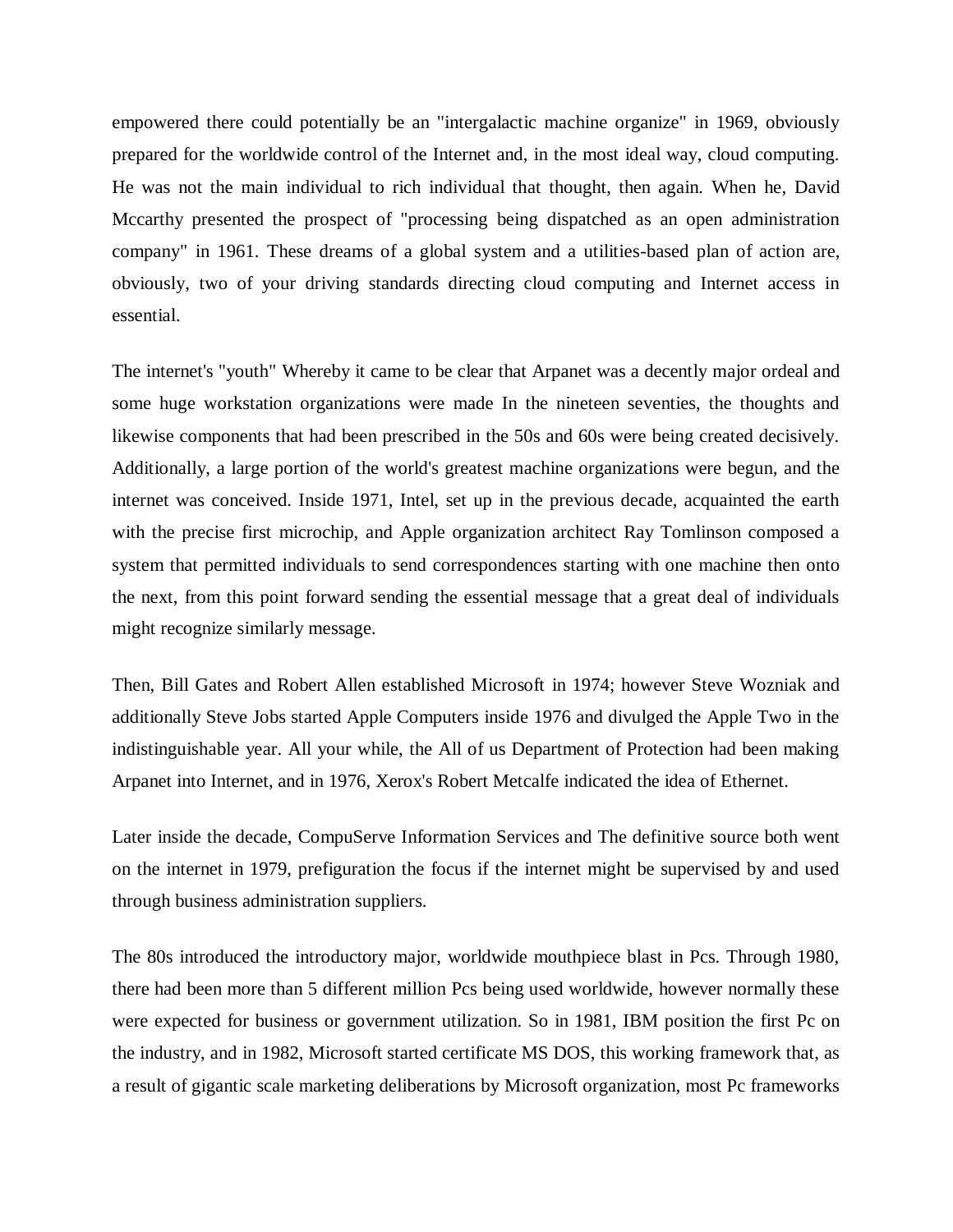might run along. At that point, in place of your worldwide dystopia, 1984 carried the first Macintosh Pc, the establishing joined with Dell workstation by Michael Dell and William Gibson's begetting of the statement 'the internet'. The plant seeds were being seeded for the increment of the internet. The internet's global starting Where the Internet as a spot for both business and correspondence carried its own weight.

The specific 1990s joined the planet in an unmatched way, beginning together with Cern's ease the World Wide-cut Web for general (that is, non-business) use in 1991. In Michael became bonkers, a browser reputed to be Mosaic permitted pictures to be demonstrated on Internet, and private organizations were permitted to work with Internet despite anything that might have happened before, as well.

When firms were on the web, they started to assume the business potential outcomes that accompanied having the ability to achieve the planet in an immediate, and a percentage of the greatest players online were established. Marc Andreessen and John Clark established Netscape in 94' and none excessively early, since 1995 sawing machine internet activity gave up to business endeavors like Netscape. In the meantime, stalwarts of the true internet Amazon.com and likewise eBay were started by Jeff Bezos and Pierre Omidyan, severally.

The internet's "adulthood" notwithstanding cloud computing's ascent Where the dab com house of cards blasts as a pimple notwithstanding cloud computing goes to the real fore

The remainder of the nineties and starting with the 2000s were an incredible opportunity to find or put resources into an internet-based organization. Cloud computing had the right environment to lose, as multi-leaseholder architectures, profoundly overarching fast data transfer capacity and regular programming interoperability details were created in this specific time. Salesforce.net appeared in late 90s and was the essential webpage to convey business requisitions from the "typical" site – what on earth is presently called cloud computing.

The unadulterated confidence of this period prompted the specific spot com blast, where internetbased organizations, backed by evidently very nearly unending wander capital and likewise excessively sure expectations, developed quickly. The majority of these sites trusted they can run at a misfortune briefly, then accuse of respect to administrations later, which implied they have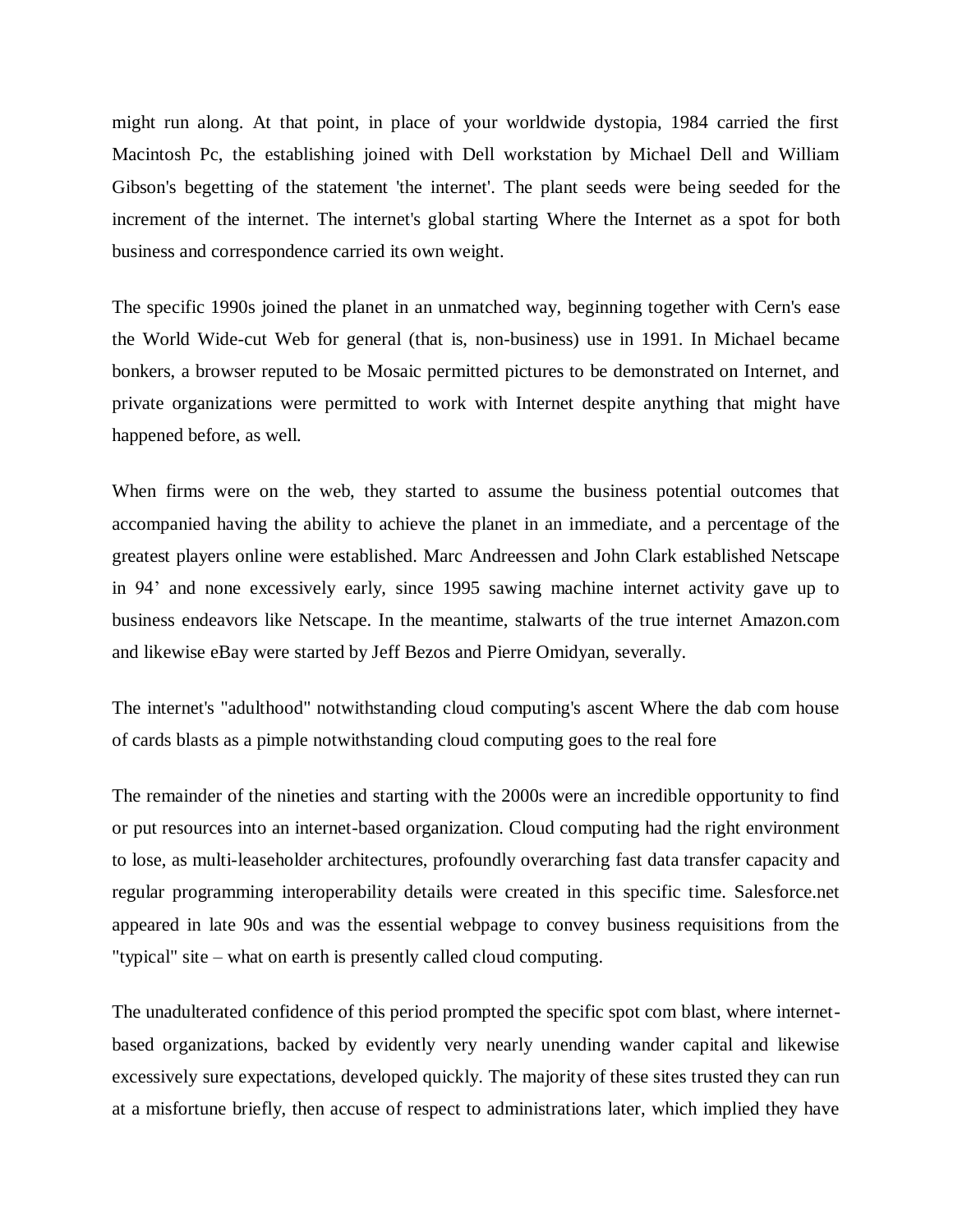been running on venture capital and acquiring no wage at wholly. Amazon and Search motors both neglected to work at a benefit in their first years, however it was in light of the fact that they wound up using cash on marketing deliberations or upgrading their innovation.

The dab com bubble hit the top on tenth March 2000, then blast over the accompanying weekend as major high-tech stockholders like Dell and Coregonus artedi sold off an incredible arrangement of their stock. To prepare could have carried to the failure of the house of cards, incorporating the opposition to -syndication controlling towards Microsoft (which, however, not uncovered until the begin of April, had as of recently been generally foreseen). Different explanations incorporate poor on-line (a) takings from the 1999 Christmas time of year and Y2K – all things considered not in the planet-outcome way numerous individuals anticipated. Rather, companies used a bunches of cash redesigning frameworks and supplies, so when the day passed on without occasion, organizations quit using cash to blanket the inconvenience of upgrading an incredible arrangement. This implied that they quit exchanging, false procuring stops and generally discovered approaches to curtail financial spending.

Regardless, research shows that half of us speck coms made due until 2004, so rather than being headed out from business by the unfolding of the belch, organizations either do well or were not reasonable.

Still, to stay to survive, enterprises needed to rethink or refine their specific plans of action and what you offered to purchasers. Numerous more current companies chose to indulgence administrations that watched the internet as a basic part of the true administration, as opposed to like a medium to area requests or correspond with clients.

Amazon.com presented Amazon Web Services in 2004. This gave clients the capacity with a specific end goal to store information and hang a huge amount of people to work with exceptionally little obligations, (for example Hardware Turk), around some different administrations. Facebook had been established in '04, revolutionizing the methodology clients impart and the way they store their own particular information (their photos and film), inadvertently making the cloud an individual administration.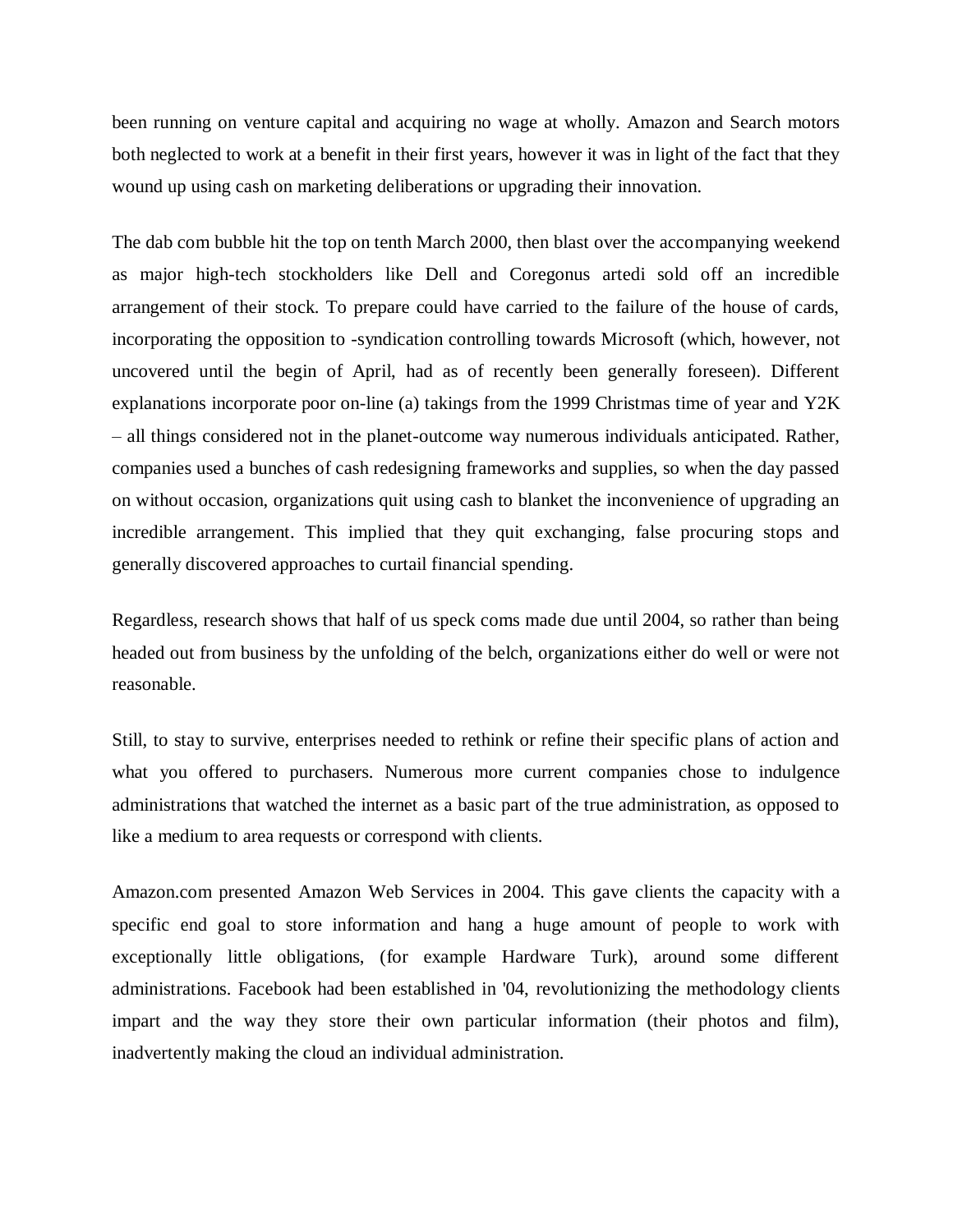In 2006, Amazon online unfolded its cloud administrations. To begin with had been its Elastic Compute cloud (Ec2), which allowed individuals to memory access machines and running their own particular programming on them, altogether on the cloud. At that point they presented Simple Storage Service (S3). This introduced the pay-seeing that-you-head off model to both purchasers and the business sector overall, and it has fundamentally come to be standard practice at present.

Salesforce.com then started force.com in 2007. That stage as an administration let associations' engineers construct, retailer and run the sum of the applications and sites they required running their business in the cloud. Google Apps started in 2009, permitting individuals to make and store paperwork truly in the genuine cloud.

Most as of late, cloud computing organizations have been pondering how they might make their stock all the more join. In 2010 Salesforce.com started the cloud-based database at Database.com planned for engineers, denoting the advancement of could computing administrations that might be utilized on any unit, run on practically any stage and composed in diverse modifying dialect.

Obviously, the long run of the internet and cloud computing have in prior times demonstrated hard to compute, however so farseeing as organizations strive to unite the globe and serve in which joined planet with new ways, there'll dependably be a need for both the internet and cloud computing.

# **1.2 What truly is Cloud Computing?**

Indeed, in the information technology business there is no accord on what 'cloud computing' really implies, and some industry heavyweights and pundits think about the term aimless and have been passionately restricted to its utilization. In spite of these complaints the term has ended up broadly received and even Larry Ellison went onto say: We'll make cloud computing reports. I'm not set to battle this thing. In any case the researcher don't comprehend what the researcher might do another way in the light of cloud' (Farber, 2008).

In any case from various perspectives the insignificance of the term 'cloud computing' is itself considerable. the researcher can wrap up the specialized notions of this sort of computing into a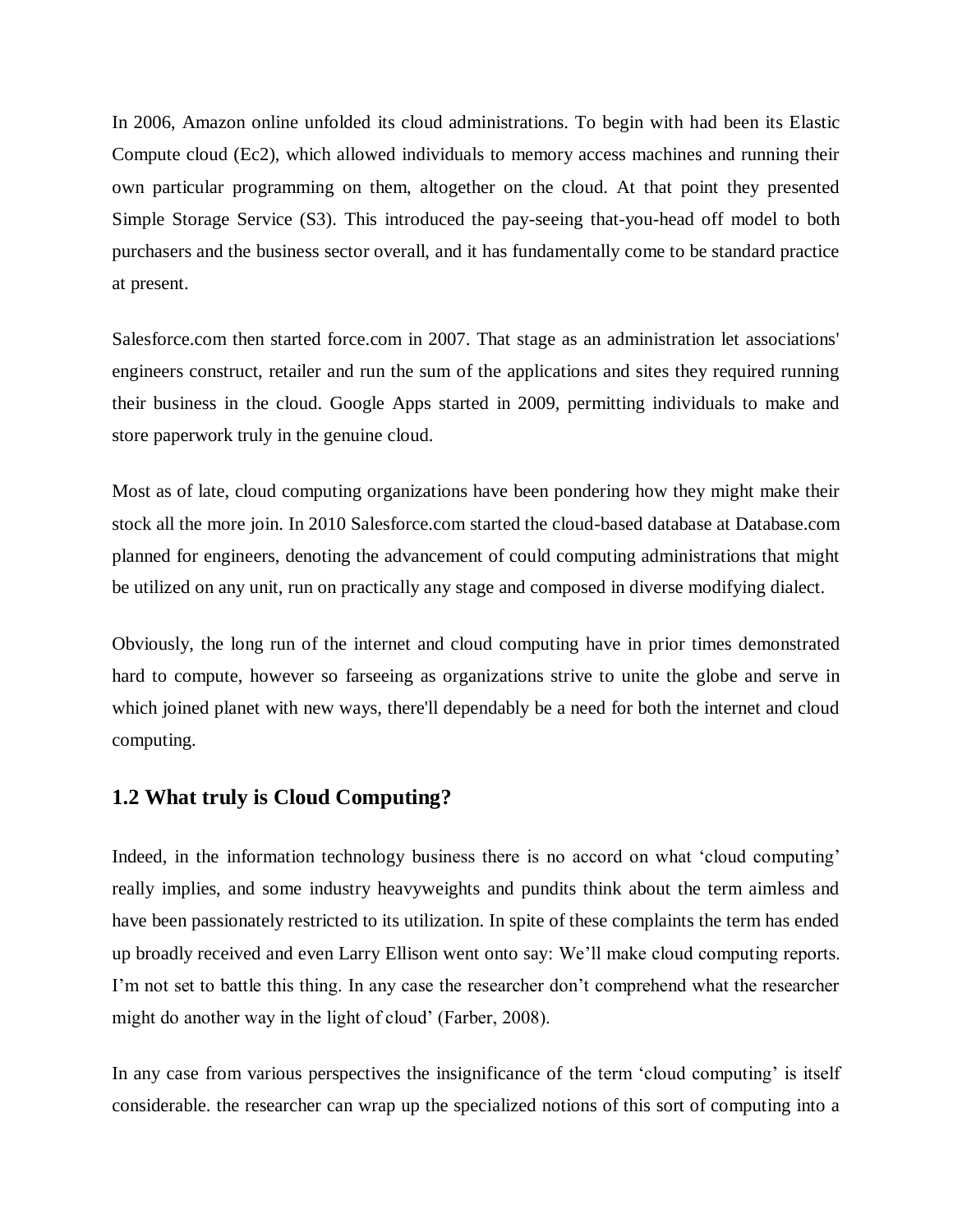great cushy 'cloud', which by one means or another makes it less frightening and additionally engaging. The internet itself has customarily been portrayed as a cloud in network charts, and, much the same as the internet, business clients don't have to knowing what way it functions, they recently need to comprehend what they can do with it. There is more to cloud computing than smart technology; to information technology purchasers it speaks to a profoundly diverse method for obtaining a full extend of information technology competencies on a pay-for every utilization foundation.

At a fundamental level when you utilize a PC you communicate with three layers of computing. First and foremost, at the most reduced layer, you have a physical bit of hardware with its processors, memory chips, plate drives, network cards and different parts - the researcher can call this the infrastructure. Second, in the center layer, you have a working framework, (for example Microsoft Windows) that interfaces with the hardware and furnishes a steady environment for running and advancing programming (utilizing Visual Basic or Microsoft Access, for instance). Furthermore at long last, at the top, there are alternate party programming applications, (for example word transforming bundles) that you use in your work and play and can call this programming.

Figure 1 portrays this three-layer model of computing as a pyramid with infrastructure at the lowest part, the platform in the center and programming at the top. Notwithstanding think about a computer network for an office-based business that supervises its own particular information technology frameworks. To run this net-work the business would normally require framework directors to care for hardware and networking (infrastructure); information technology back staff and desktop organization apparatuses to institute applications and overhaul the working frameworks (platforms) on desktop computers; and clients who perform errands with these applications (programming).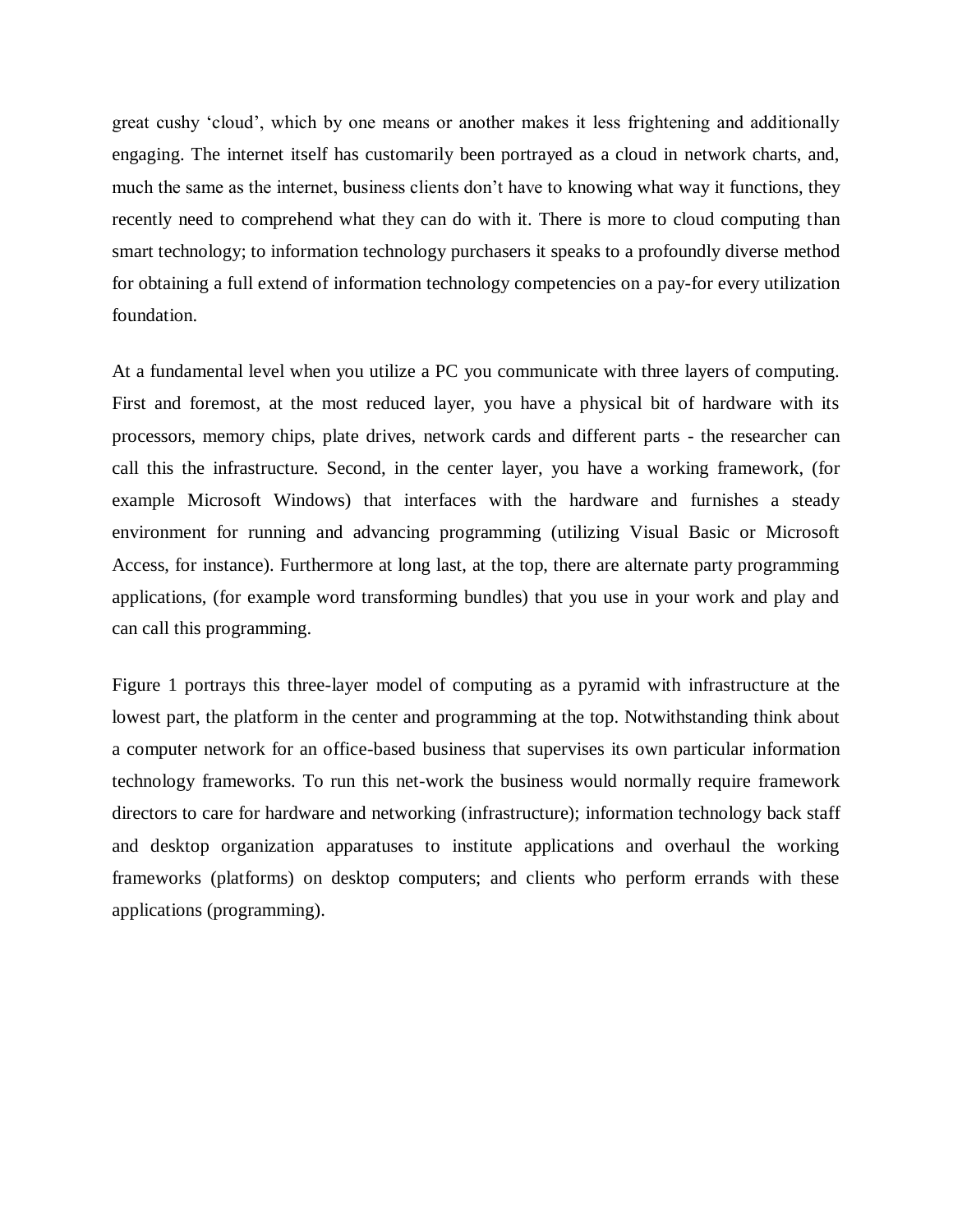

# **Figure 1 A basic three-layer pyramid model of Computing**

This three-layer model could be connected to cloud computing, too, yet there are a couple of key contrasts:

- Software applications are not desktop applications rather they are electronic so they might be utilized as a part of any a la mode web browser on any computer working framework.
- Platforms are reason assembled programming improvement situations that are had on the internet as opposed to your desktop computer so all you need is a web program to make, test and send web applications.
- Elements (servers, storage, transmission capacity, transforming power, and so on) are given by an alternate party; yet you can access and utilize these computing resources as though they were commissioned on your own corporate network.

It has dependably been opined that cloud computing has accelerated a 'promoting haze', and this is no preferable showed over with the incomprehensible number of definitions for the term. Various well-known meanings of cloud computing have been recognized yet the one given by NIST draft definition is given here since it is publicly accessible, it reflects the information technology showcase and it is generally straightforward. Citing from draft number 15 (Mell and Grance, 2009):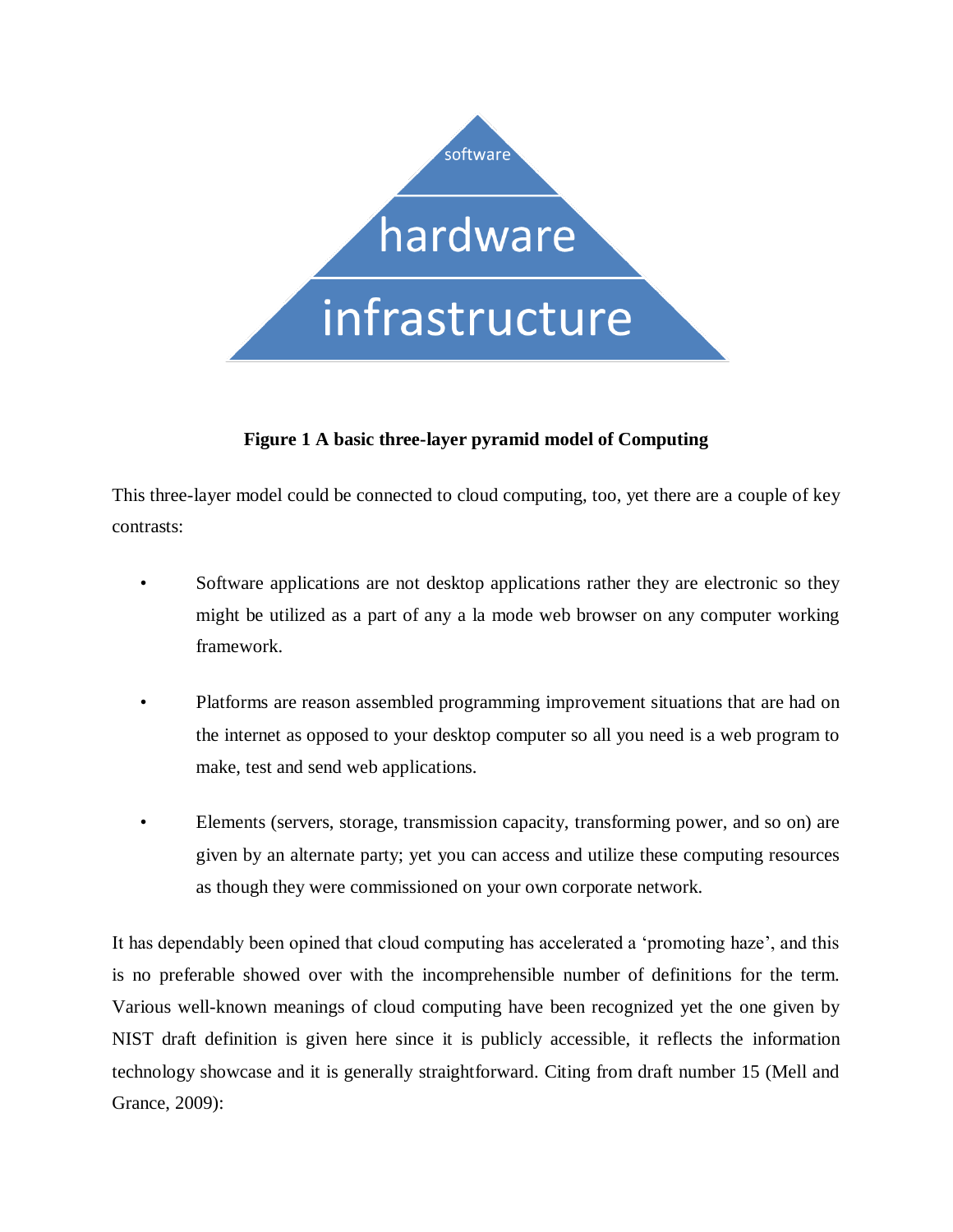Cloud computing is a model for empowering helpful, on-interest network access to an imparted pool of configurable computing resources (eg. networks, servers, storage, applications, and services) that could be quickly provisioned and discharged with negligible administration exertion or administration supplier cooperation. This cloud model pushes accessibility and is made out of five crucial attributes, three administration models, and four sending models.

The NIST draft definition goes onto depict these five key attributes (on-interest selfadministration, wide network access, resource pooling, fast versatility and measured administration), three administration models (Software as a Service - SaaS, Platform as a Service - PaaS and Infrastructure as a Service - IaaS), and four models (Private, Community, Public and Hybrid Cloud).

Notwithstanding, some industry specialists don't like the utilization of the SaaS, PaaS and IaaS acronyms, yet they are so immovably installed in the cloud computing writing that they can't be disregarded.

#### **1.3 Essential Characteristics of a Cloud**

The NIST draft definition records five vital qualities of cloud computing and goes onto demonstrate what they are in specialized terms. Somewhat improved elucidations are introduced beneath, and when one alludes to computing resources it means such things as storage, transforming, memory, network transmission capacity, programming applications and virtual machines.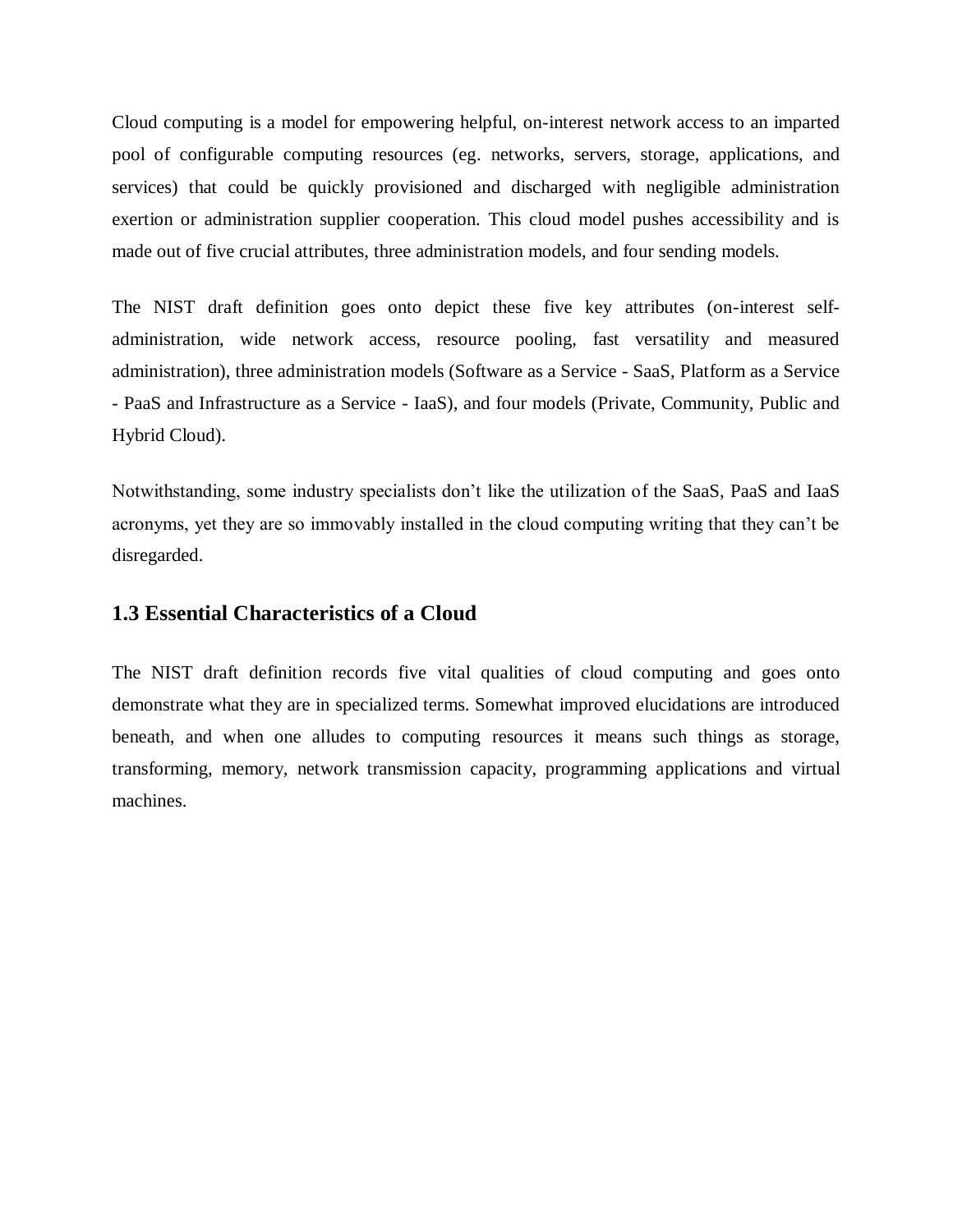

#### **Figure 2 the NIST cloud computing definition skeleton**

# **1.3.1 On-interest self-administration**

Buyers can log onto a site or use web services to enter extra computing resources on interest, that is, at whatever point they need them, without conversing with a deals delegate or specialized backing staff.

#### **1.3.2 Broad network access**

On the grounds that they are electronic, you can access cloud computing services from any internet associated mechanism. With a web program on a PC (or even a flimsy customer computer terminal) you can do anything, however there is additionally, as a rule, express underpin for prevalent hand held apparatuses, for example Blackberries and iPhone.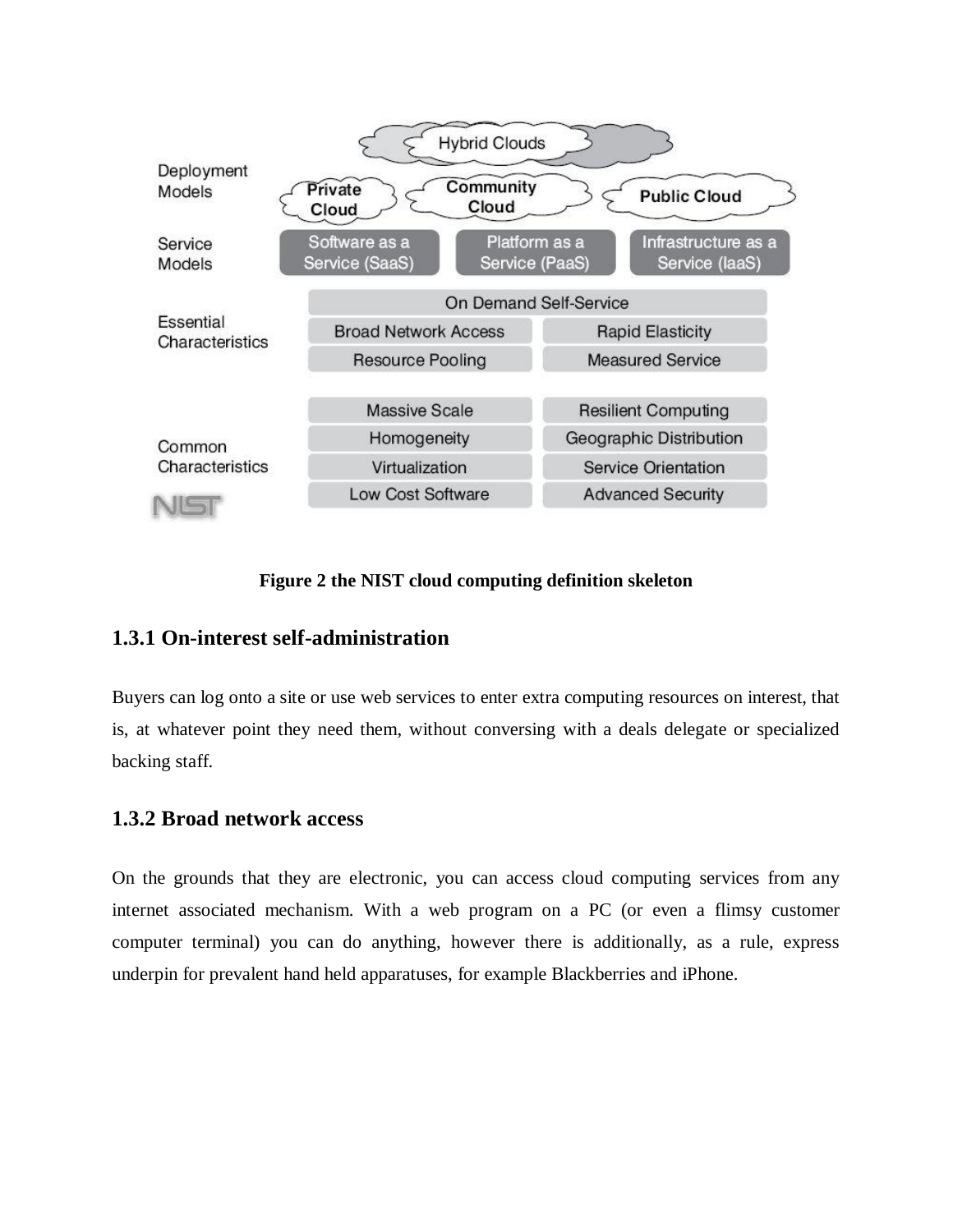# **1.3.3 Resource pooling**

In multi-tenanted computing clouds the clients (inhabitants) offer a pool of computing resources with different clients, and these resources, which could be powerfully reallocated, may be had anyplace.

# **1.3.4 Rapid flexibility**

Cloud computing empowers computing resources or client records to be quickly and flexibly provisioned or discharged with the intention that clients can scale their frameworks (and costs) all over at whatever time consistent with their evolving prerequisites.

# **1.3.5 Measured administration**

Cloud computing suppliers immediately screen and record the resources utilized by clients or as of now allocated to clients, which makes conceivable the pay-for every utilization charging model that is central to the cloud computing ideal model.

# **1.4 Origins of Cloud Computing**

The researcher can track the sources of clouds computing by watching the headway of numerous advances, particularly in hardware (virtualization, multi-center chips), Internet innovations (Web services, administration arranged architectures, Web 2.0), conveyed computing (groups, lattices), and frameworks administration (autonomic computing, data focus mechanization). Figure 3 shows the merging of technology fields that essentially progressed and helped the approach of cloud computing.

Some of these advances have been tagged as buildup in their early phases of advancement; in any case, they later appropriated huge consideration from the educated community and were authorized by major industry players. Subsequently, a detail and institutionalization process accompanied, accelerating development and wide appropriation. The development of cloud computing itself is nearly interfaced to the development of such innovations. the researcher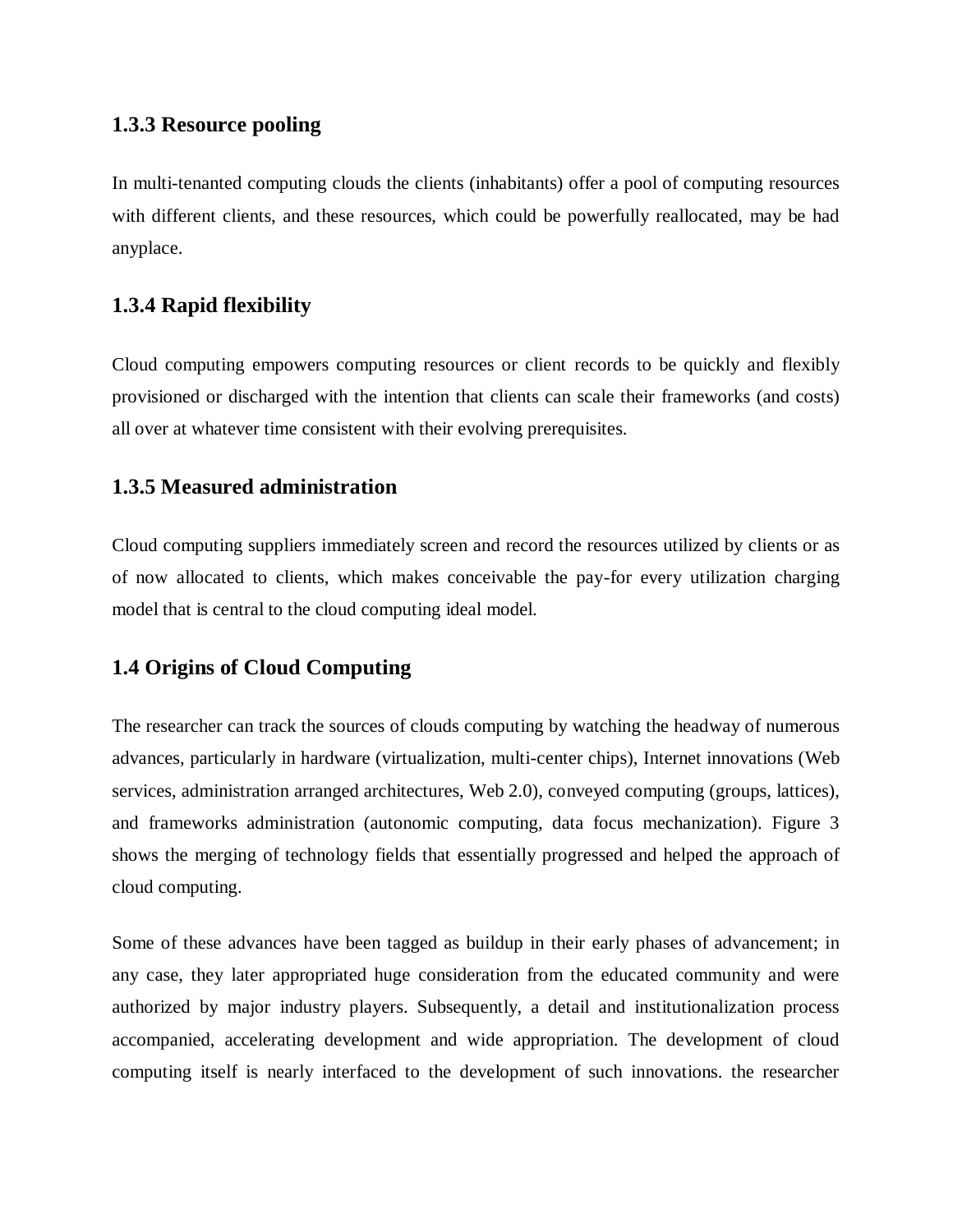present a more critical take a gander at the innovations that shape the base of cloud computing, with the point of giving a clearer picture of the cloud environment overall.



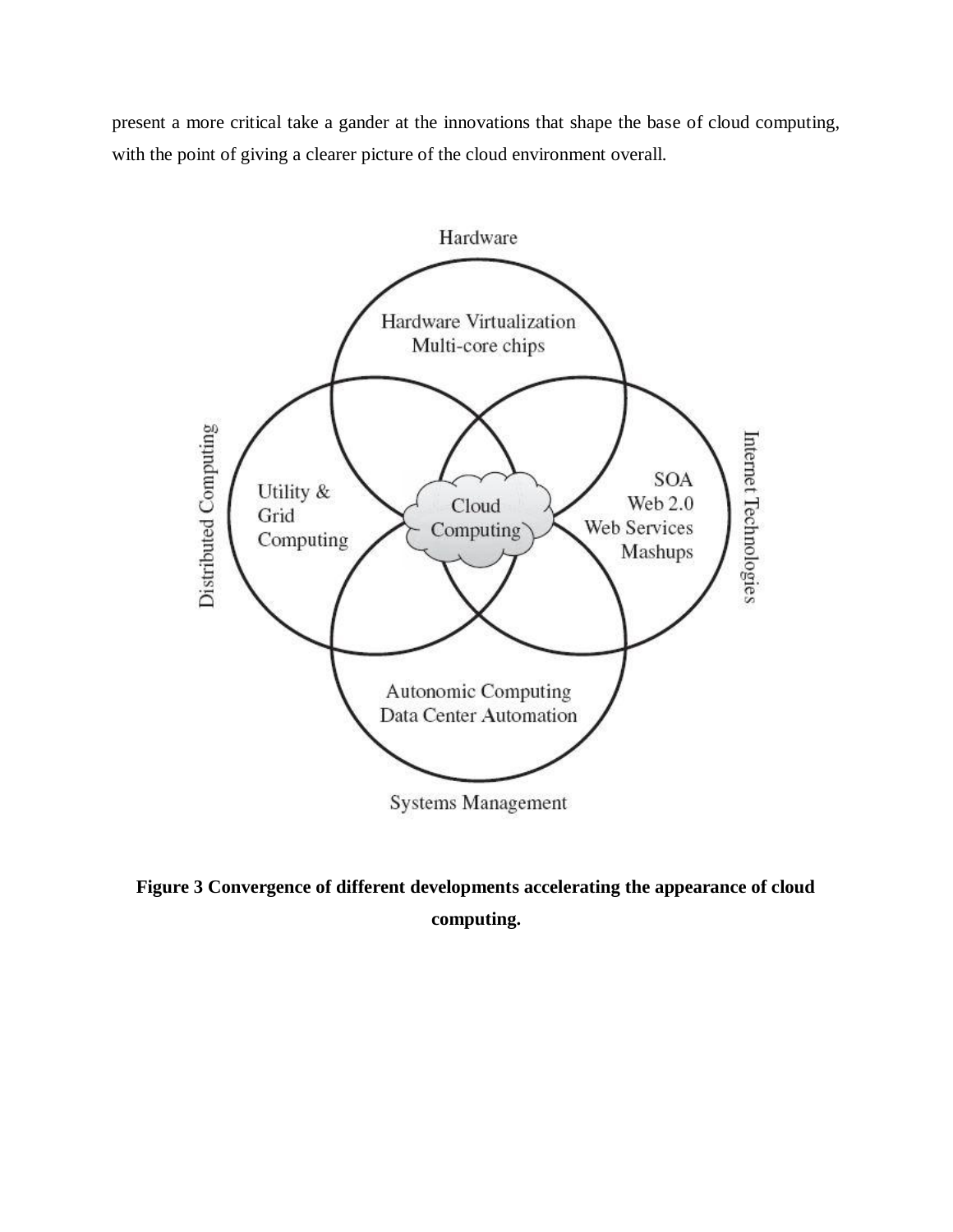# **1.5 The unavoidable Shift to Cloud**

#### **1.5.1 from Mainframes to Clouds**

We are at present encountering a switch in the information technology planet, from private cloud produced computing power into utility-supplied computing resources conveyed over the Internet as Web services. This pattern is comparative to what happened in the vicinity of a century back when plants, which used to produce their own electric force, understood that it is was shabbier simply connecting their machines to the recently shaped electric force network.

Computing conveyed as a utility could be characterized as on interest conveyance of infrastructure, applications, and business forms in a security-rich, imparted, versatile, and based computer environment over the Internet for an expense.

This model carries profits to both buyers and suppliers of information technology services. Shoppers can achieve decrease on information technology-identified expenses by deciding to get shabbier services from outer suppliers instead of intensely contributing on information technology infrastructure and faculty contracting. The on-interest segment of this model permits customers to acclimate their information technology use to quickly expanding or eccentric computing needs.

Suppliers of information technology services realize better operational expenses; hardware and programming infrastructures are manufactured to give numerous results and serve numerous clients, along these lines expanding effectiveness and eventually expediting speedier Return On Interest (ROI) and also easier sum cost of possession.

Some innovations have somehow pointed at transforming the utility computing notion into actuality. In the 1970s, organizations who offered normal data transforming errands, for example payroll computerization, worked time-imparted mainframes as utilities, which could serve many applications and frequently worked near 100% of their ability. Truth be told, mainframes needed to work at extremely high use rates basically on the grounds that they were exceptionally exorbitant and expenses ought to be supported by effective utilization.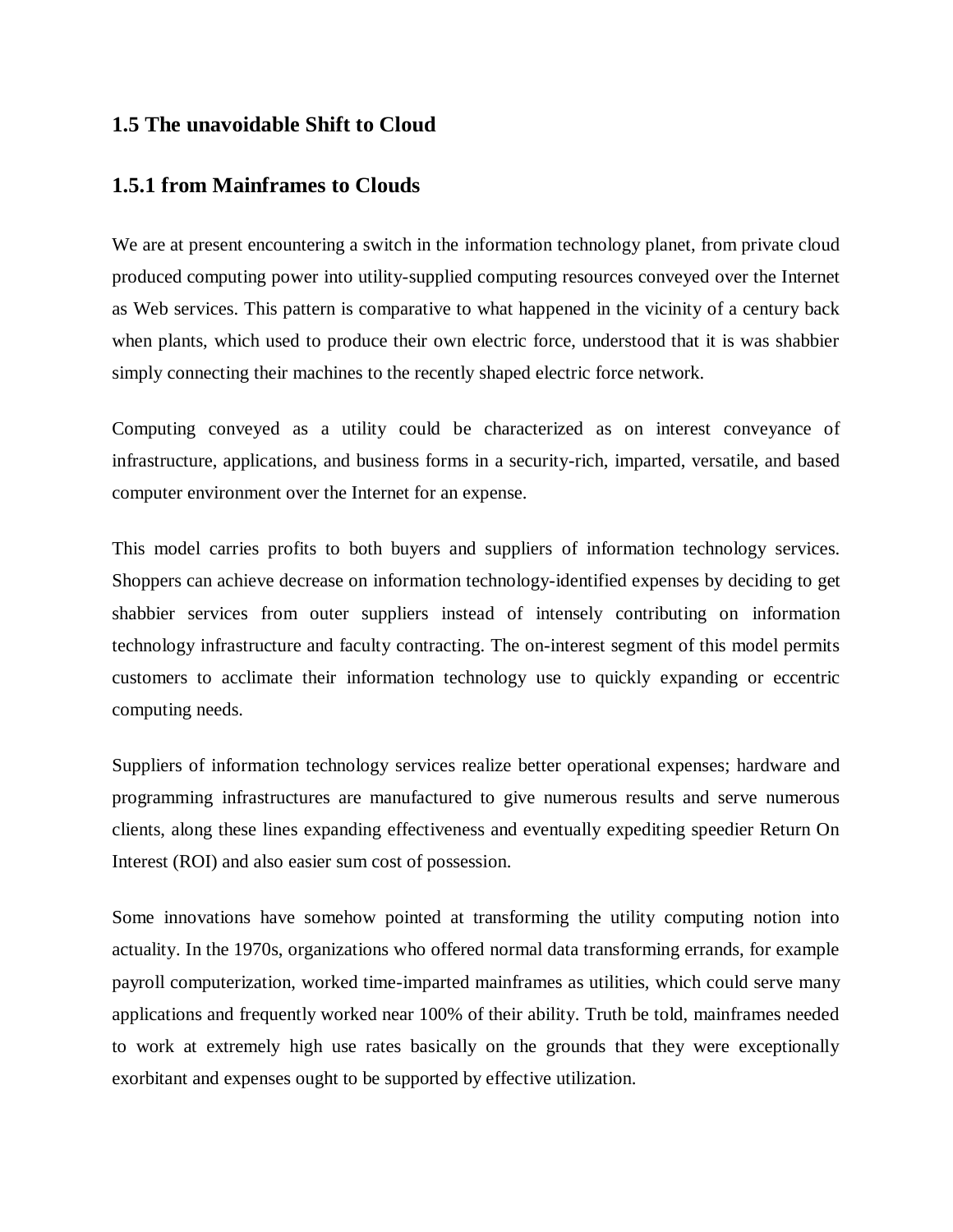The mainframe time fallen with the coming of quick and modest chip and information technology data focuses moved to accumulations of thing servers. Separated from its clear points of interest, this new model unavoidably expedited separation of workload into devoted servers, mostly because of incompatibilities between programming stacks and working frameworks. Likewise, the inaccessibility of proficient computer networks implied that information technology infrastructure ought to be had in vicinity to where it might be devoured. Inside and out, these realities have averted the utility computing actuality of occurring on advanced computer frameworks.

Comparable to old power era stations, which used to power distinct mills, computing servers and desktop computers in a present day association are regularly underutilized, since information technology infrastructure is designed to handle hypothetical interest tops. Likewise, in the early phases of power era, electric current couldn't travel long separations without noteworthy voltage misfortunes. In any case, new standards developed coming full circle on transmission frameworks equipped to make power accessible several kilometers faraway from where it is produced. Moreover, the coming of progressively quick strand optics networks has relit the fiery breakout, and new advances for empowering imparting of computing control over incredible separations have showed up.

These realities uncover the potential of conveying computing services with the speed and unwavering quality that businesses appreciate with their neighborhood machines. The profits of economies of scale and high usage permit suppliers to offer computing services for a part of what it takes for an average organization that produces its own computing power.

The rise of web services open gauges has altogether helped developments in the area of programming reconciliation. Web services can paste together applications running on diverse informing item platforms, empowering data from one application to be made accessible to others, and empowering inside applications to be made accessible over the Internet.

Throughout the years a rich web services programming stack has been specified and institutionalized, bringing about a nearly infinite amount of advances to depict, create, and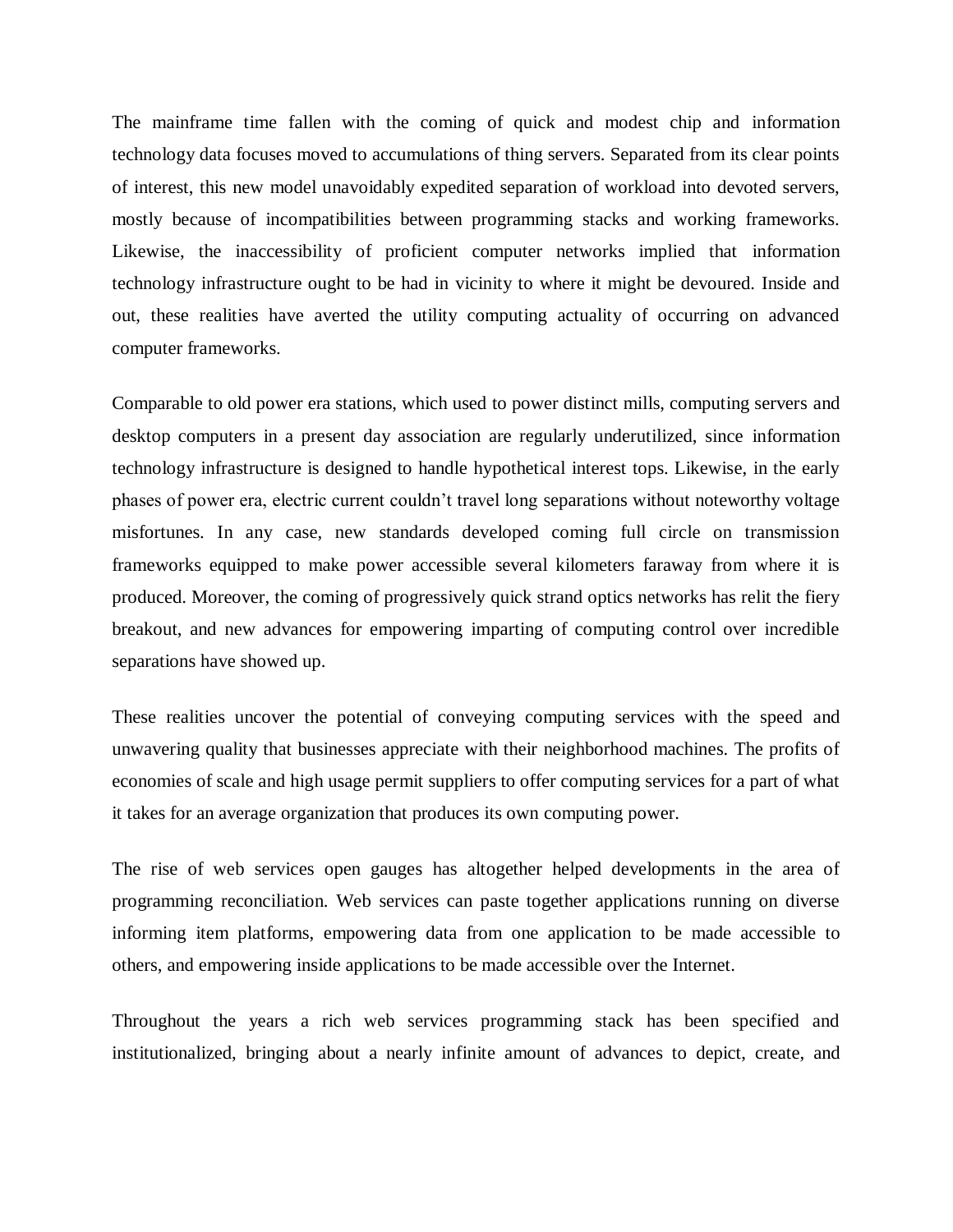organize services, bundle and transport messages between services, distribute and find services, speak to quality of service parameters, and guarantee security in administration access.

Web services gauges have been made on top of existing universal advances, for example HTTP and XML, subsequently furnishing a normal system for conveying services, making them perfect for executing service oriented architecture. The motivation behind service oriented architecture is to address prerequisites of inexactly coupled, guidelines based, and convention autonomous appropriated computing. In service oriented architecture, programming resources are bundled as services, which are overall characterized, independent modules that furnish standard business usefulness and are free of the state or setting of different services. Services are depicted in a standard definition dialect and have a distributed interface.

The development of web services has empowered the making of capable services that might be entered on-interest, in a uniform manner. While a few web services are distributed with the plan of serving end-client applications, their correct power lives in its interface being receptive by different services. An undertaking application that accompanies the SOA ideal model is a gathering of services that together perform complex business rationale.

This idea of sticking services at first kept tabs on the undertaking Web, however picked up space in the shopper domain simultaneously, particularly with the coming of Web 2.0. In the buyer Web, data and services may be automatically accumulated, going about as building pieces of complex creations, called administration mashups. Numerous administration suppliers, for example Amazon, del.icio.us, Facebook, and Google, make their administration APIs publicly receptive utilizing standard conventions for example SOAP and REST. Hence, one can put a thought of a completely practical Web application into practice just by sticking pieces with not many lines of code.

In the Software as a Service (SaaS) realm, cloud applications could be fabricated as syntheses of different services from the same or diverse suppliers. Services such client confirmation, message, payroll administration, and datebooks are illustrations of building obstructs that might be reused and joined in a business result on the off chance that a solitary, instant framework does not furnish every one of the aforementioned characteristics.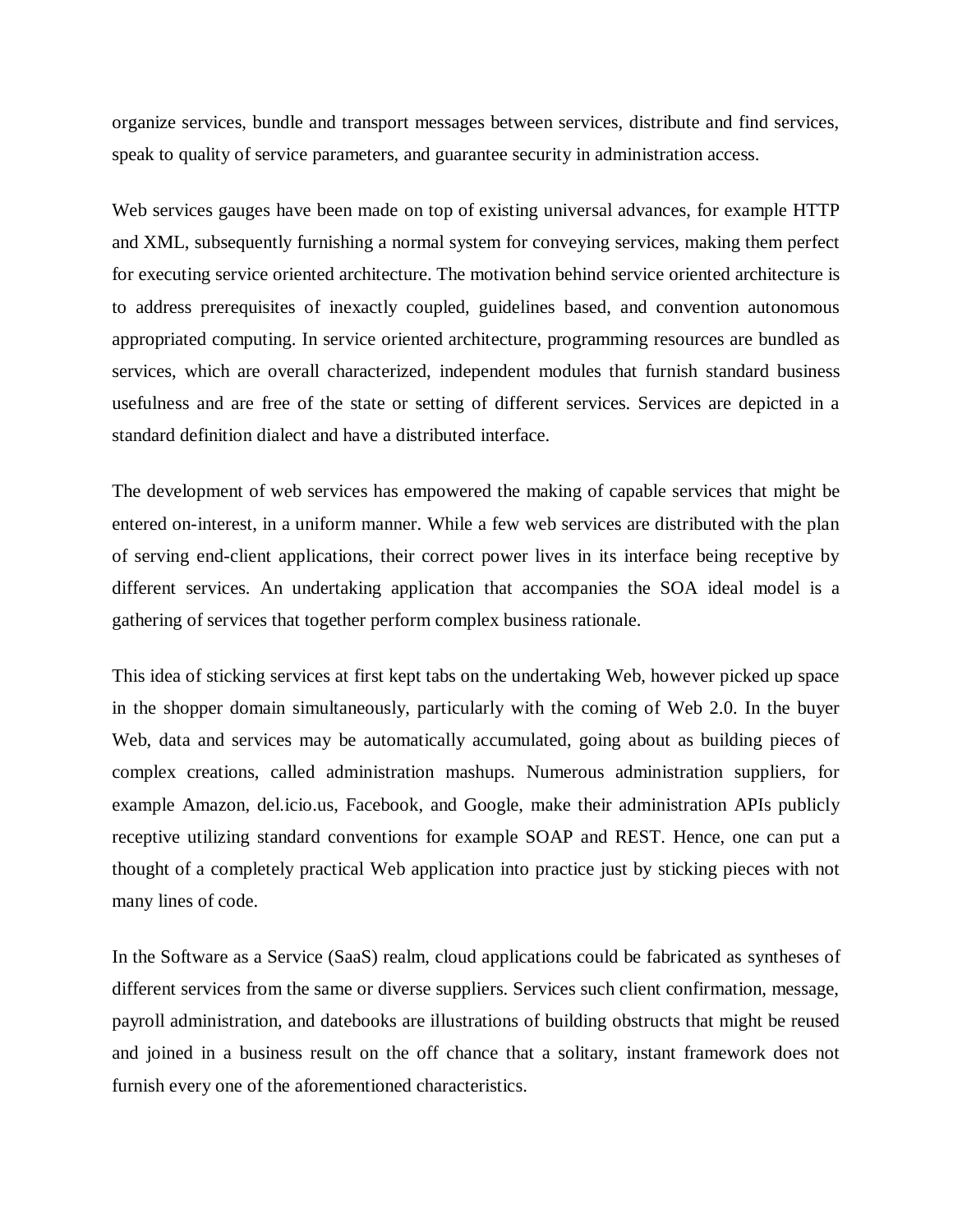Numerous building squares and results are presently accessible in public commercial centers. For instance, Programmable Web1 is a public archive of administration APIs and mashups at present posting many APIs and mashups. Prominent APIs, for example Google Maps, Flicker, YouTube, Amazon ecommerce, and Twitter, when joined together, transform a mixture of intriguing results, from finding movie amusement retailers to climate maps. Also, Salesforce.com's offers Appexchange.2 which empowers the imparting of results improved by alternate party designers on top of Salesforce.com parts.

# **1.5.2 Grid Computing**

Framework computing empowers accumulation of conveyed resources and transparently access to them. Most handling frameworks, for example Teragrid and EGEE try to impart compute and storage resources dispersed crosswise over distinctive managerial areas, with their principle center being accelerating an expansive run of exploratory applications, for example atmosphere modeling, medication plan, and protein investigation.

A key part of the matrix vision acknowledgment has been building standard Web services-based conventions that permit dispersed resources to be uncovered, entered, designated, screened, represented, and charged for, and so forth, and as a rule supervised as a solitary virtual framework. The Open Grid Services Architecture addresses this need for institutionalization by characterizing a set of center capacities and conducts that address enters concerns in framework frameworks.

Globus Toolkit is a middleware that actualizes a few standard Grid services and through the years has supported the organization of a few administration arranged Grid infrastructures and applications. A biological system of devices is accessible to communicate with administration networks, incorporating lattice representatives, which expedite client communication with different middleware and actualize arrangements to help.

The advancement of institutionalized conventions for a few matrix computing exercises has helped hypothetically to permit conveyance of on-interest computing services over the Internet.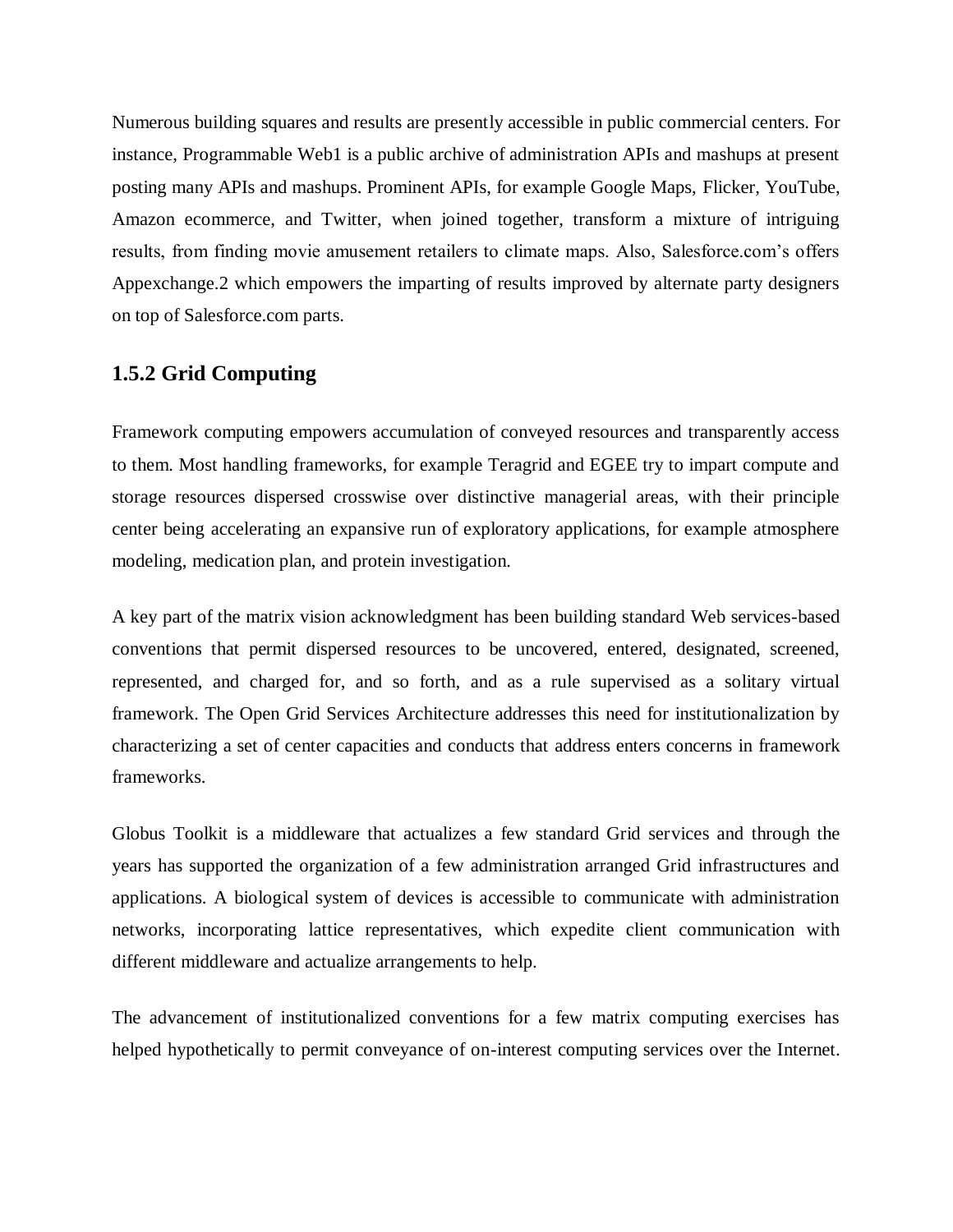Notwithstanding, guaranteeing quality of service in frameworks has been recognized as a challenging try.

Absence of execution detachment has avoided matrices reception in a mixture of situations, particularly on situations where resources are oversubscribed or clients are uncooperative. Exercises connected with one client or virtual association can impact, in a wild way, the execution observed by different clients utilizing the same platform. In this manner, the outlandishness of implementing quality of service and ensuring execution time turned into an issue, particularly for time-discriminating applications.

An alternate issue that has accelerated disillusionment when utilizing networks is the accessibility of resources with differing programming setups, incorporating unique working frameworks, libraries, compilers, runtime situations, et cetera. In the meantime, client applications might frequently run just on uncommonly redid situations.

Thus, a versatility hindrance has frequently been available on most lattice infrastructures, repressing clients of embracing networks as utility computing situations.

Virtualization technology has been distinguished as the ideal fit to issues that have initiated bafflement when utilizing matrices, for example hosting numerous divergent programming applications on a solitary physical platform. In this bearing, some research undertakings pointed at advancing frameworks to back an extra layer to virtualized processing, storage, and network resources.

Numerous cloud computing arrangements today are fueled by framework computing executions and are charged like utilities, however cloud computing can and ought to be seen as an advanced next step far from the network utility model. There is a constantly developing rundown of suppliers that have effectively utilized cloud architectures with practically zero unified infrastructure or charging frameworks.

This sort of cloud computing administration furnishes a concentrated administration center point that clients cooperate with. At present, the frequently utilized service of this arrangement is considered in budgetary exchanging situations and at times frameworks which permit clients in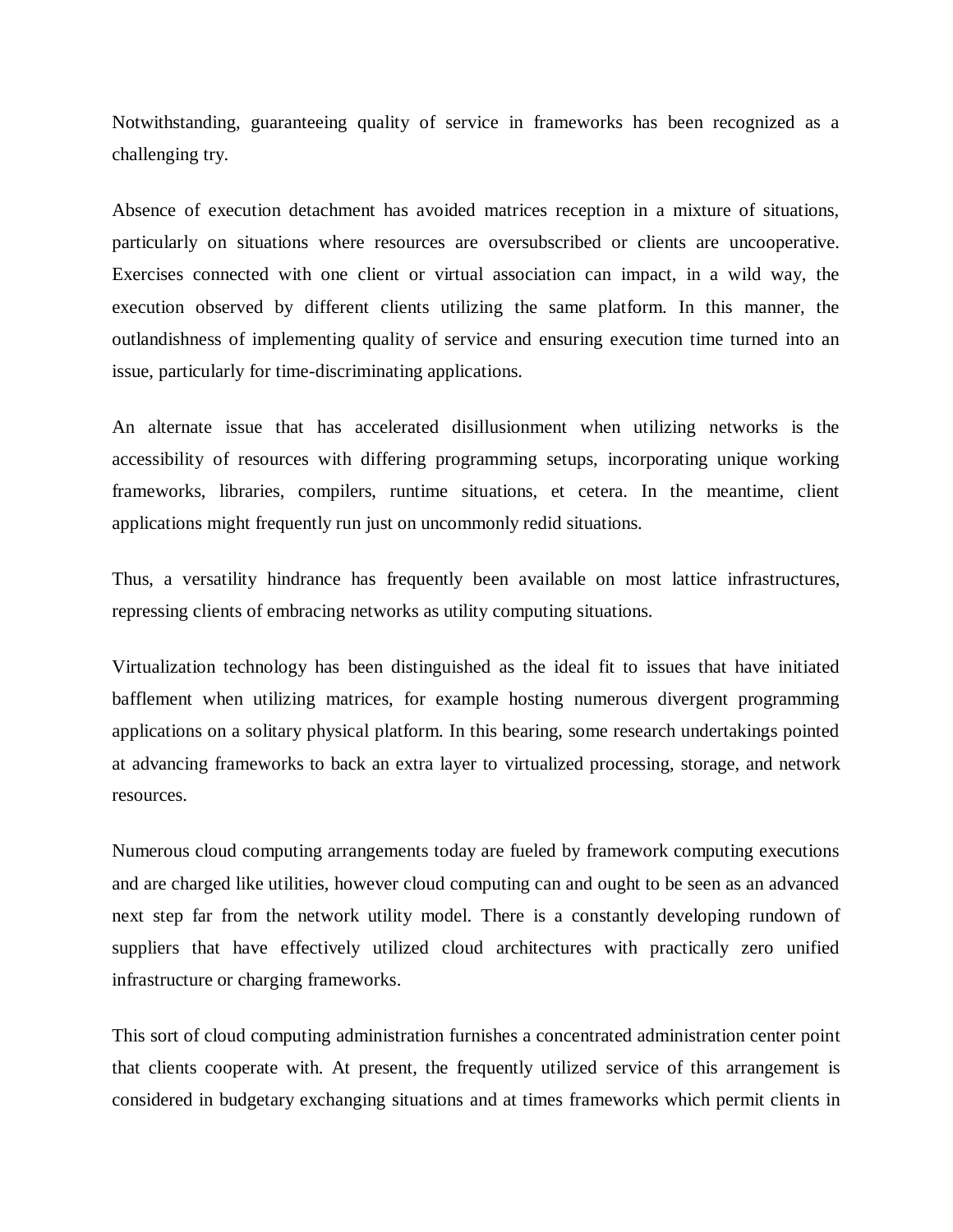requesting, and later facilitates estimating-administration conveyance inside the particulars set by the client.

# **1.5.3 Utility Computing**

With expanding ubiquity and utilization, huge framework establishments have confronted new issues, for example unnecessary spikes sought after for resources coupled with key and illdisposed conduct by clients. At first, lattice resource administration strategies did not guarantee reasonable and impartial access to resources in numerous frameworks. Accepted measurements (throughput, holding up time, and log jam) neglected to catch the more unpretentious necessities of clients. There were no genuine motivating forces for clients to be adaptable about resource prerequisites or work due dates, nor procurements to oblige clients with dire work.

In utility computing situations, clients appoint a utility quality to their employments, where utility is an altered or time-shifting valuation that catches different quality of service demands (due date, imperativeness, and fulfillment). The valuation is the measure they are ready to pay an administration supplier to fulfill their requests.

The administration suppliers then endeavor to augment their own utility, where said utility might straightforwardly associate with their benefit. Suppliers can decide to prioritize high yield (i.e., benefit for every unit of resource) client employments, expediting a situation where imparted frameworks are seen as a commercial center, where clients go after resources dependent upon the recognized utility or quality of their occupations. Further data and examination of these utility computing situations are accessible in a noteworthy review of these platforms.

# **1.5.4 Hardware Virtualization**

Cloud computing services are ordinarily sponsored by extensive scale data focuses made out of many computers. Such data focuses are constructed to serve numerous clients and host numerous divergent applications. For this reason, hardware virtualization could be acknowledged as an impeccable fit to conquer most operational issues of data focus building and support.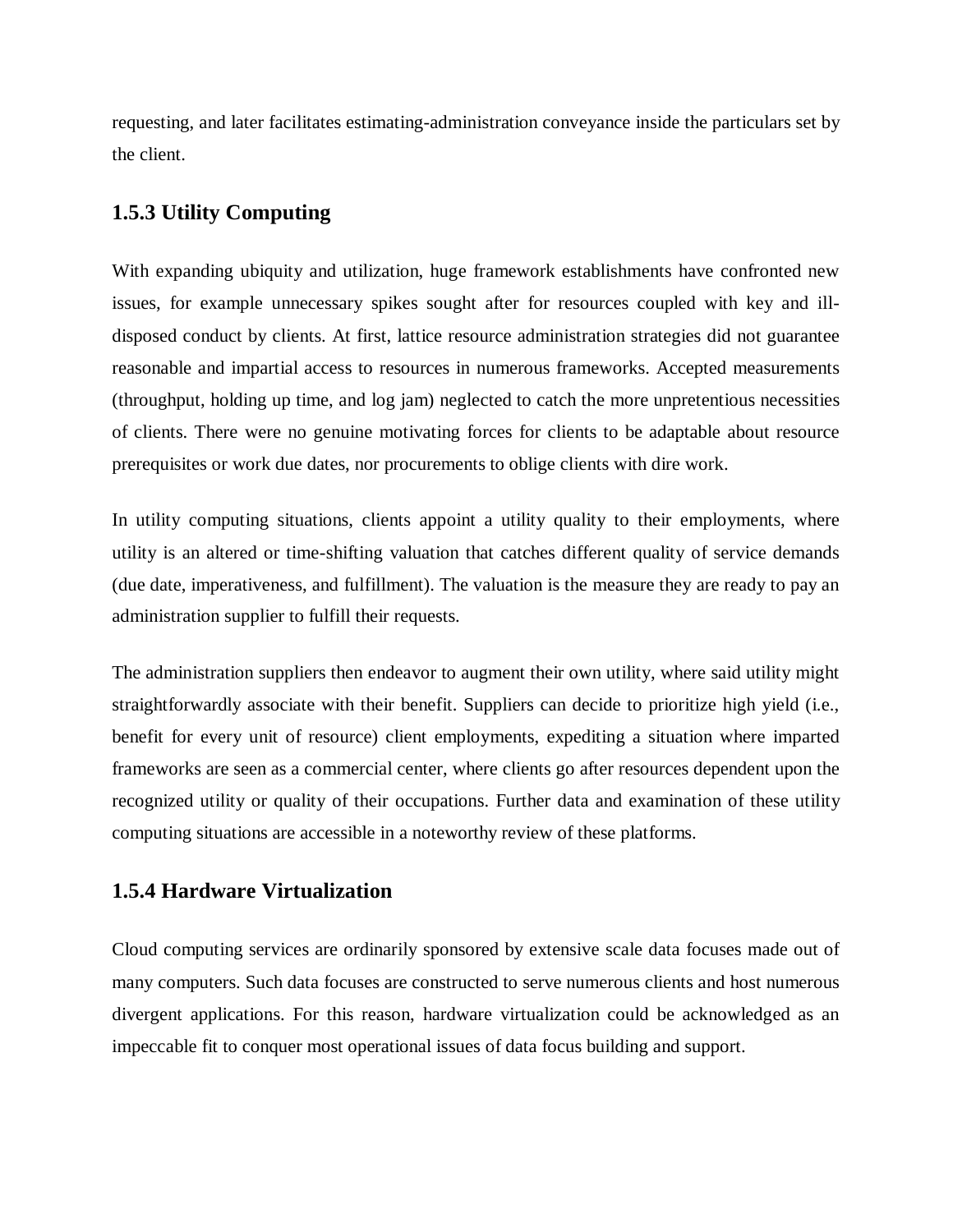The thought of virtualizing a computer framework's resources, incorporating processors, memory, and I/O apparatuses, has been generally made for a long time, pointing at enhancing offering and usage of computer frameworks. Hardware virtualization permits running different working frameworks and programming stacks on a solitary physical platform. As portrayed in Figure 4, a programming layer, the virtual machine monitor, additionally called a hypervisor, intercedes access to the physical hardware showing to every visitor working framework a virtual machine, which is a situated of virtual platform interfaces.





and client level programming stack.

The approach of a few creative advances multi-center chips, Para virtualization, hardware-helped virtualization, and live movement of virtual machines has helped an expanding selection of virtualization on server frameworks.

Generally, observed profits were enhancements on offering and use, better sensibility, and higher unwavering quality. All the more as of late, with the appropriation of virtualization on a wide extend of server and customer frameworks, researchers and experts have been accentuating three fundamental abilities with respect to administration of workload in a virtualized framework, specifically disengagement, combining, and relocation.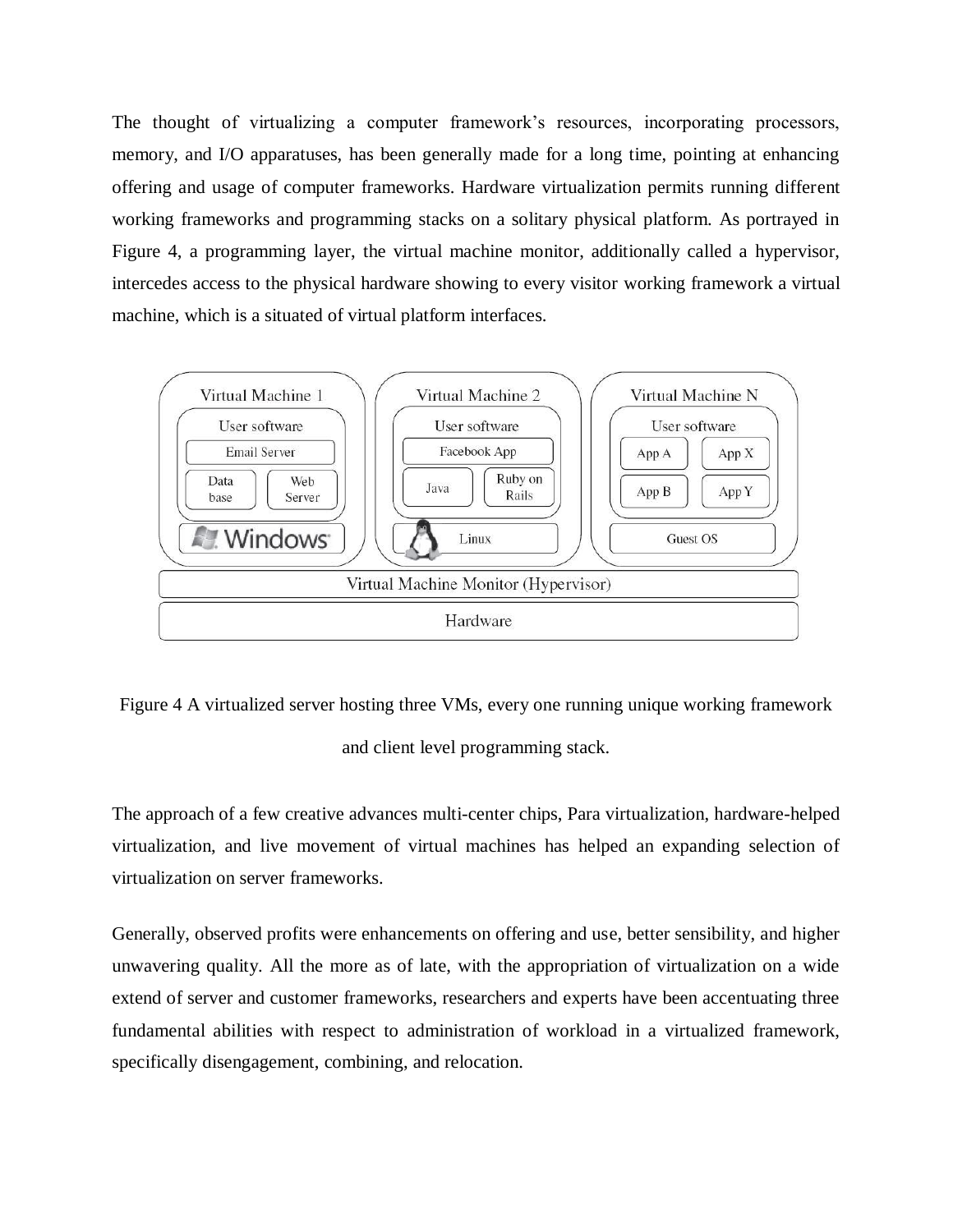Workload seclusion is realized since all system guidelines are completely limited inside a virtual machine, which expedites enhancements in security. Better dependability is additionally accomplished on the grounds that programming washouts inside one virtual machine don't influence others. Besides, better execution control is accomplished since execution of one virtual machine ought not to influence the execution of an alternate virtual machine.

The combining of some singular and heterogeneous workloads onto a solitary physical platform expedites better framework usage. This practice is additionally utilized for overcoming potential programming and hardware incompatibilities if there should be an occurrence of redesigns, given that it is conceivable to run legacy and new operation frameworks simultaneously.

Workload movement, likewise alluded to as application portability, focuses at expediting hardware support, load adjusting, and debacle recuperation. It is carried out by embodying a visitor operating system state inside a virtual machine and permitting it to be suspended, completely serialized, moved to an alternate platform, and continued promptly or saved to be restored at a later date. A virtual machine's state incorporates a full circle or part picture, setup records, and a picture of its RAM.

## **1.5.5 VMware ESXI**

VMware is a pioneer in the virtualization advertises. Its biological community of instruments runs from server and desktop virtualization to elevated amount administration apparatuses. ESXI is a virtual machine manager from VMware. It is an exposed metal hypervisor, implying that it introduces straight on the physical server, though others may require a host working framework. It furnishes progressed virtualization systems of processor, memory, and I/o. particularly, through memory ballooning and page imparting, it can overcommit memory, accordingly expanding the thickness of virtual machines inside a solitary physical server.

# **1.5.6 Zen**

The Zen hypervisor began as an open-source venture and has served as a base to other virtualization items, both business and open-source. It has pioneered the para-virtualization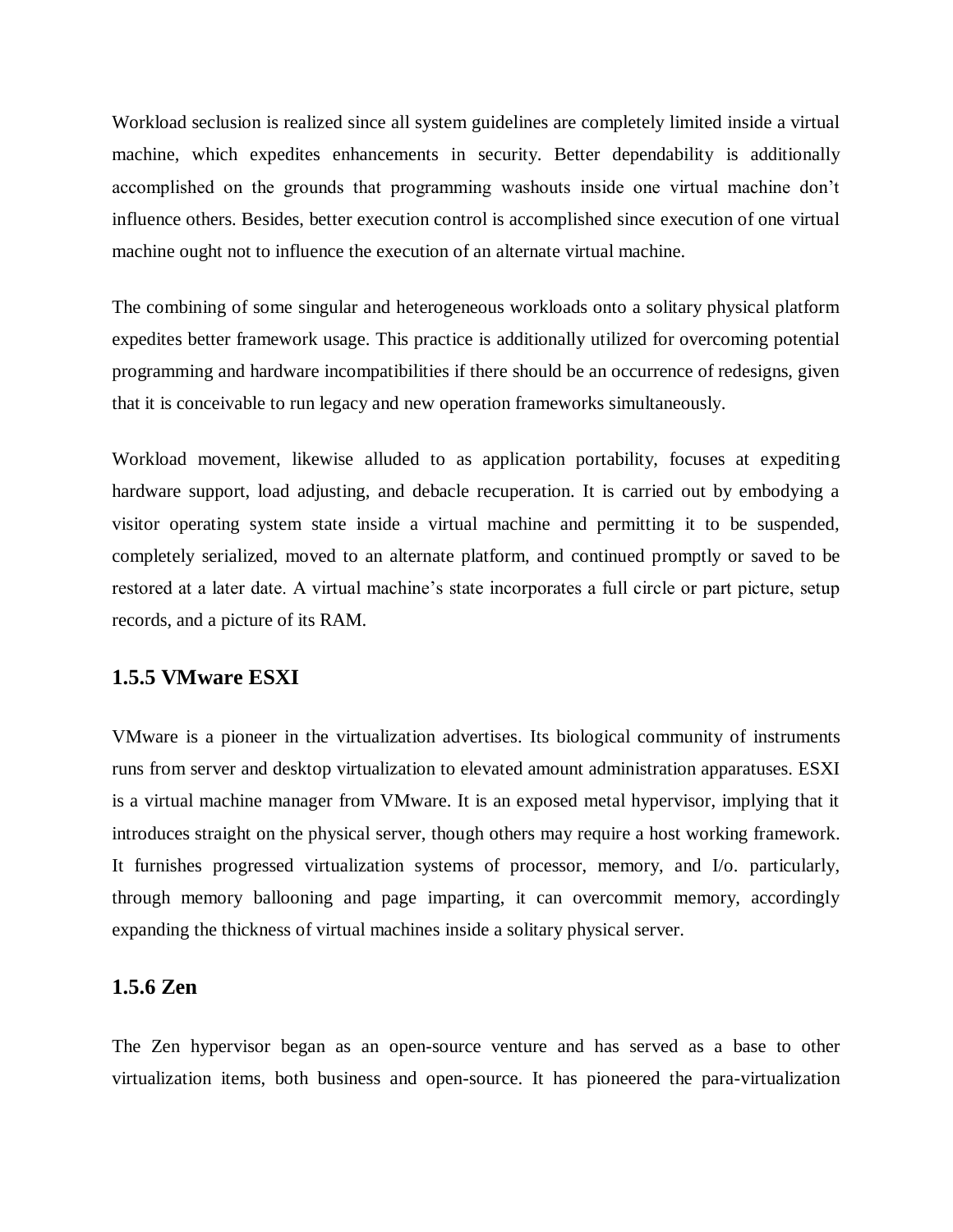thought, on which the visitor working framework, by method of a specific part, can interface with the hypervisor, in this manner altogether enhancing execution. Notwithstanding an opensource dispersion, Zen presently shapes the base of business hypervisors of various merchants, most remarkably Citrix Zenserver and Oracle virtual machine.

# **1.5.7 KVM**

The kernel based virtual machine is a Linux virtualization subsystem. Is has been part of the mainline Linux piece since variant 2.5.25 hence being locally underpinned by some disseminations. Likewise, exercises, for example memory administration and planning are done by existing bit characteristics, in this manner making kernel based virtual machine less difficult and more modest than hypervisors that take control of the whole machine. Kernel based virtual machine influences hardware-supported virtualization, which enhances execution and permits it to uphold unmodified visitor working frameworks; presently, it underpins a few renditions of Windows, Linux, and UNIX.

# **1.5.8 Virtual Appliances and the Open Virtualization Format**

An application consolidated with nature required to run it, working framework, libraries, compilers, databases, application compartments, etc is alluded to as a virtual apparatus. Bundling application situations fit as a fiddle of virtual apparatuses moves programming customization, arrangement, and fixing and enhances convey ability. Most generally, an apparatus is molded as a virtual machine plate picture connected with hardware necessities, and it could be promptly conveyed in a hypervisor.

On-line commercial centers have been set up to permit the trade of instant apparatuses holding ubiquitous working frameworks and helpful programming consolidations, both business and open-source. Most prominently, the VMware virtual machine commercial center permits clients to send apparatuses on VMware hypervisors or on accomplices public clouds, and Amazon permits engineers to impart specific Amazon Machine Images (AMI) and adapt their utilization on Amazon EC2.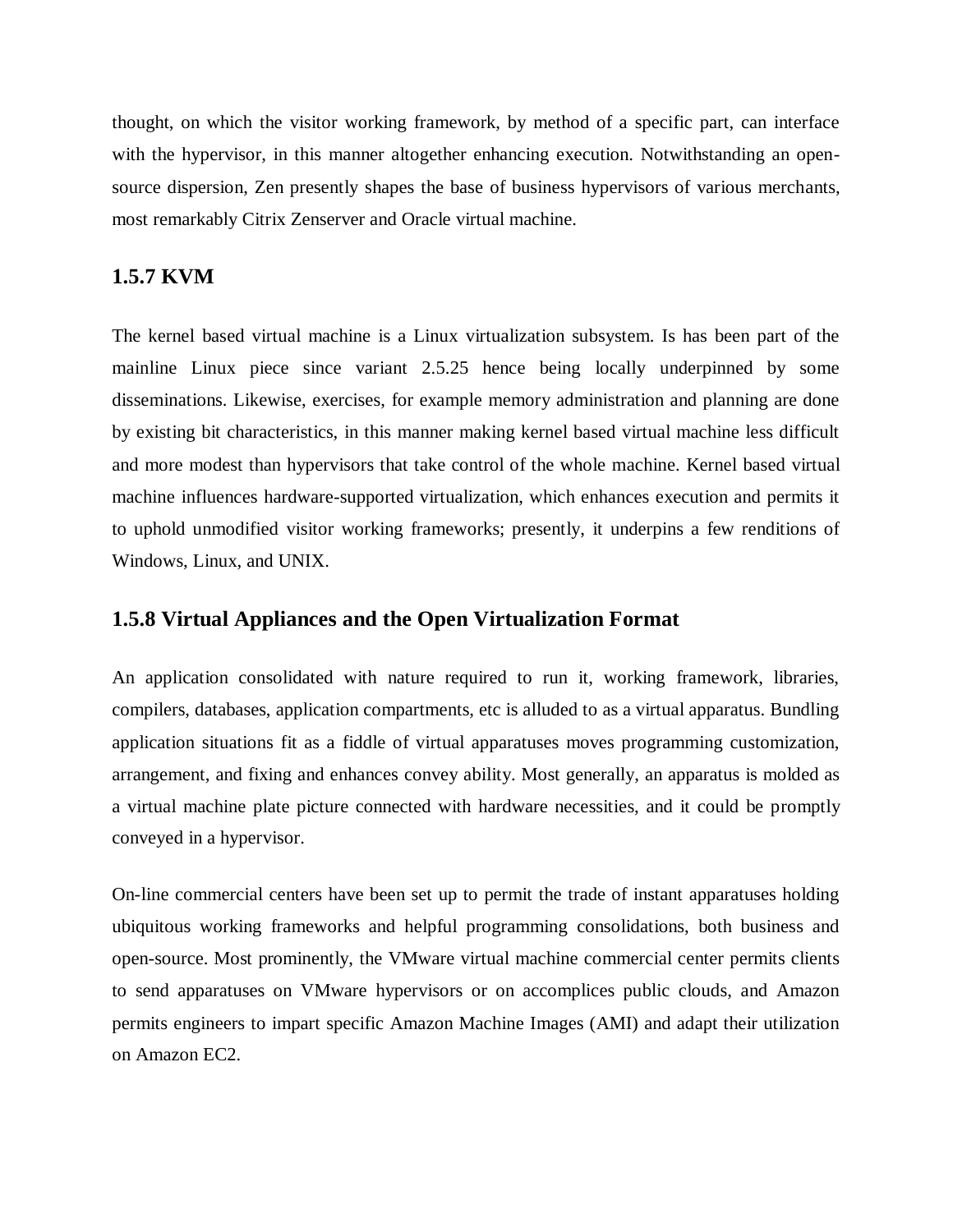In a nearly infinite amount of hypervisors, where everyone upholds an alternate virtual machine picture design and the arrangements are contradictory with each other, an extraordinary arrangement of interoperability issues rolls out. Case in point, Amazon has its Amazon machine image position, made prominent on the Amazon EC2 public cloud. Different configurations are utilized by Citrix Zenserver, numerous Linux dispersions that ship with kernel virtual machine, Microsoft Hyper-V, and VMware ESX.

To expedite pressing and appropriation of programming to be run on virtual machine's numerous specialists, incorporating VMware, IBM, Citrix, Cisco, Microsoft, Dell, and HP, have conceived the Open Virtualization Format. It points at being open, secure, convenient, productive and extensible. An OVF bundle comprises of a document, or set of documents, portraying the virtual machine hardware attributes (e.g., memory, network cards, and circles), working framework portions, startup, and shutdown movements, the virtual plates themselves, and other metadata holding item and permitting data. OVF additionally underpins complex bundles made out of numerous virtual machines (e.g., multi-level applications).

Open Virtualization Format's extensibility has urged increments applicable to administration of data focuses and clouds. Mathews et al. have formulated virtual machine contracts as a broadening to Open Virtualization Format. A virtual machine contract helps in imparting and supervising the mind boggling desires that virtual machines have of their runtime surroundings and the other way around. A straightforward sample of a virtual machine contract is the point at which a cloud customer needs to point out least and greatest measures of a resource that a virtual machine should capacity; correspondingly the cloud supplier could express resource restrains as an approach to bound resource utilization and costs.

# **1.5.9 Autonomic Computing**

The expanding multifaceted nature of computing frameworks has inspired research on autonomic computing, which tries to enhance frameworks by diminishing human contribution in their operation. As it were, frameworks may as well supervise themselves, with abnormal amount direction from people.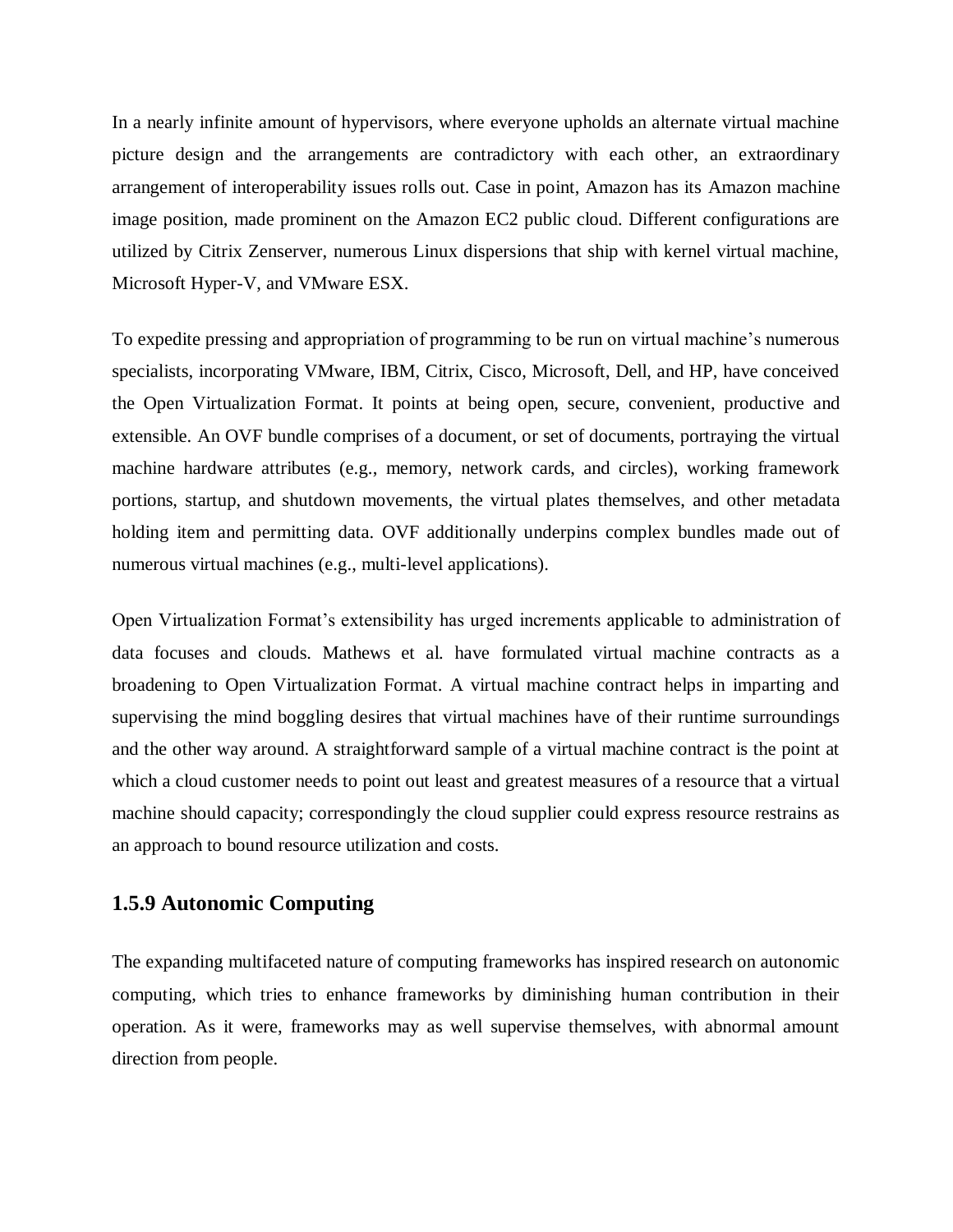Autonomic, or self-administering, frameworks depend on overseeing tests and measures (sensors), on an adjustment engine (autonomic supervisor) for computing advancements dependent upon observing data, and on effectors to complete changes on the framework. IBM's Autonomic Computing Initiative has helped characterize the four lands of autonomic frameworks: self-arrangement, self-advancement, self-mending, and self-insurance. IBM has additionally prescribed a reference model for autonomic control circles of autonomic directors, called MAPE-K.

The huge data focuses of cloud computing suppliers must be supervised in an effective way. In this sense, the notions of autonomic computing move programming advances for data focus mechanization, which might perform assignments, for example, administration of administration levels of running applications; administration of data focus limit; proactive fiasco recuperation; and computerization of virtual machine provisioning.

# **1.6 Layers and Types of Clouds**

Distinctive sorts of cloud computing are furnished 'as an administration' to purchasers, and a large portion of them succumb to one or a greater amount of three classifications: Software as a Service, Platform as a Service, and Infrastructure as a Service. It is the administration nature of cloud computing that makes it such a disruptive compel in the information technology business. Computing competencies are leased and no hardware or programming possessions are obtained altogether by the buyer.

#### **1.6.1 Software as a Service (SaaS)**

Software as a Service furnishes complete business applications conveyed over the web. Developments in web technology, for example Ajax, in addition to pervasive internet access, have made it conceivable to convey the rich characteristics and usefulness of desktop applications in a web program. SaaS applications additionally make utilization of principles for web services, and these benchmarks empower them to effectively 'approach the services' of different applications someplace else on the web with a specific end goal to trade, incorporate or 'crush up' data. The time investment funds that accompany on-interest software, where nothing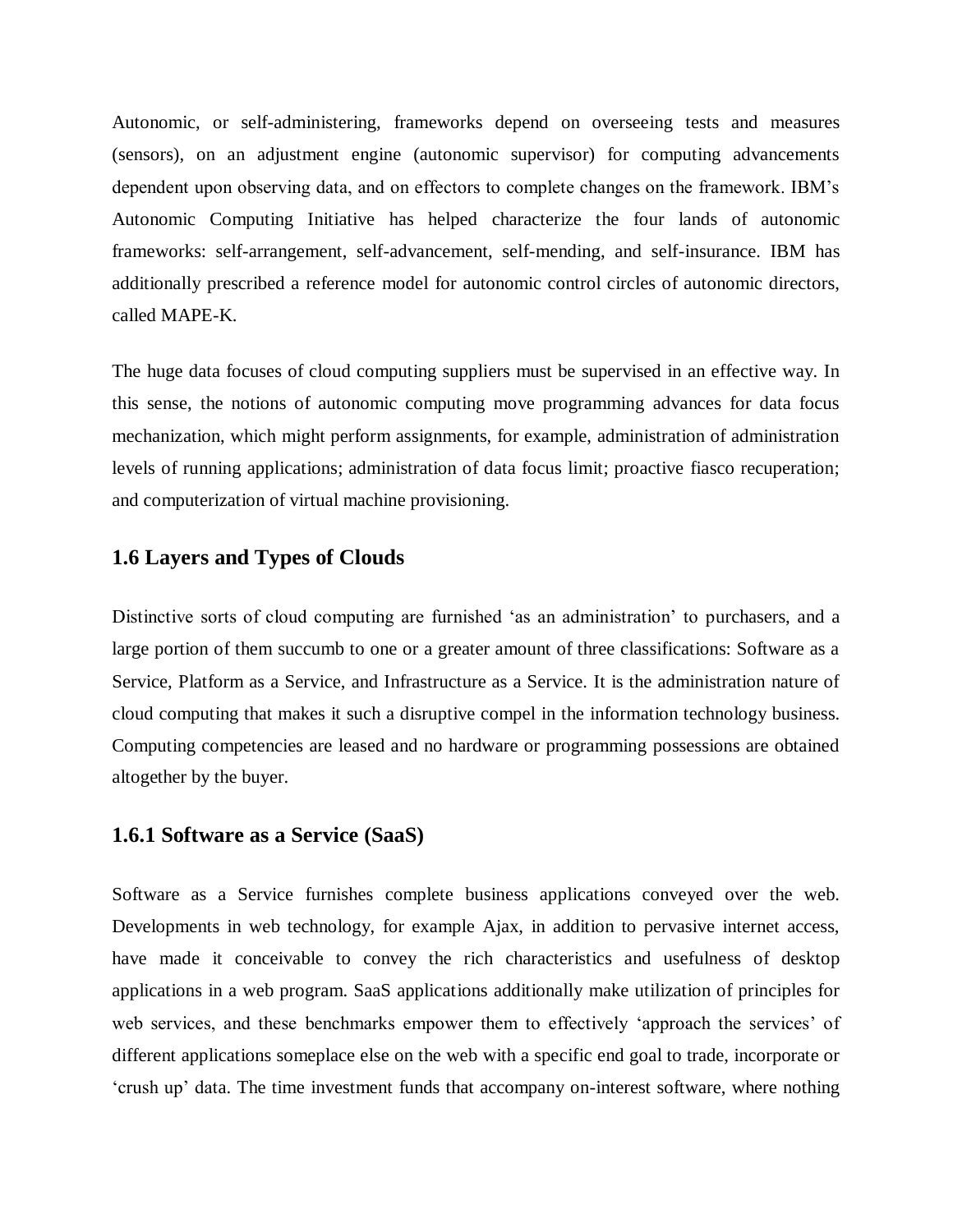needs to be instated on a PC and new clients could be included effortlessly as well as the pay-for every utilization businesses have made SaaS a triumph.

The most prominent and well known illustration of SaaS is message in a web browser, yet SaaS applications are coming to be progressively complex and community oriented. You can run the whole regulatory, operational and bargains side of your business in the cloud. SaaS proficiencies furnished online incorporate apparatuses for:

- accessing virtual Microsoft Windows desktops on a for every client for every month rental premise;
- accounting, money related administration, stock and e-business;
- collaborations between representatives and customers on tasks;
- creating stream Charts, outlines, floor plans and other specialized drawings;
- customer Relationships Management (CRM);
- editing, archiving and imparting reports, presentations, spreadsheets, web journals, pages and movies;
- project administration;
- Web-mail, calendaring, texting, motion picture conferencing and interpersonal interaction.

There are numerous particular SaaS applications accessible to lease online however a few SaaS sources furnish broad software suites (Figure 5) and commercial centers for reconciled unbiased gathering applications (Figure 6).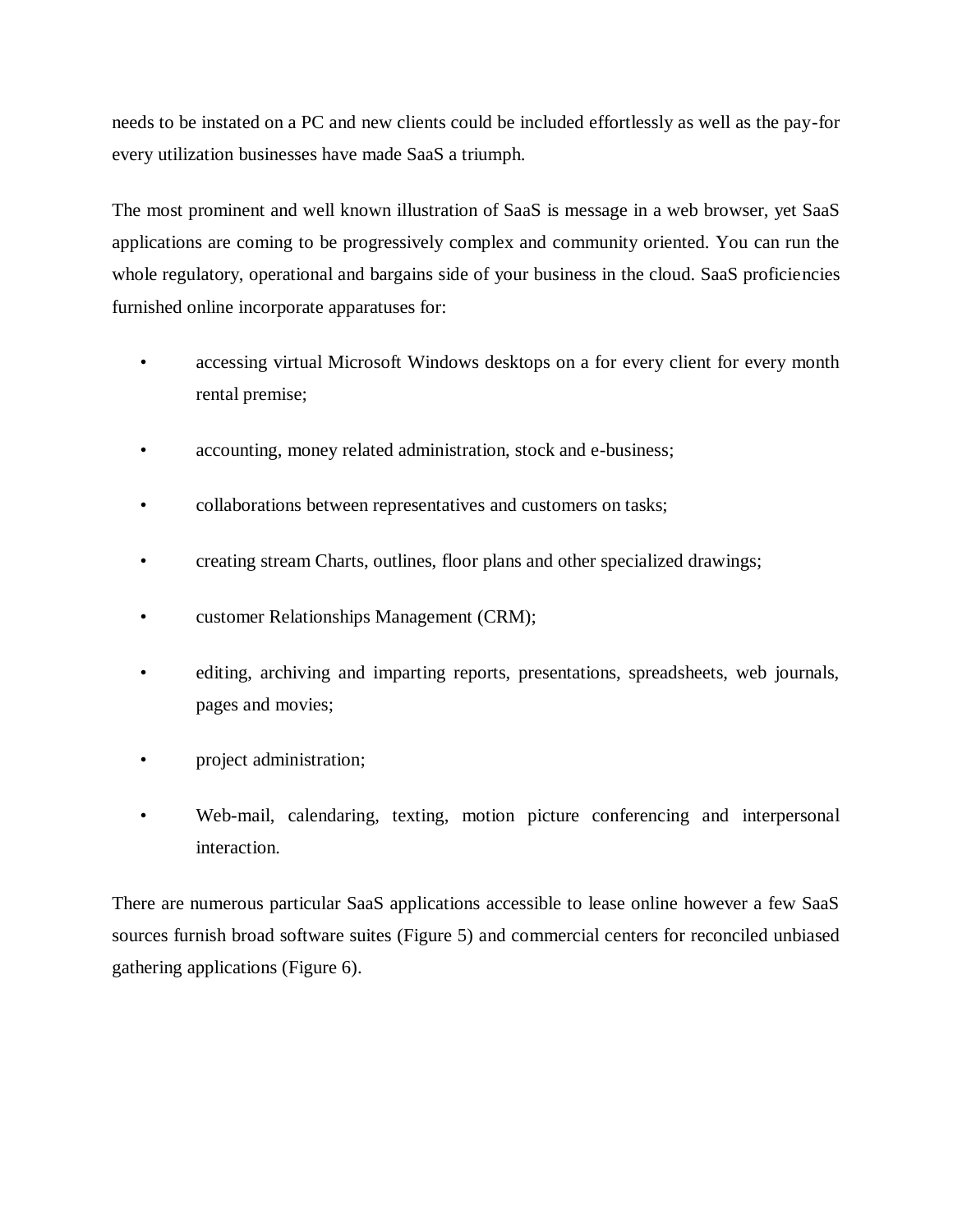

**Figure 5 SaaS applications accessible from Zoho.com (May 2013)** 



**Figure 6 A screenshot of The Appexchange On-Demand Marketplace (May 2011)**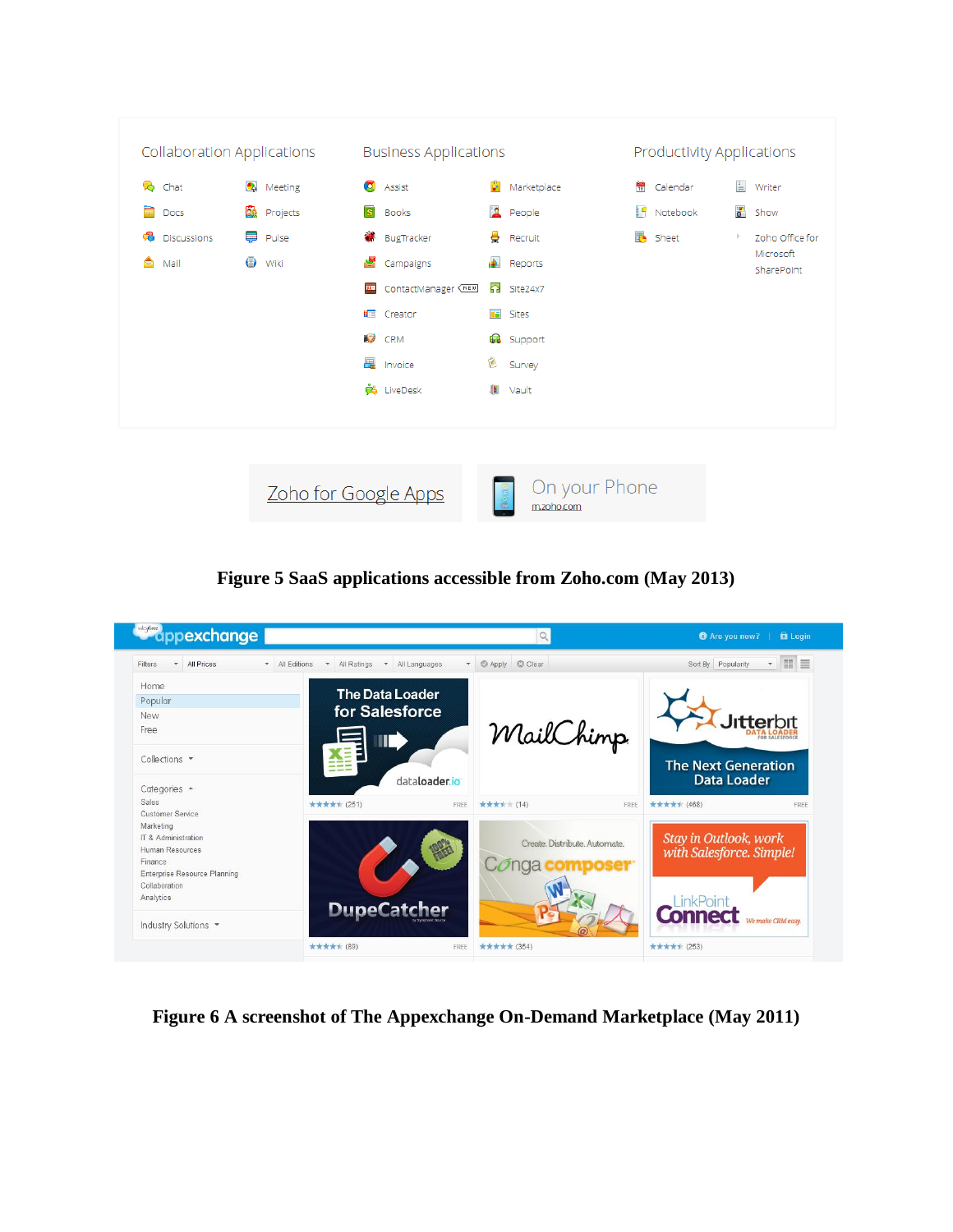# **1.6.2 Platform as a Service (PaaS)**

Platform as a Service furnishes buyers with a stable online environment where they can rapidly make, test and convey web applications utilizing browser based software improvement apparatuses. There is less work included in making an application utilizing PaaS than the accepted methodology, which includes acquiring and administering one or more servers for advancement, testing and preparation, and instituting and arranging server software.

PaaS frameworks regularly incorporate some or the sum of the accompanying characteristics:

- browser-based improvement environment for making databases and altering application code - either straight or through visual, focus and-click apparatuses;
- built-in versatility, security, access control and web administration interfaces;
- easy joining with different applications on the same platform;
- tools for associating with applications outside the platform's cloud;
- tools for outlining web shapes, characterizing business standards and making workflows.

Assuming that a business has its own particular software advancement group, and it is acknowledging the cloud for application improvement and hosting, then the group's modifying dialect inclination might influence its decision of PaaS supplier, however software engineers are acclimated to change so one ought not gave this a chance to be the main choice foundation. Besides, a few PaaS results empower non-engineers to make web applications utilizing visual, focus and-click apparatuses as opposed to a customizing dialect, and some give the best of both planets with the goal that one can utilize visual instruments to make applications and a modifying dialect to broaden practicality if needed.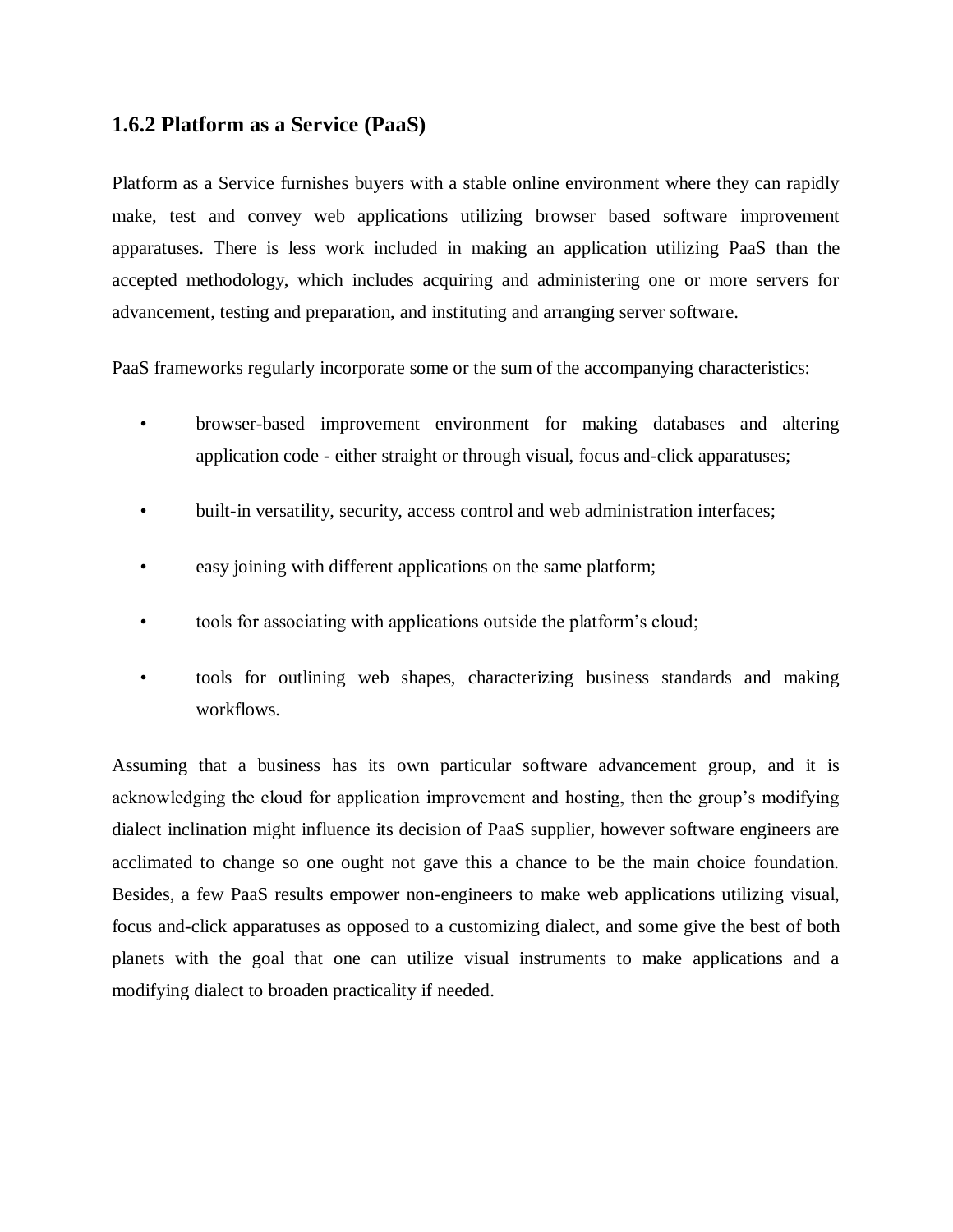# **1.6.3 Infrastructure as a Service (IaaS)**

Software as a Service was an astounding intriguing issue in information technology before cloud computing overwhelmed the industry, yet it was Infrastructure as a Service (IaaS) that made the fiery breakout take hold. IaaS furnishes shoppers with authoritative, online access to crucial computing resources, for example transforming power, storage and networks.

All cloud infrastructures hinge on upon virtualization. By abstracting server software from the underlying hardware, various virtual machines, incorporating working frameworks, storage and introduced software, can run on a solitary physical computer and impart its preparing power. In cloud computing, server virtualization is broadened further, going past the more effective utilization of a solitary physical machine or group to the accumulation and dividing of computing resources crosswise over various data focuses. This empowers cloud suppliers to effectively supervise and offer on interest storage, servers and software resources for numerous diverse clients synchronously. All the more vitally the web interfaces they give engage their clients to oversee computing resources as though they possessed them.

IaaS frameworks ordinarily incorporate some or the greater part of the accompanying characteristics:

- a decision of instant virtual machines with preinstalled working frameworks incorporating various forms of Windows, Linux and Solaris;
- a decision of virtual machines, virtual machines with particular sets of software preinstalled;
- ability to store duplicates of specific data in diverse areas as far and wide as possible to make downloads of the data as quick as could be expected under the circumstances;
- software apparatuses to help process a lot of data (in Data Grids) and perform complex estimations (in Compute Grids) utilizing substantial shows of virtual servers working in parallel on the same issue;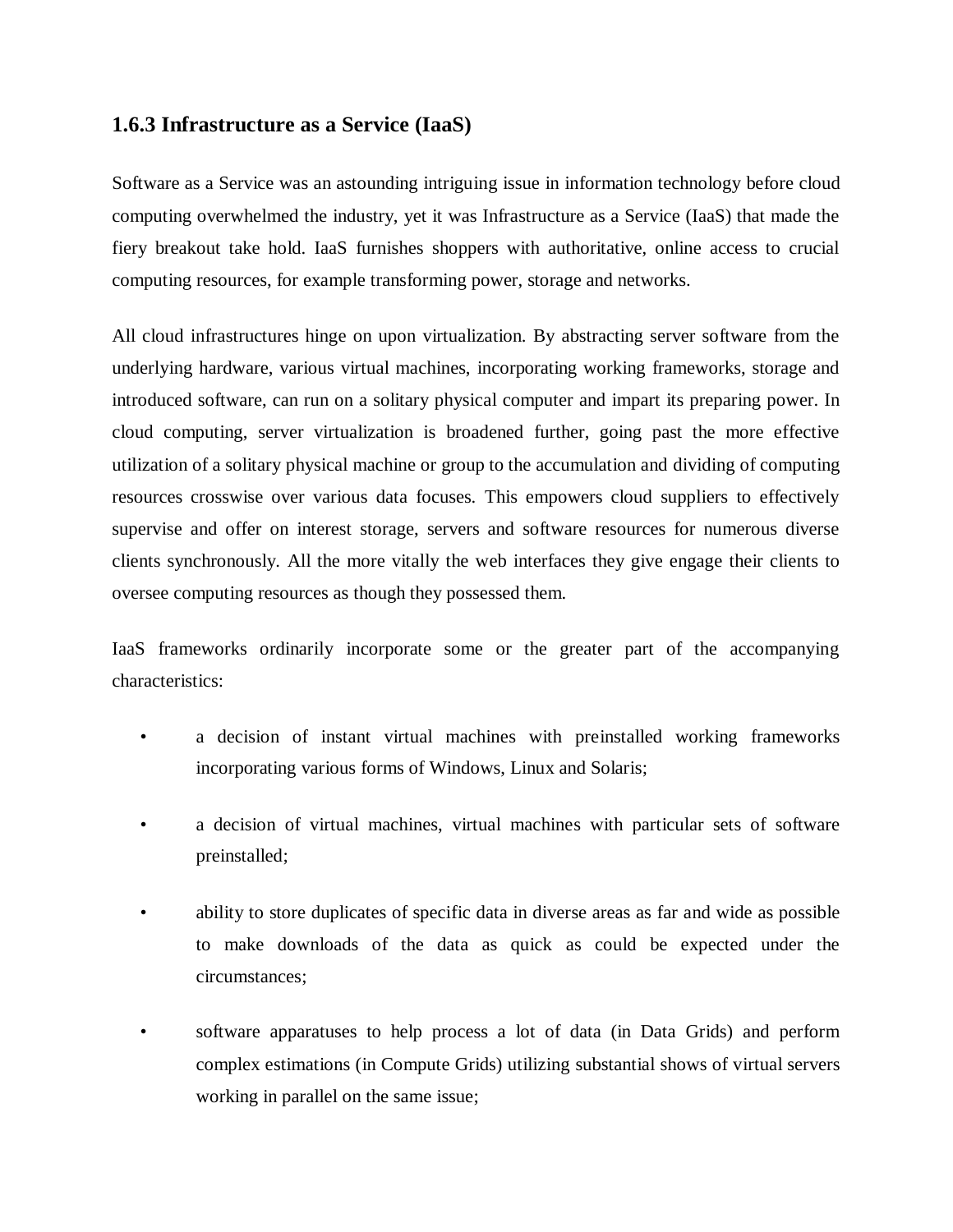- ability to physically expand or diminish the computing resources appointed to you utilizing a web browser as your prerequisites change;
- ability to immediately scale computing resources here and there according to builds and diminishes in application utilization.

The flexible competence of IaaS frameworks makes on-interest computing conceivable, however it is the low section takes and the pay-for every utilization charging model that make it magnetic to businesses.

# **1.7 Deployment Models**

Numerous industry specialists question the legitimacy of the four organization models in the NIST definition schema, which are talked over underneath; that is, public clouds, group clouds, private clouds and hybrid clouds. For them just public clouds are correct clouds, however when the client experience and practical competencies are the same, and there is the plausibility of moving consistently crosswise over cloud limits, the refinements come to be, well, cloudy.

# **1.7.1 Public clouds**

Public cloud computing services are given off-preface by unbiased gathering suppliers to the overall population and the computing resources are imparted to the supplier's different clients. This is immaculate cloud computing and there is no open deliberation on this one.

# **1.7.2 Community clouds**

Group clouds are utilized by dissimilar bunches of associations that have imparted concerns, for example consistence or security contemplations, and the computing infrastructures may be given by inside or alternate party suppliers. The neighborhoods profit from public cloud top capacities however they likewise know who their neighbors are so they have fewer reasons for alarm about security and data insurance.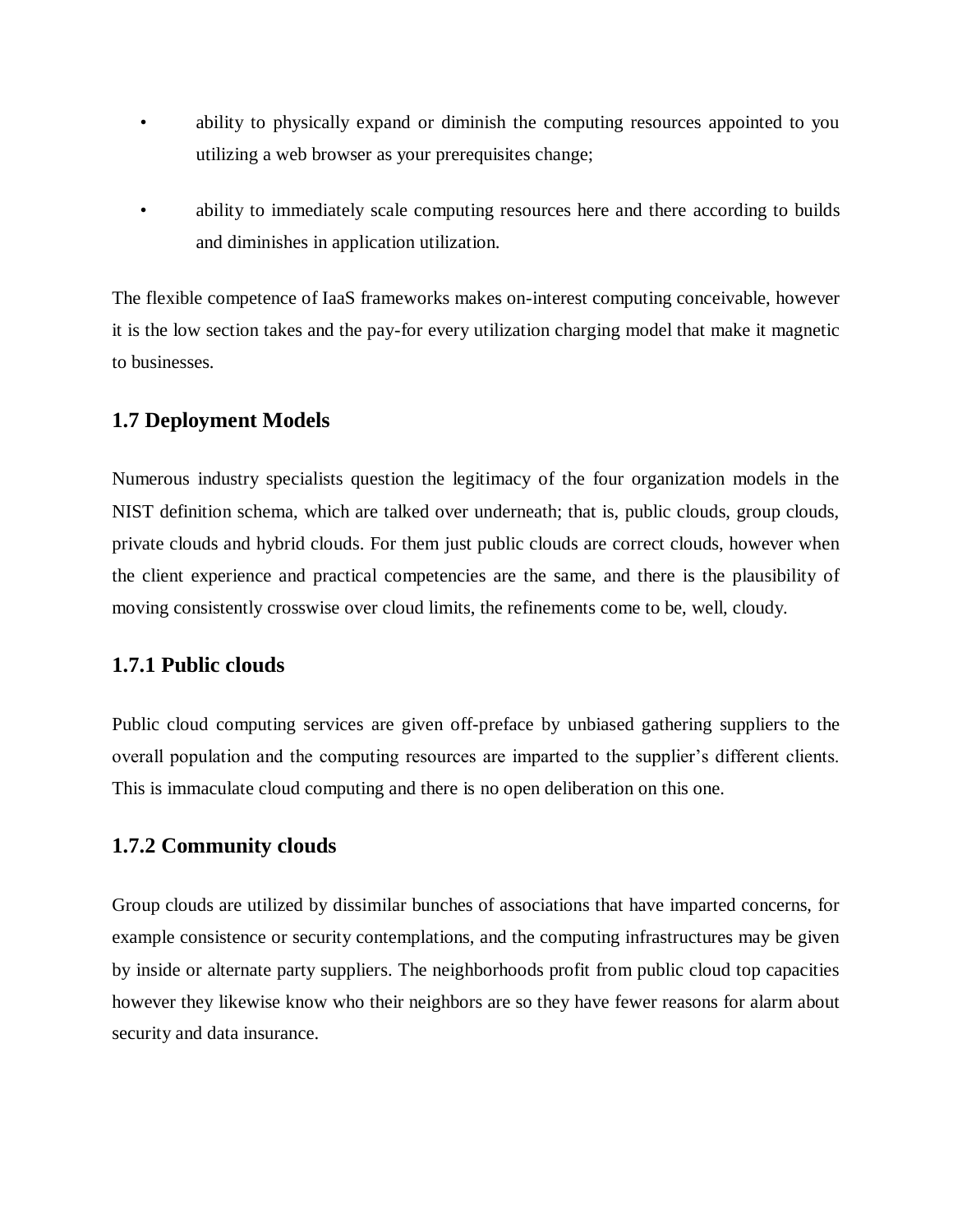#### **1.7.3 Private clouds**

Numerous extensive associations favor, or are legitimately committed, to keep their servers, software and data inside their own data focuses; and private clouds empower them to accomplish a percentage of the efficiencies of cloud computing while assuming ownership over the security of their own data. By actualizing cloud computing advances behind their firewall, undertakings can empower pooling and imparting of computing resources crosswise over distinctive applications, divisions or business units. Unlike the pay-as-you-go model of public clouds, nonetheless, private clouds require critical in advance advancement takes, data focus expenses, continuous support, hardware, software and inside mastery.

#### **1.7.4 Hybrid clouds**

Numerous undertakings take the 'hybrid cloud' approach by utilizing public clouds for general computing while client data is kept inside a private cloud, group cloud or a more universal information technology infrastructure. The utilization of 'virtual private cloud' technology empowers ventures to join their existing infrastructure to a set of detached computing resources in a public cloud infrastructure and to broaden their existing inner information technology administration capacities, for example security services, firewalls, and interruption location frameworks to incorporate their outer virtual resources. This choice is alluring to businesses that have put resources into their own information technology infrastructure or have data insurance obligations, yet might want to exploit the versatility and adaptability that cloud computing bears.

# **1.8 Cloud Infrastructure**

A key challenge IaaS suppliers confront when building a cloud infrastructure is supervising physical and virtual resources, specifically servers, storage, and networks, in an all encompassing form. The arrangement of resources must be performed in a manner to quickly and powerfully allot resources to apps.

The software toolbox answerable for this organization is known as a virtual infrastructure administrator. This sort of software looks like a universal working framework yet rather than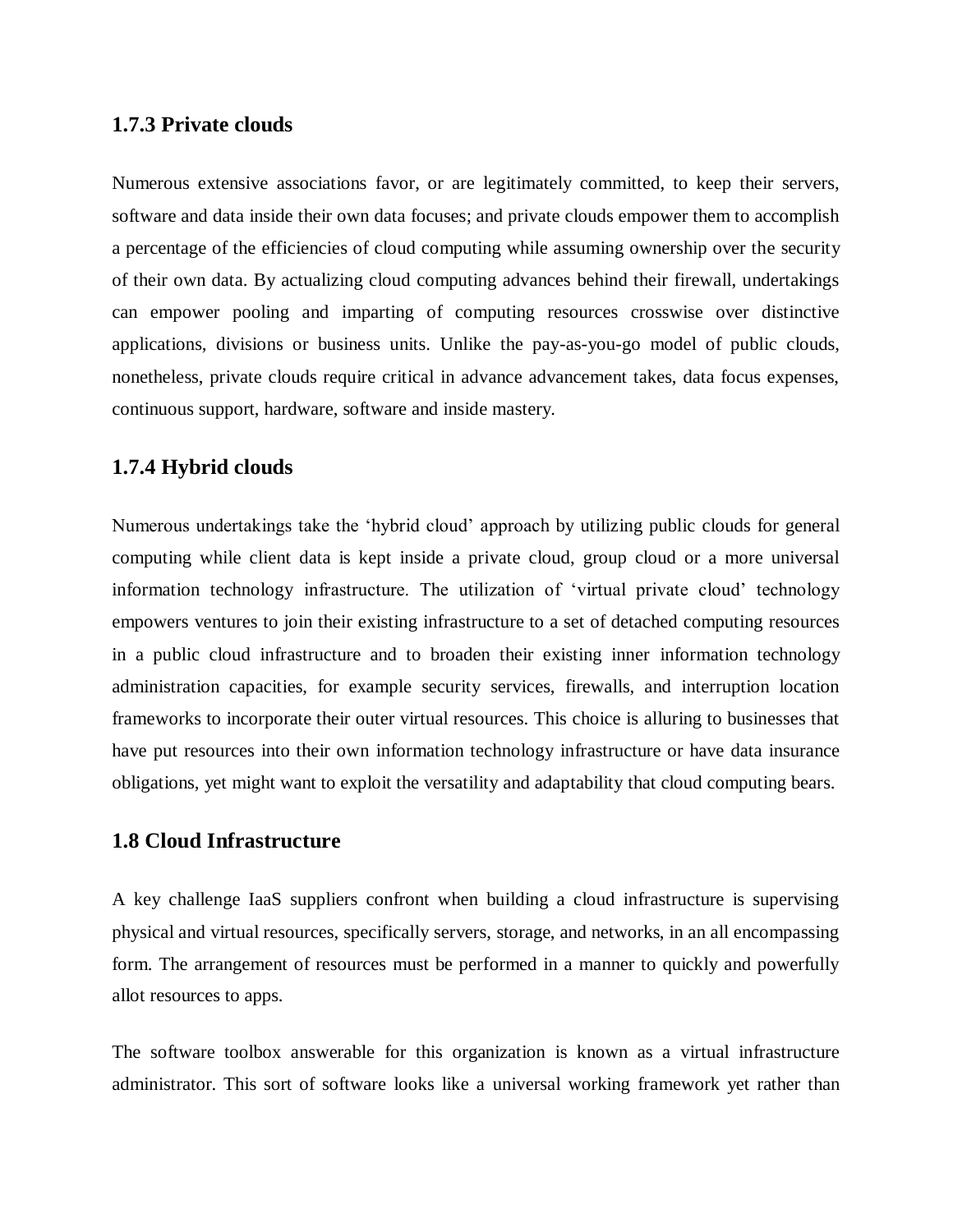managing a solitary computer, it totals resources from different computers, exhibiting an uniform view to client and applications. The term cloud working framework is likewise used to allude to it.

Different terms incorporate infrastructure imparting software and virtual infrastructure engine. The primary classification cloud tool compartments incorporates those that uncover a remote and secure interface for making, regulating and observing virtualize resources, however don't work in virtual infrastructure administration. Apparatuses in the second class - the virtual infrastructure chiefs give progressed characteristics, for example programmed load equalizing and server combination, however don't uncover remote cloud-like interfaces. Nonetheless, the creators bring up that there is a superposition between the classifications; cloud tool compartments can additionally supervise virtual infrastructures, despite the fact that they ordinarily give less complex emphasizes than specific virtual infrastructure administrators do.

The accessibility of a remote cloud-like interface and the capability of administering numerous clients and their authorizations are the essential characteristics that might recognize cloud toolboxes from virtual infrastructure directors However, in this part, the researcher place both classes of apparatuses under the same bunch and, when appropriate, the researcher highlight the accessibility of a remote interface as a characteristic.

For all intents and purpose all virtual infrastructure chiefs the researcher researched present a set of fundamental characteristics identified with administering the life cycle of virtual machines, incorporating networking aggregations of virtual machines together and setting up virtual plates for virtual machines. These essential characteristics about characterize if a device might be utilized within commonsense cloud arrangements or not. Then again, just a handful of software present propelled characteristics which permit them to be utilized as a part of substantial scale handling clouds.

# **1.9 Characteristics**

Presently a rundown of both essential and propelled characteristics that are as a rule accessible in virtual infrastructure chiefs is exhibited.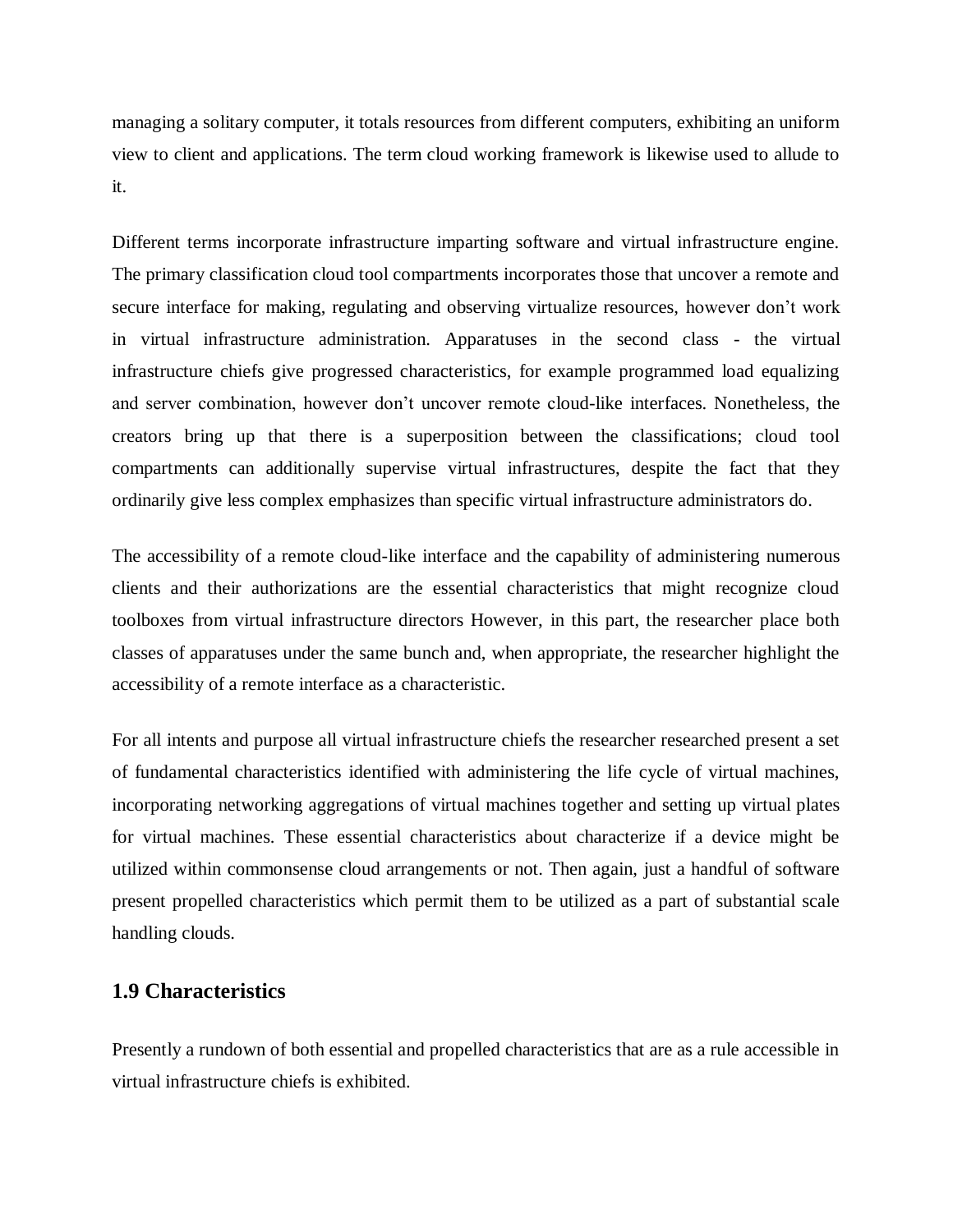#### **1.9.1 Virtualization Support**

The multi-occupancy part of clouds requires numerous clients with unique necessities to be served by a solitary hardware infrastructure. Virtualized resources, CPUs, memory, and so forth could be measured and resized with certain adaptability. These characteristics make hardware virtualization, the perfect technology to make a virtual infrastructure that parcels a data focus around various inhabitants.

# **1.9.2 Self-Service, On-Demand Resource Provisioning**

Self-administration access to resources has been observed as one the most alluring characteristics of clouds. This characteristic empowers clients to straight acquire services from clouds, for example producing the formation of a server and customizing its software, arrangements, and security approaches, without connecting with a human framework chairman. This proficiency takes out the need for additional drawn out, work escalated, human driven acquirement forms commonplace to numerous in information technology. In this manner, uncovering a selfadministration interface, through which clients can effectively collaborate with the framework, is a profoundly attractive characteristic of a virtual infrastructure administrator.

# **1.9.3 Multiple Backend Hypervisors**

Diverse virtualization models and devices offer distinctive profits, impediments, and restrictions. Along these lines, some virtual infrastructure directors furnish a uniform administration layer paying little mind to the virtualization technology utilized. This trademark is more unmistakable in open-source virtual infrastructure directors, which as a rule furnish pluggable drivers to communicate with various hypervisors. The point here is to furnish a uniform API that virtual infrastructure directors can use to administer dominions, a virtual machine or holder running an occasion of a working framework in virtualized hubs utilizing standard operations that unique hypervisor particular calls.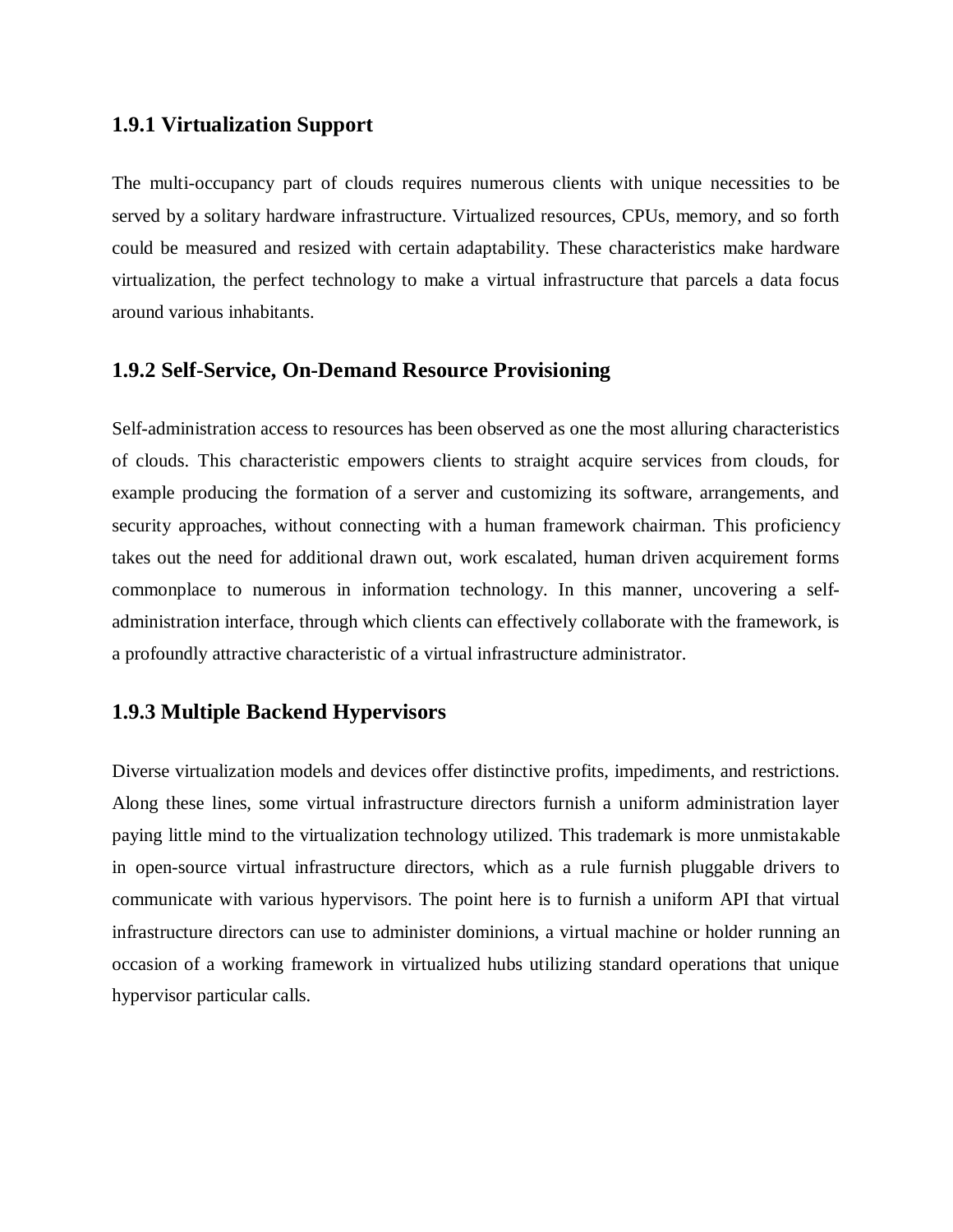#### **1.9.4 Storage Virtualization**

Virtualizing storage methods abstracting sensible storage from physical storage. By uniting all accessible storage mechanisms in a data focus, it permits making virtual circles free from apparatus and area. Storage units are normally formed in a storage area network and joined to servers through conventions, for example Fiber Channel, iscsi, and NFS; a storage controller gives the layer of reflection between virtual and physical storage.

In the virtual infrastructure administration circle, storage virtualization back is regularly confined to business results of organizations, for example VMware and Citrix. Different items emphasize methods for pooling and supervising storage apparatuses, yet overseers are still savvy to every singular mechanism.

Interface to Public Clouds. Researchers have observed that expanding the limit of a neighborhood private cloud computing infrastructure by obtaining resources from public clouds is invaluable. In this design, establishments can make great utilization of their accessible resources and, if there should arise an occurrence of spikes popular; additional load could be offloaded to leased resources.

A virtual infrastructure supervisor might be utilized as a part of a hybrid cloud setup provided that it offers a driver to administer the life cycle of virtualized resources acquired from outer cloud suppliers. To the applications, the utilization of rented resources should in a perfect world be transparent.

#### **1.9.5 Virtual Networking**

Virtual networks permit making a secluded network on top of a physical infrastructure autonomously from physical topology and areas. A virtual LAN permits disengaging activity that imparts an exchanged network, permitting virtual machines to be bunched into the same show area. Also, a virtual LAN could be arranged to square movement began from virtual machines from different networks. Likewise, the virtual private network idea is utilized to depict a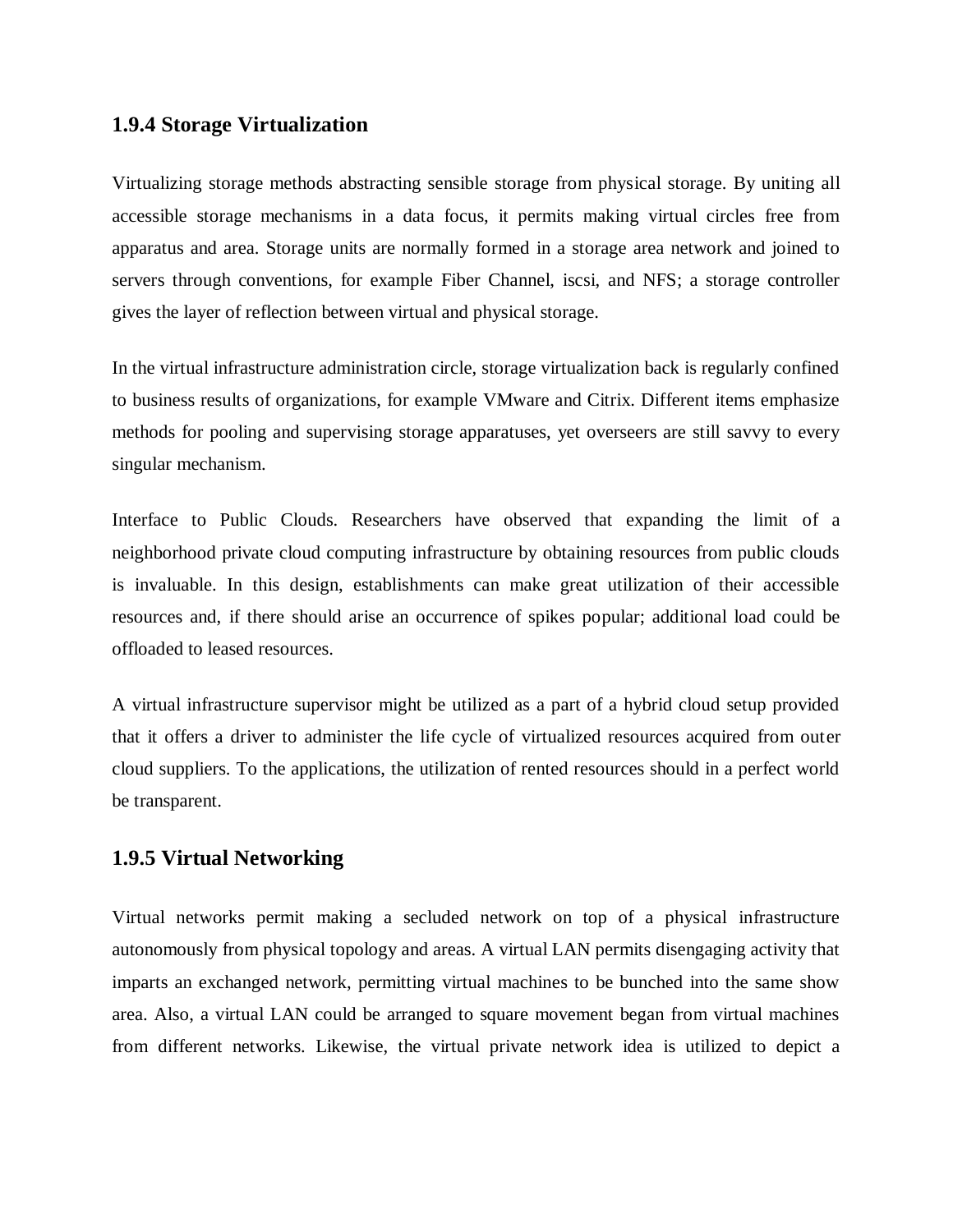protected and private overlay network on top of a public network most ordinarily the public Internet.

Uphold for making and arranging virtual networks to gathering virtual machines put all through a data focus is furnished by most virtual infrastructure chiefs. Furthermore, virtual infrastructure directors that interface with public clouds regularly uphold secure Vpns uniting nearby and remote virtual machines.

#### **1.9.6 Dynamic Resource Allocation**

Expanded familiarity with vigor utilization in data focuses has heartened the act of dynamic combining virtual machines in a fewer number of servers. In cloud infrastructures, where applications have variable and rapid needs, limit administration and request forecast are particularly convoluted. This triggers the need for dynamic resource designation pointing at acquiring a convenient match of supply and request.

Vigor utilization lessening and better administration of SLAs might be attained by powerfully remapping virtual machines to physical machines at general interims. Machines that are not allocated any virtual machine could be turned off or put on a low force state. In the same manner, overheating could be maintained a strategic distance from by moving load far from hotspots.

Various virtual infrastructure supervisors incorporate a dynamic resource assignment emphasize that ceaselessly screens usage crosswise over resource pools and reallocates accessible resources around virtual machines consistent with application needs.

Virtual Clusters. A few virtual infrastructure supervisors can comprehensively supervise assemblies of virtual machines. This characteristic is suitable for provisioning computing virtual bunches on interest, and interconnected virtual machines for multi-level Internet applications.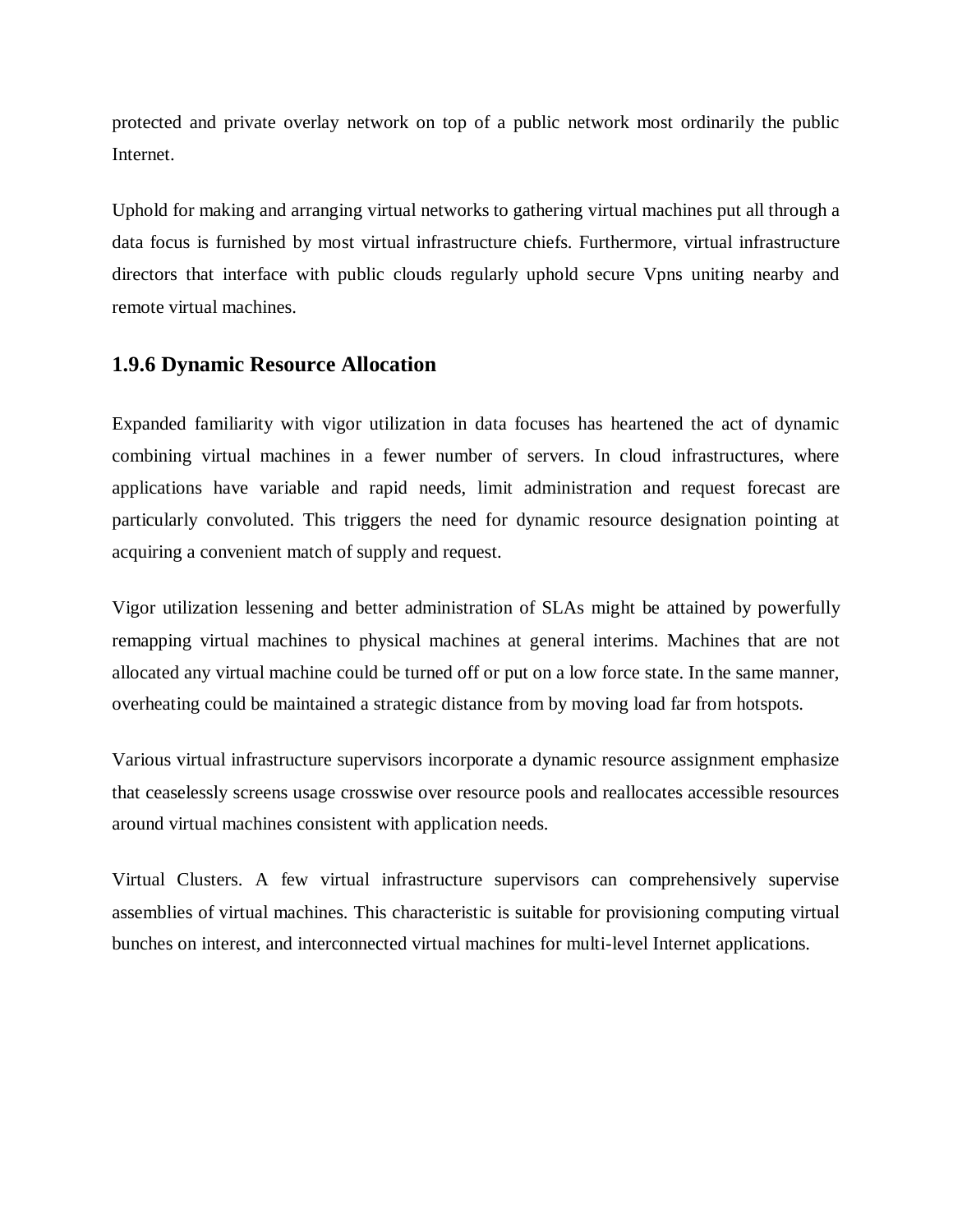#### **1.9.7 Desired Features of a Cloud**

Certain characteristics of a cloud are crucial to empower services that without a doubt speak to the cloud computing model and fulfill desires of purchasers, and cloud offerings must be (a) selfadministration, (b) for every utilization metered and charged, (c) flexible, and (d) customizable.

#### **1.9.8 Self-Service**

Purchasers of cloud computing services need on-interest, about moment access to resources. To back this desire, clouds must permit self-administration access with the intention that clients can ask for, tweak, pay, and utilize services without intercession of human specialists.

#### **1.9.9 Per-Usage Metering and Billing**

Cloud computing kills in advance responsibility by clients, permitting them to ask for and utilize just the vital measure. Services must be valued on a fleeting groundwork e.g., by the hour, permitting clients to discharge and not pay for resources when they are not required. Therefore, clouds must actualize characteristics to permit effective exchanging of administration, for example valuing, bookkeeping, and charging. Metering ought to be carried out likewise for diverse sorts of administration e.g., storage, handling, and data transmission and utilization quickly reported, subsequently giving more stupendous transparency.

#### **1.9.10 Elasticity**

Cloud computing gives the dream of unbounded computing resources accessible on interest. Thusly clients anticipate that clouds will quickly furnish resources in any amount at whatever time. Specifically, it is normal that the extra resources might be (i) provisioned, conceivably immediately, when an application load increments and (ii) discharged when load diminishes.

#### **1.9.11 Customization**

In a multi-inhabitant cloud an extraordinary divergence between client necessities is regularly the case. Hence, resources leased from the cloud must be exceptionally customizable. On account of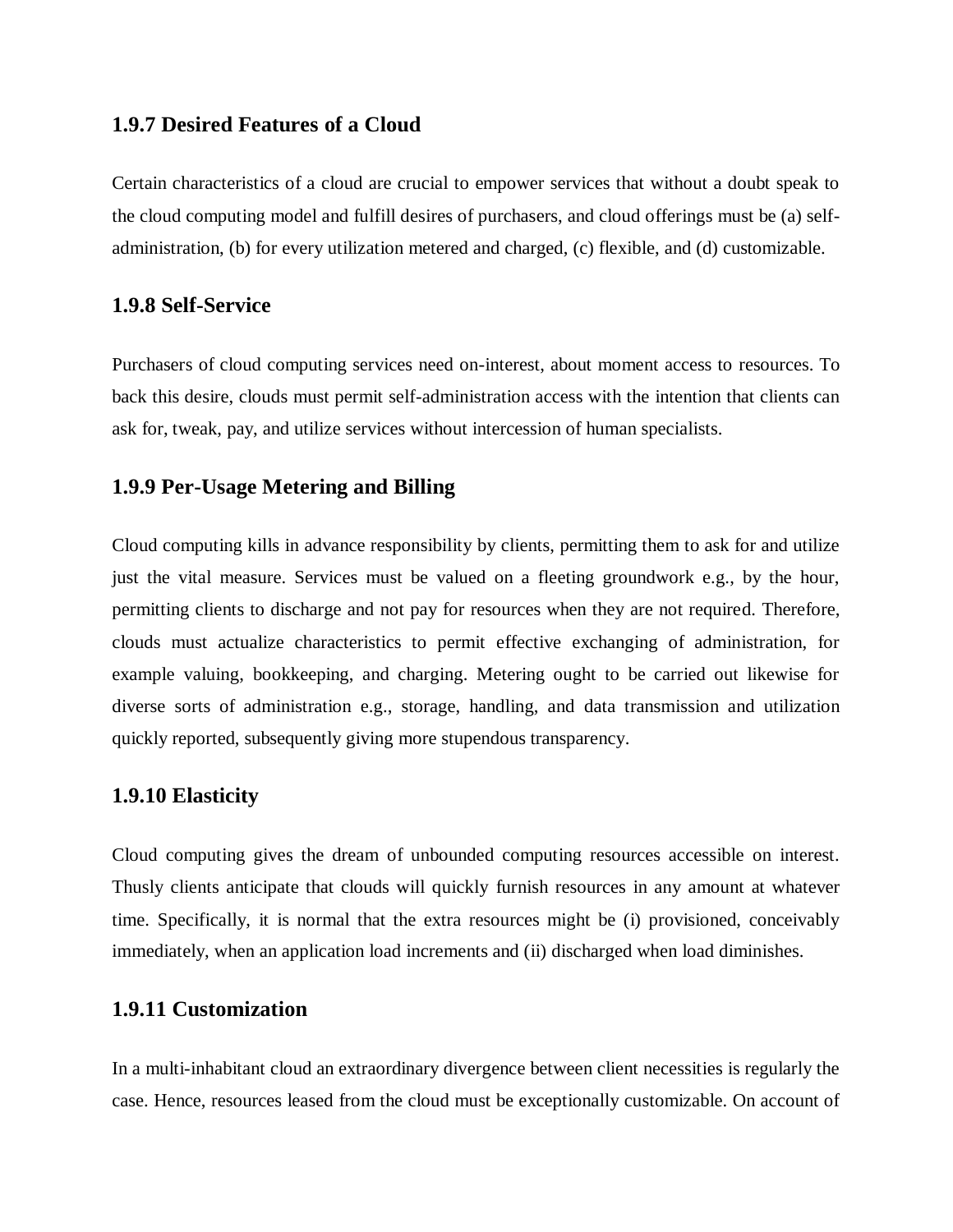infrastructure services, customization means permitting clients to send specific virtual apparatuses and to be given advantaged root access to the virtual servers. Other administration classes (PaaS and SaaS) offer less adaptability and are not suitable for universally useful computing, yet still are relied upon to furnish a certain level of customization.

#### **1.9.12 Reservation and Negotiation Mechanism**

The point when clients demand computational resources to accessible at a particular time, solicitations are termed advanced reservations, as opposed to best-exertion asks for, when clients demand resources at whatever point accessible. To back complex demands, for example advanced reservations, a virtual infrastructure director must permit clients to rent resources communicating more perplexing terms e.g., the time of time of a reservation. This is particularly advantageous in clouds on which resources are rare; since not all demands may be fulfilled promptly, they can profit of virtual machine arrangement techniques that uphold queues, necessities, and development reservations.

Furthermore, rents may be arranged and renegotiated, permitting supplier and customer to change a lease or present counter suggestions until an understanding is arrived at. This characteristic is shown by the case in which advanced reservations ask for a given opening can't be fulfilled, yet the supplier can offer a dissimilar space that is still tasteful to the client. This issue has been tended to in Open PEX, which fuses a two-sided transaction convention that permits clients and suppliers to go to an elective understanding by trading offers and counter offers.

#### **1.9.13 High Availability and Data Recovery**

The high accessibility characteristic of virtual infrastructure chiefs points at minimizing application downtime and avoiding business interruption. A couple of virtual infrastructure supervisors finish this by furnishing a failover system, which identifies washout of both physical and virtual servers and restarts virtual machines on solid physical servers. This style of high accessibility secures from host, yet not virtual machine, disappointments.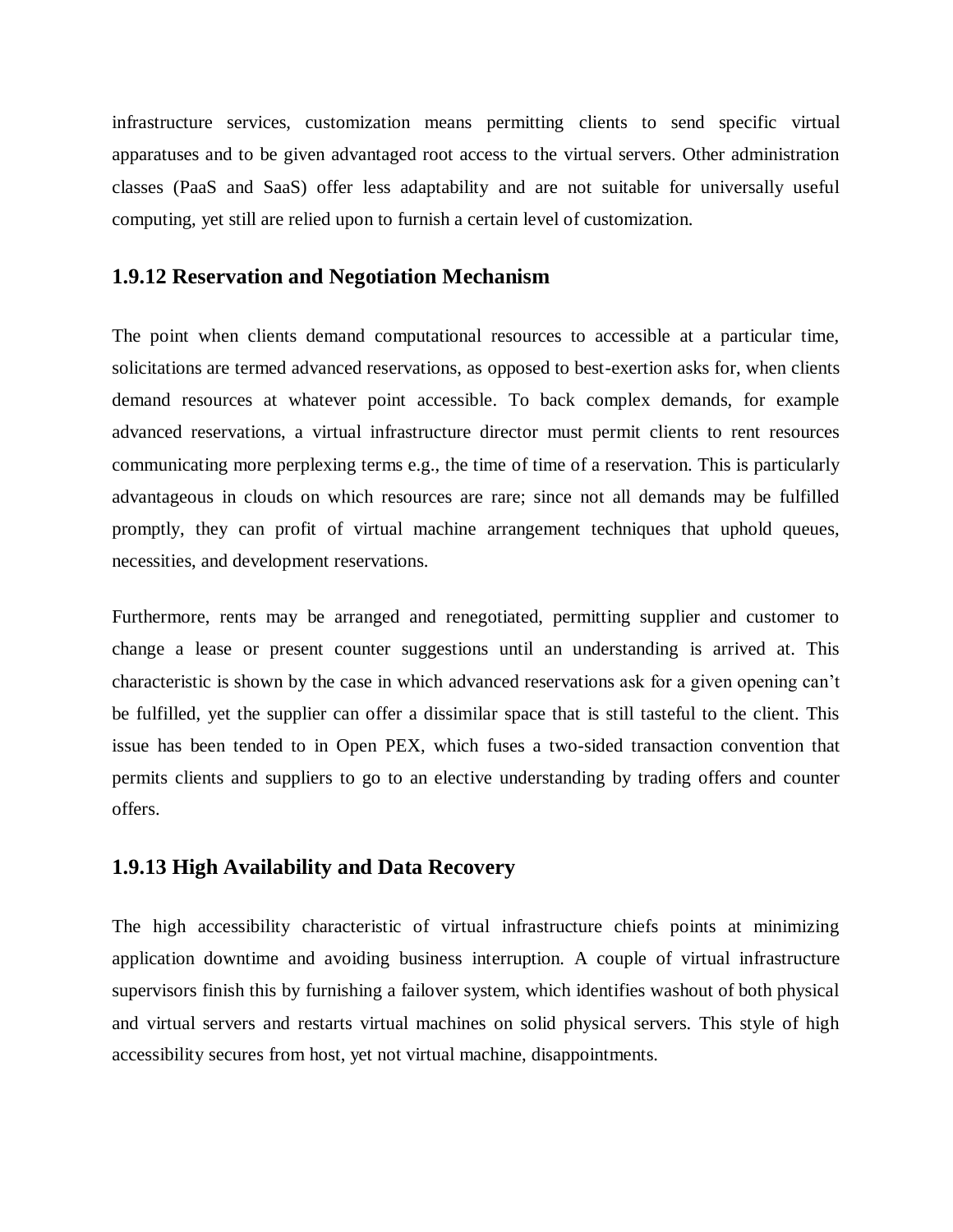For mission basic applications, when a failover result including restarting virtual machines does not suffice, extra levels of flaw tolerance that depend on repetition of virtual machines are actualized. In this style, excess and synchronized virtual machines (running or in standby) are kept in an auxiliary physical server. The high accessibility result screens flops of framework segments, for example servers, virtual machines, plates, and network and guarantees that a copy virtual machine serves the application if there should be an occurrence of inadequacies.

Data reinforcement in clouds might as well consider the high data volume included in virtual machine administration. Visit reinforcement of countless, every unified with different virtual circles appended, ought to be finished with insignificant obstruction in the frameworks execution. In this sense, some virtual infrastructure directors offer data security components that perform incremental reinforcements of virtual machine pictures.

The reinforcement workload is frequently doled out to substitutes, subsequently offloading creation server and lessening network overhead.

#### **1.10 Key aspects of a cloud nature**

Administration offerings are frequently made accessible to particular customers and minor businesses that see the profit of utilization on the grounds that they need minimum investment. Result is that the boundaries are lowered upto section of commercial center. On the grounds that clients are not attached to a particular unit they require just the capability to enter the Internet and in light of the fact that the Internet considers area freedom, utilization of the cloud empowers cloud computing administration suppliers' clients to gain entrance to cloud empowered frameworks paying little mind to where they may be spotted or what apparatus they decide to utilize.

Multi-tenure empowers offering of resources and sets back the finances around an extensive pool of clients. Unwavering quality frequently improves as a result of computing in cloud situations since administration supplier's use numerous excess locales. This is magnetic to ventures for business progression and catastrophe recuperation explanations. The weakness, nonetheless, is that information technology administrators can do next to no when a blackout happens.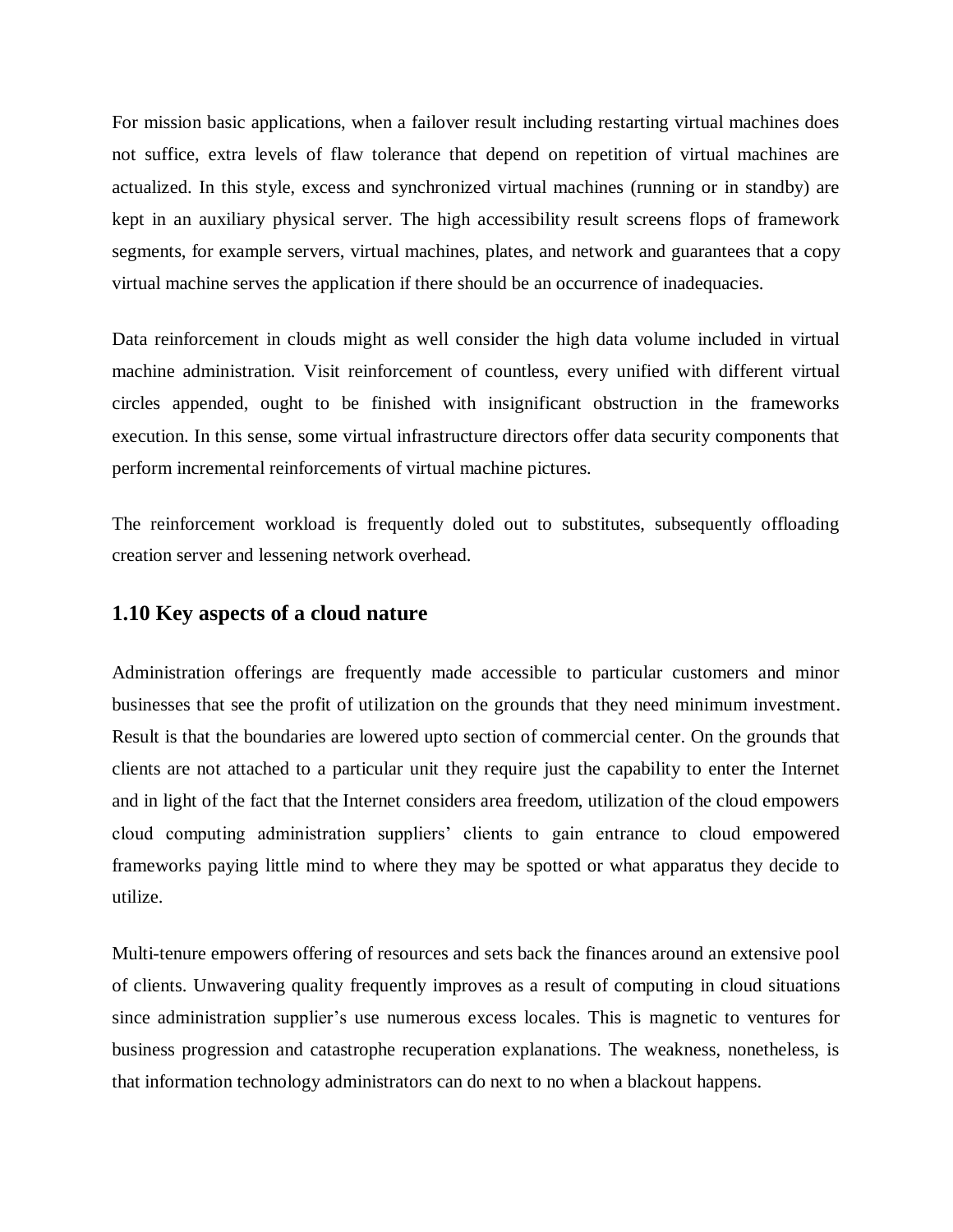An alternate profit that makes cloud facilities more dependable is that adaptability can fluctuate powerfully dependent upon changing client requests. Since the administration supplier administers the fundamental infrastructure, security regularly is unfathomably progressed.

#### **1.11 Technologies and Tools for Cloud Computing**

Cloud computing blankets the whole computing stack from hardware infrastructure to end-client software applications. Consequently, there are heterogeneous offerings tending to diverse corners of the business sector. In this area the researcher will focus generally on the Infrastructure as a Service (IaaS) and Platform as a Service (PaaS) usage of the cloud computing model by first exhibiting a subset of the most agent business results and afterward examining the few research ventures and platforms, which pulled in significant consideration.

Amazon is most likely the major player for what concerns the Infrastructure-as-a-Service results on account of public clouds. Amazon Web Services convey a set of services that, when made together, shape a dependable, versatile, and monetarily receptive cloud. Inside the extensive variety of services offered, it is worth noting that Amazon Elastic Compute Cloud (EC2) and Simple Storage Service (S3) permit clients to rapidly get virtual compute resources and storage space, individually. Gogrid gives client a comparative offer: it permits clients to send their own particular conveyed framework on top of their virtual infrastructure. By utilizing the Gogrid Web interface clients can make their custom virtual pictures, convey database and application servers, and mount new storage volumes for their applications. Both Gogrid and Amazon EC2 charge their clients on a pay-as-you-go foundation, and resources are evaluated for every hours of utilization. Applogic establishes at the framework of numerous public clouds, it gives a matrix working framework that incorporates workload dispersion, metering, and administration of applications. These are portrayed in a platform autonomous way, and Applogic deals with sending and scaling them on interest. Together with Applogic, which can likewise be utilized to administer and send private clouds, 3tera additionally furnishes cloud hosting results and, in light of its lattice working framework, makes the move from the private to the public virtual infrastructure basic and totally transparent. Results that are totally dependent upon a PaaS approach for public clouds are Microsoft Azure and Google AppEngine. Purplish blue permits improving versatile applications for the cloud. It is a cloud facilities working framework that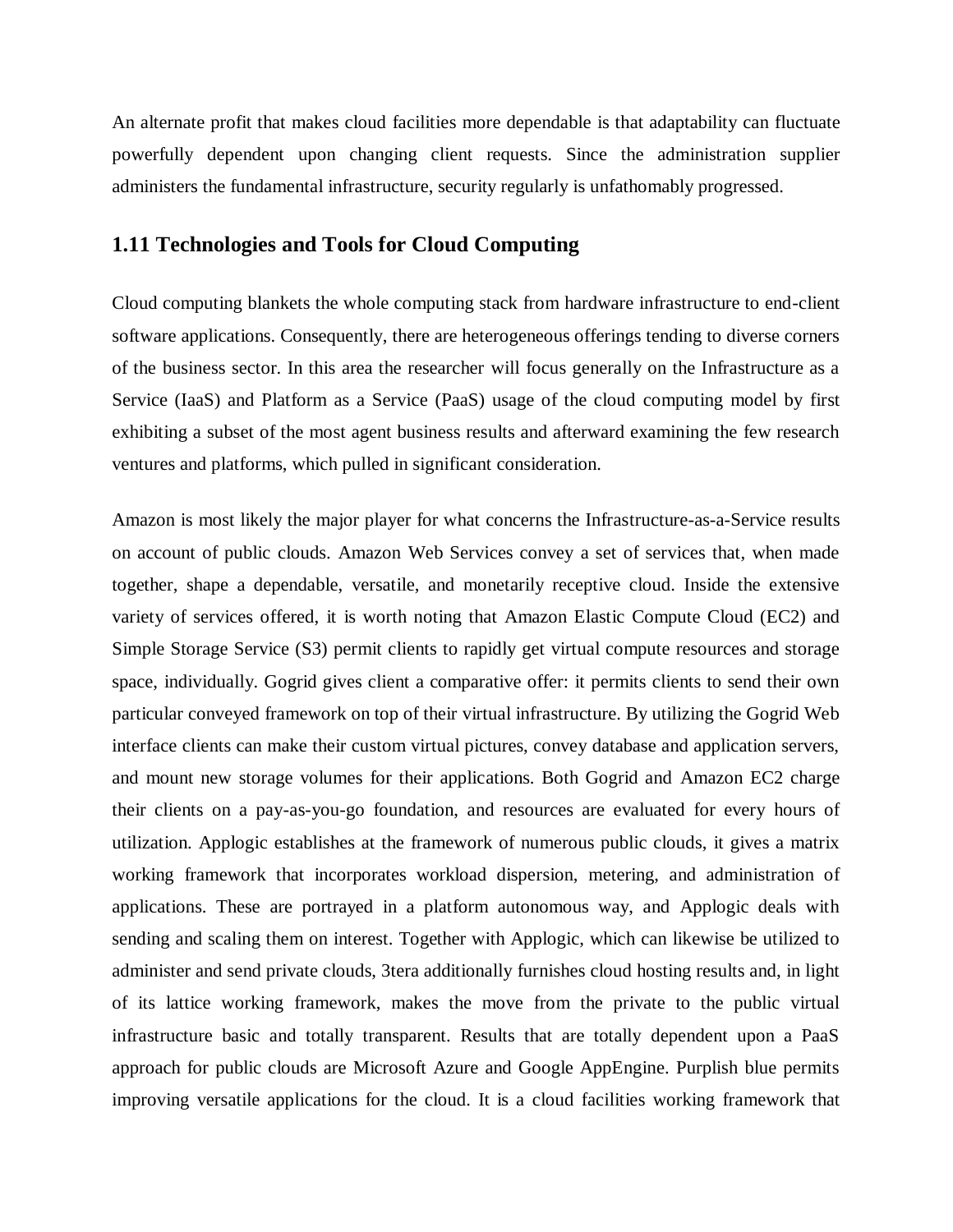serves as the advancement, runtime, and control environment for the Google AppEngine. By utilizing the Microsoft Azure SDK, designers can make services that influence the .NET system. These services are then uploaded to the Microsoft Azure gateway and executed on top of Google Compute Engine. Extra services, for example workflow administration and execution, web services organization, and SQL data storage are given to engage the bad applications. Sky blue clients are charged on a pay-for every utilization premise and by considering the diverse services: compute, storage, data transfer capacity, and storage transactions.

Google AppEngine is an advancement platform and a runtime environment centering essential on web applications that will be run on top of Google's server infrastructure. It gives a set of APIs and an application model that permits designers to exploit extra services gave by Google, for example Mail, Datastore, Memcache, and others. Designers can make applications in Java, Python, and Jruby. These applications will be run inside a sandbox, and AppEngine will deal with immediately scaling when required. Google gives a free constrained administration and uses every day and for every moment standards to meter and value applications needing expert administration.

Distinctive choices are accessible for sending and administering private clouds. At the most minimal level, virtual machine advances, for example Zen, Kvirtual machine, and VMware can help building the establishments of a virtual infrastructure. On top of this, virtual machine directors, for example VMware Vcloud and Eucalyptus permit the administration of a virtual infrastructure and transforming a bunch or a desktop network into a private cloud. Eucalyptus furnishes a full similarity with the Amazon Web Services interfaces and helps diverse virtual machine advances, for example Zen, VMware, and Kvirtual machine. By utilizing Eucalyptus, clients can test and convey their cloud applications on the private premises and characteristically move to the public virtual infrastructure furnished by Amazon EC2 and S3 in a complete transparent way. VMware Vcloud is the result proposed by VMware for conveying virtual infrastructure as either public or private clouds. It is based top of the VMware virtual machine technology and furnishes a simple approach to move from the private premises to the public infrastructure that powers VMware for infrastructure virtualization.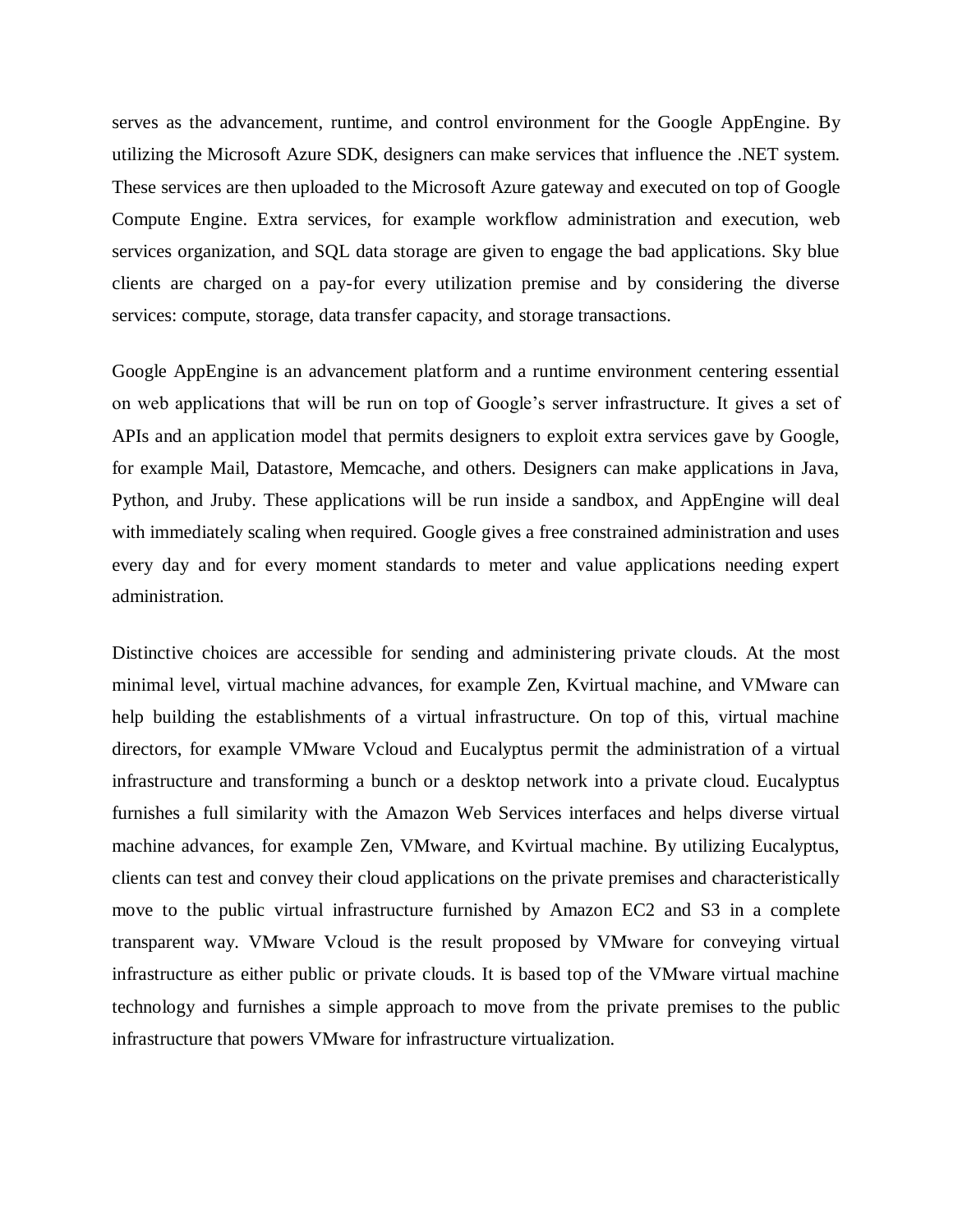For what concerns the Platform-as-a-Service results, the researcher can recognize Data synapse, Elastra, Zimory Pools, and the as of recently specified App-Logic. Data synapse is a worldwide supplier of application virtualization software. By depending on the VMware, virtualization technology gives an adaptable environment that changes over a data focus into a private cloud. Elastra cloud server is a platform for effectively designing and conveying dispersed application infrastructures on clouds: by utilizing a basic control board, directors can outwardly portray the appropriated application as far as parts and associations and afterward sending them on one or more cloud suppliers such Amazon EC2 or VMware ESX. Cloud server can procurement resources from either private or public clouds, accordingly conveying application on hybrid infrastructures. Zimory, a spinoff organization from Deutsche Telekom, furnishes a software infrastructure layer that robotizes the utilization of resource pools dependent upon Zen, Kvirtual machine, and VMware virtualization innovations.

It permits making an inside cloud made by meager private and public resources that both host the Zimory's software executor and furnishes offices for rapidly moving applications starting with one data focus then onto the next and using worst case scenario the existing infrastructure.

The extensive variety of business offerings for conveying and administering private and public clouds generally depend on a couple of key virtualization innovations, on top of which extra services and characteristics are furnished. In this sense, an intriguing research undertaking joining together public and private clouds and including progressed services, for example resource reservation is spoken to by the composed utilization of Open nebula and Haizeea. Open nebula is a virtual infrastructure director that could be utilized to convey and administer virtual machines on neighborhood resources or on outside public clouds, mechanizing the setup of the virtual machines paying little heed to the underlying virtualization layer or outer cloud, for example Amazon EC2. A key characteristic of Open nebula's structural engineering is its greatly secluded outline, which expedites reconciliation with any virtualization platform and alternate party part in the cloud environment, for example cloud toolboxes, virtual picture directors, administration supervisors, and virtual machine schedulers, for example Haizeea. Haizeea is a resource lease administrator giving renting proficiencies not discovered in other cloud frameworks, for example development reservations and resource acquisition. Mixed together,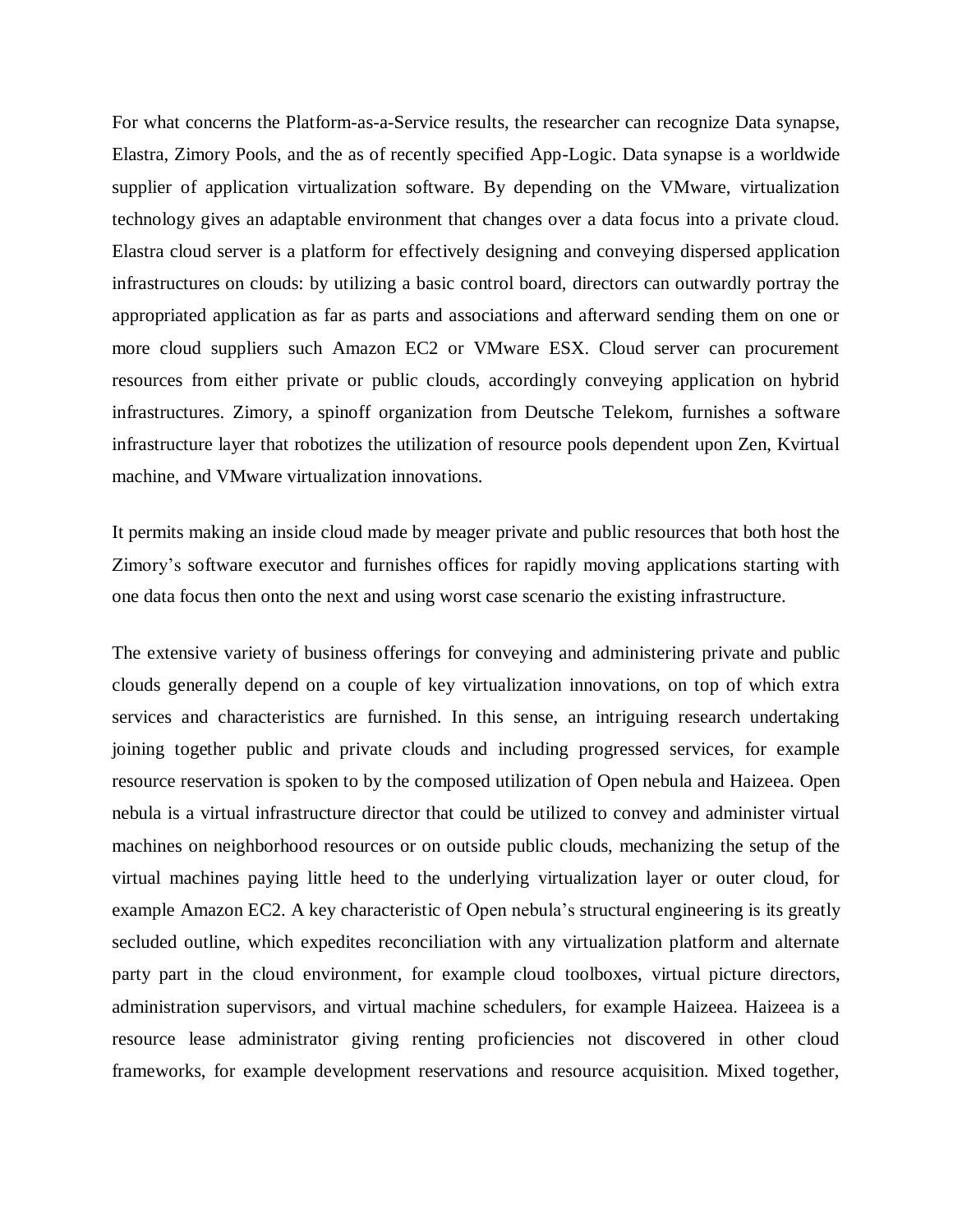Open-Nebula and Haizeea constitute a virtual administration infrastructure furnishing adaptable and propelled capacities for resource administration in hybrid cloud.

A comparable set of abilities is given by Open Pex, which permits clients to procurement resources early through development reservations. It additionally joins a respective arrangement convention that permits clients and suppliers to go to an understanding by trading offers and counter offers. Open Pex locally upholds Zen as a virtual machine manager, however extra modules might be coordinated into the framework to back different virtual machine managers. Aura, in the past reputed to be Globus Workspaces, is an alternate system that furnishes an extensive variety of extensibility focuses. It is basically a structure that permits transforming a bunch into an Infrastructure-as-a-Service cloud. What makes it fascinating from the point of view of hybrid clouds is a greatly particular construction modeling that permits the customization of numerous undertakings: resource planning, network leases, bookkeeping, spread intra virtual machine document exchange, and fine control virtual machine administration.

The greater part of the past research platforms are generally IaaS execution of the cloud computing model: They give a virtual infrastructure administration layer that is enhanced with propelled characteristics for resource provisioning and planning. Aneka, which is both a business result and an examination platform, positions itself as a Platform-as-a-Service usage. Aneka furnishes a software infrastructure for scaling applications, as well as an extensive variety of APIs that help designers to plan and execute applications that can transparently run on a conveyed infrastructure if this be the neighborhood group or the cloud. Aneka, as Open nebula and Nimbus, is described by a measured construction modeling that permits an abnormal amount of customization and combination with existing innovations, particularly for what concerns resource provisioning. This characteristic, together with the resource provisioning infrastructure, is at the heart of Aneka-based hybrid clouds. In the following areas the researcher will present the key characteristic of Aneka and portray in portion the construction modeling of the resource provisioning administration that is mindful of mixing cloud resources into the existing infrastructure.